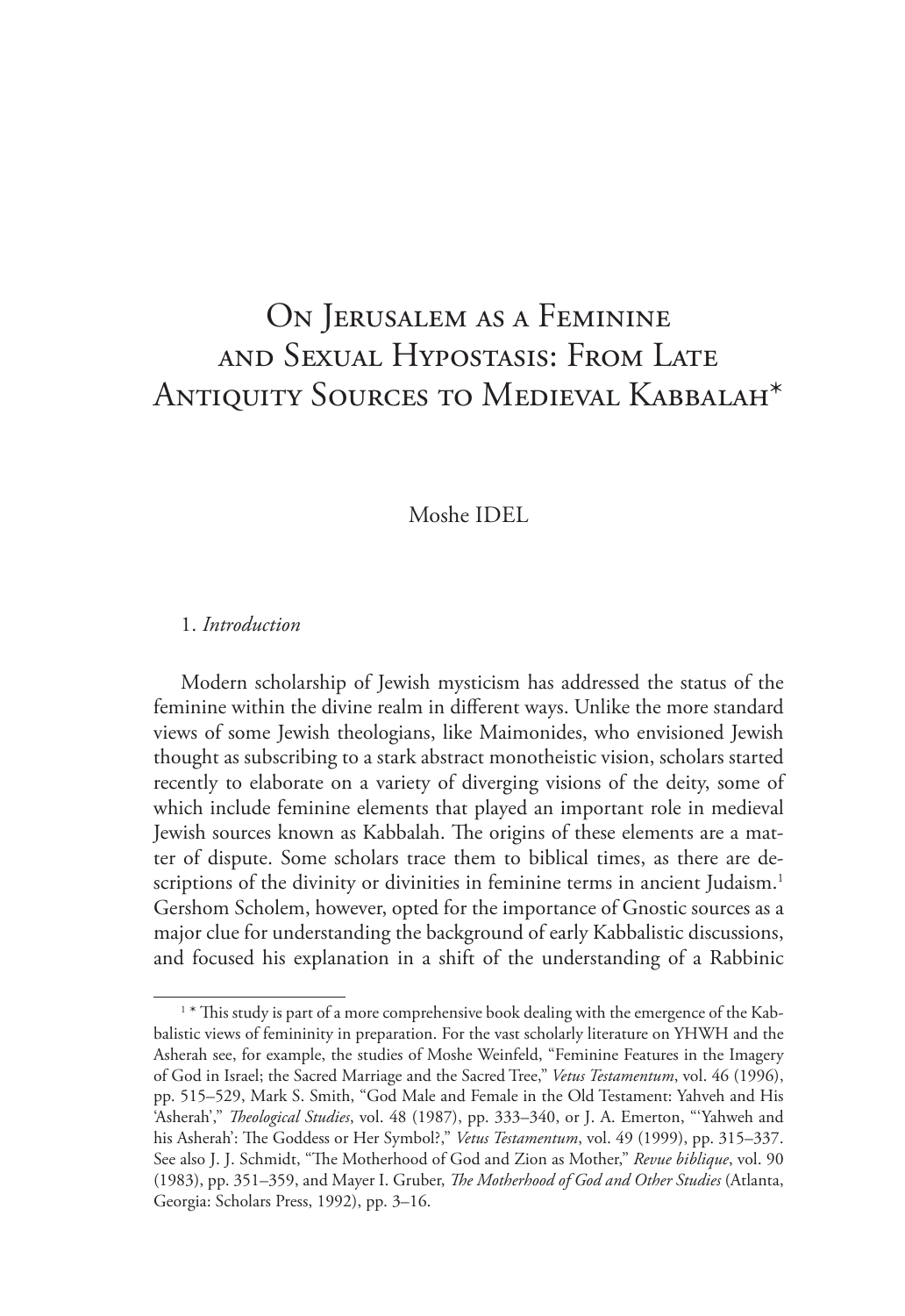theological term *Shekhinah*, the divine dwelling, which has been understood as pointing to a female entity.2 He was however aware of the existence of a motherly image of the term Zion in late Antiquity Judaism.<sup>3</sup>

More recently other scholars, like Arthur Green and Peter Schaefer — capitalizing on Scholem's claim postulating an allegedly significant shift to the feminine valence of the *Shekhinah* for the first time in the *Book of Bahir* as constituting a significant fact, to be explained by specifically medieval circumstances — have proposed the impact of, or the phenomenological similarity to the cult of Mary in Western Europe in the Middle Ages, on the feminine concept of the *Shekhinah* in nascent Kabbalah in the same Catholic regions.<sup>4</sup> In contrast, and independent of this development, Elliot R. Wolfson championed a complex theory concerning the subordination of the feminine aspects in the divine sphere to the masculine divine power and their absorption within the divine male potency, what he described as the "eclipse of the feminine," sometimes by recreating some form of androgyny.5 A more balanced analysis of the state of the feminine versus the masculine powers in the Kabbalistic theosophy has been articulated in detail in one of Daniel Abrams' book as well as in one of his recent articles, where he took issue with the reading of the material regarding the meaning of the *Shekhinah* found in the book *Bahir* in recent scholarship.6 More recently, a detailed analysis of the approach to the feminine divine power in the Zoharic thought has been offered by Shifra Asulin.<sup>7</sup>

<sup>2</sup> See his *Origins of the Kabbalah*, tr. A. Arkush, ed. R. J. Z. Werblowsky (Princeton: Princeton University Press, 1987), pp. 165–168; *On the Mystical Shape of Godhead* (New York: Schocken Books, 1991), pp. 157–182, and *On the Kabbalah and its Symbolism*, tr. R. Manheim (New York: Schocken Books, 1969), p. 106, where the Kabbalistic identification of *Knesset Yisrael* and *Shekhinah* as symbols of the last *sefirah* is described as a "specifically Jewish metamorphosis in which so much of the gnostic substance entered into Jewish tradition." See also his formulations in *Elements of the Kabbalah and Its Symbolism*, tr. J. ben Shlomo (Jerusalem, 1976), pp. 280–281 (Heb.).

<sup>3</sup> Gershom Scholem, *Elements of the Kabbalah*, *op. cit*., pp. 263–264.

<sup>4</sup> Arthur I. Green, "*Shekhinah*, the Virgin Mary, and the Song of Songs: Reflections on a Kabbalistic Symbol in its Christian Context," *AJS Review*, 26 (1) (2002), pp. 1–52, and Peter Schaefer, *Mirror of His Beauty, Feminine Images of God from the Bible to the Early Kabbalah*  (Princeton, Oxford: Princeton University Press, 2002).

<sup>5</sup> See, e.g., Elliot R. Wolfson, *Circle in the Square*. *Studies in the Use of Gender in Kabbalistic Symbolism* (Albany: SUNY Press, 1995), pp. 95–110, "Woman — The Feminine as Other in Theosophic Kabbalah: Some Philosophical Observations on the Divine Androgyne," in L. J. Silberstein and R. L. Cohn (eds.), *The Other in Jewish Thought and History* (New York, London: New York University Press, 1994), pp. 166–204, and more recently in his *Language, Eros, and Being* (New York: Fordham University Press, 2005), and see also our discussion below.

<sup>6</sup> Daniel Abrams, *The Female Body of God in Kabbalistic Literature*: *Embodied Forms of Love and Sexuality in the Divine Feminine* (Jerusalem: Magnes Press, 2004) [Hebrew], *idem*, "The Condensation of the Symbol '*Shekhinah*' in the Manuscripts of the *Book Bahir*," *Kabbalah*, vol. 16 (2007), pp. 7–82.

<sup>7</sup> See *The Mystical Commentary of the Song of Songs in the Zohar and its Background* (Ph.D. Thesis, Hebrew University, Jerusalem, 2006) (Heb.).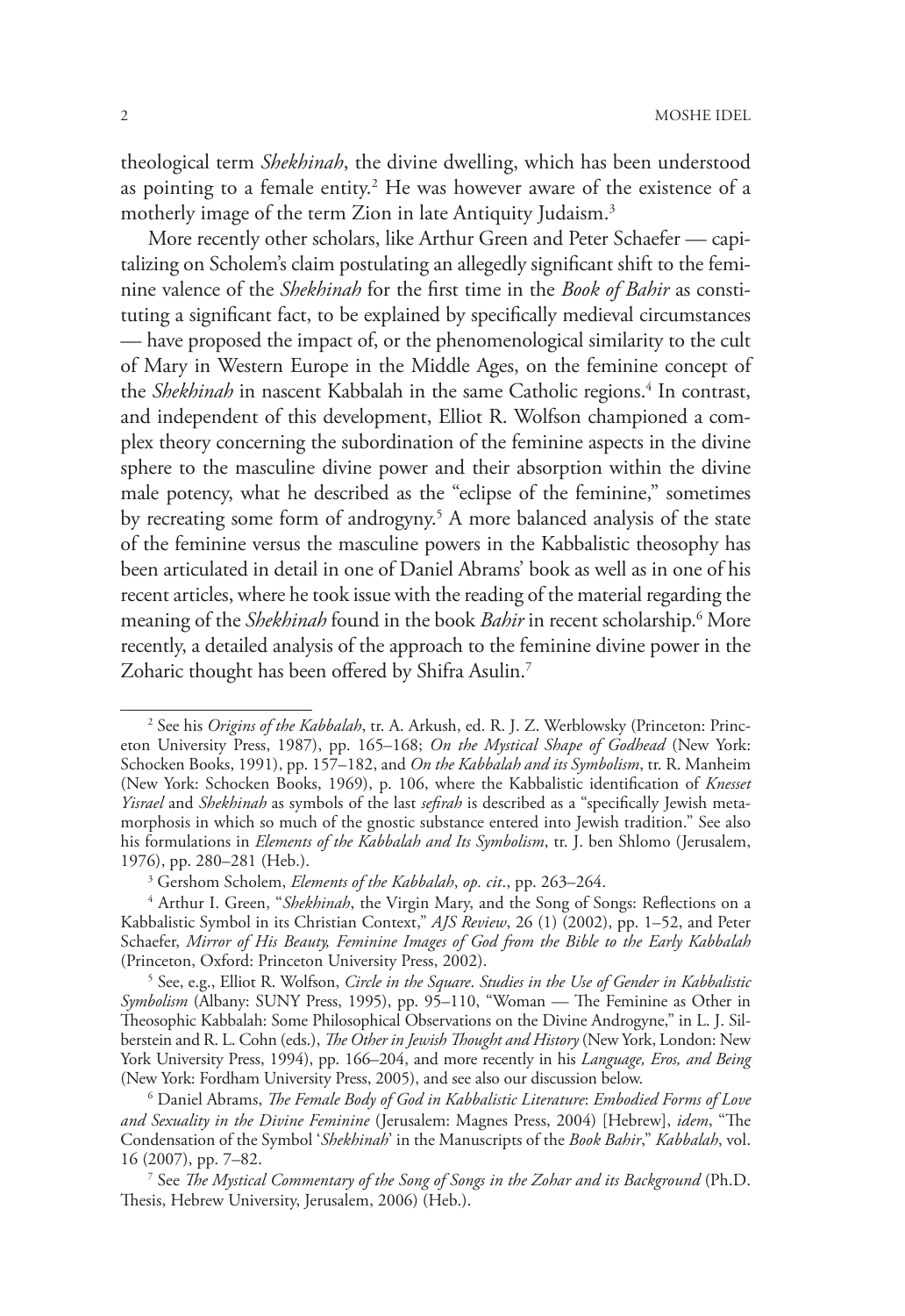Those descriptions dealing with the feminine dimensions of the divinity in early Kabbalah neglected the existence of an alternative line of discussions regarding the hypostatic feminine elements that are concerned with a topic rather ignored in the studies of the development of Jewish mysticism: the feminine hypostasis of Jerusalem. Several years ago I suggested a certain type of history that may explain the presence of some feminine dimensions of the divinity in medieval Kabbalah: ancient motifs dealing with feminine deities or feminine dimensions of the one God that have been discussed extensively by scholars of the Bible mentioned above, found their ways to medieval sources, and become part of the complex system of divinity, the ten *sefirot*, itself a development of earlier traditions.8 Those elements are related to the special status of the nation of Israel,<sup>9</sup> sometimes conceived of as *Knesset Yisrael*, conceived in some cases as the divine wife, or the divine wisdom, *Hokhmah*, or of the *Shekhinah*, 10 and last but not least for the aim of our discussions below, the concepts of the land of Israel and of Jerusalem, conceived of as existing not only on earth but also in the divine realm as the feminine counterpart of the male aspects of the divinity.<sup>11</sup> In some cases, we may speak about a theory of ditheism or binitarianism that assumes a second divine figure as relevant for understanding either the history or the meaning of the ritual.<sup>12</sup> The development of each of these elements should be discussed in itself, as contributing something to a more complex concept of

 $^{\rm 8}$  Though I have articulated it in the eighties and reiterated later in various discussions, this explanation did not draw the due attention of scholars dealing with the issue of femininity and Kabbalah, who preferred to speculate without using specific written sources, especially manuscripts that had already been printed in my studies. 9 D. Buzy, "L'allégorie matrimoniale de Jahve et d'Israel et la Cantique des Cantiques,"

*Viver et Penser*, 3 (1945), pp. 79–90, and N. Stienstra, *YHWH is the Husband of His People* (Kok Pharos, 1993).

<sup>&</sup>lt;sup>10</sup> See the rather neglected studies of Charles Mopsik, "Une querelle à Jérusalem: la féminité de la Chekhina dans la Cabale," *Pardes*, 12 (1990), pp. 18–21, and Nicolas Sed, "La *Shekhinta* et les amis 'Araméens'," in R. G. Coquin (ed.), *Mélanges Antoine Guillaumont* (Genève: Patrick Cramer, 1988), pp. 233–242.

<sup>11</sup> See "Kabbalism and Rabbinism; on G. Scholem's Phenomenology of Judaism," *Modern Judaism*, 11 (1991), pp. 281–296, "Jerusalem in Thirteenth-Century Jewish Thought," in J. Prawer and H. Ben Shammai (eds.), *The History of Jerusalem: Crusaders and Ayyubids (1099– 1250)* (Jerusalem: Yad Izhak ben-Zvi Publications, 1991), pp. 265–276 (Heb.), an essay upon which I shall draw heavily below, and *Kabbalah & Eros* (New Haven: Yale University Press, 2005), *passim*, and my study "The Triple Family: Sources for the Feminine Perception of Deity in Early Kabbalah," forthcoming in *Reuven Bonfil's Festschrift* (Jerusalem, 2009) (Heb.). For the type of historical explanation that I propose in the present article, namely to see in the late antiquity evidence traces of ancient Jewish mythologoumena, in our case of feminine hypostases, which later on impacted early Kabbalah see my *Kabbalah: New Perspectives* (New Haven: Yale University Press, 1988), pp. 30–34, where I took advantage of this line of explanation also relying on the developments related to Jerusalem.<br><sup>12</sup> Binitarian views can employ either male or female hypostatic entities as closely related

to a higher deity.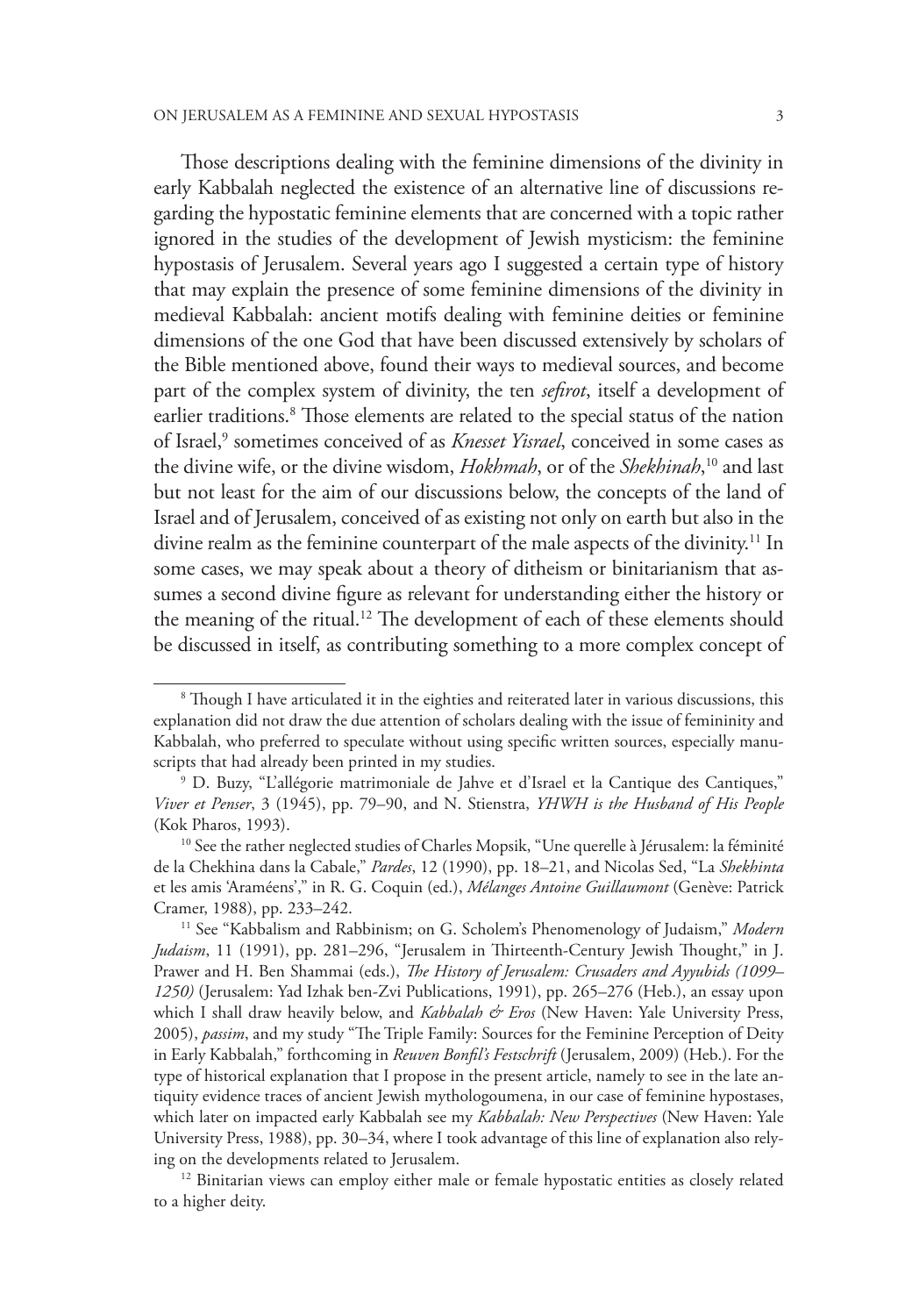the divine in the main line of Kabbalah, the theosophical-theurgical one, as a compound of ten divine powers, some of which have feminine aspects. Without a detailed understanding of all these developments as a whole and the possible contribution of each of them to the broader picture I doubt whether the understanding of the processes that contributed to the emergence of theosophy in early Kabbalah can be discussed seriously.

The present study will try to map only quite a small fragment of the extensive picture found in various Jewish thinkers through centuries, namely the feminine descriptions of Jerusalem as part of the divine world. Each envisioned the city within his religious, political or social frameworks, which dramatically shaped the concept, the image, or the status of the city. Here we shall limit our discussions to the emergence of the feminine, and sometimes sexual, aspects of Jerusalem as a hypostasis, ignoring other forms of symbolism related to this city, occurring in other forms of medieval Jewish speculations, including the theosophical-theurgical Kabbalah, or issues related to Jerusalem as a place of theophany or of the eschatological events.<sup>13</sup>

## 2. *Jerusalem as a Feminine Hypostasis in Some Late Antiquity Sources*

Jerusalem, the city and the image, was a permanent challenge for many people: for religious leaders, for politicians, for its inhabitants in the present, and for those who wants or wanted to be so.

The emergence of various conceptions of "Jerusalem" in Jewish mysticism is, too, a consequence also of the inner structure of the new conceptual systems that developed throughout the ages: each mystical system produced its own Jerusalem. The authors of the literatures known as Midrash and the Talmud, for whom the very performance of religious deeds was cardinal, adhered as closely as possible to the earthly Jerusalem, the sole city in which it was possible to practically observe a portion of the Divine commandments; they transformed the heavenly Jerusalem into an extension of the earthly city.14 The spiritual significance of Jerusalem is probably enhanced when the Jews are living far away from the physical city, unable to visit it as pilgrims and

<sup>&</sup>lt;sup>13</sup> To be sure, Jerusalem is envisioned as a feminine entity several times in the Hebrew Bible, especially in Ezekiel 16 and 23. Below, however, I am concerned with a feminine hypostatic vision of the city, not with a grammatical or figurative reference. For the thirteenth-century allegorical interpretations of Zion and Jerusalem, see Marc Saperstein, *Decoding the Rabbis: A* 

*Thirteenth Century Commentary on the Aggadah* (Cambridge, MA 1980), pp. 75–78. 14 See E. E. Urbach, "The heavenly and the Earthly Jerusalem in Rabbinic Thought," in *Jerusalem through the Ages (Proceedings of the 25th Archaeological Convention of the Israel Exploration Society* (Jerusalem, 1968), pp. 157–171. For a criticism of Urbach's position, see Reuven Kimelman, "Rabbi Yohanan and Origen on the Song of Songs," *Harvard Theological Review*, vol. LXXIII (1980), p. 587 n. 89.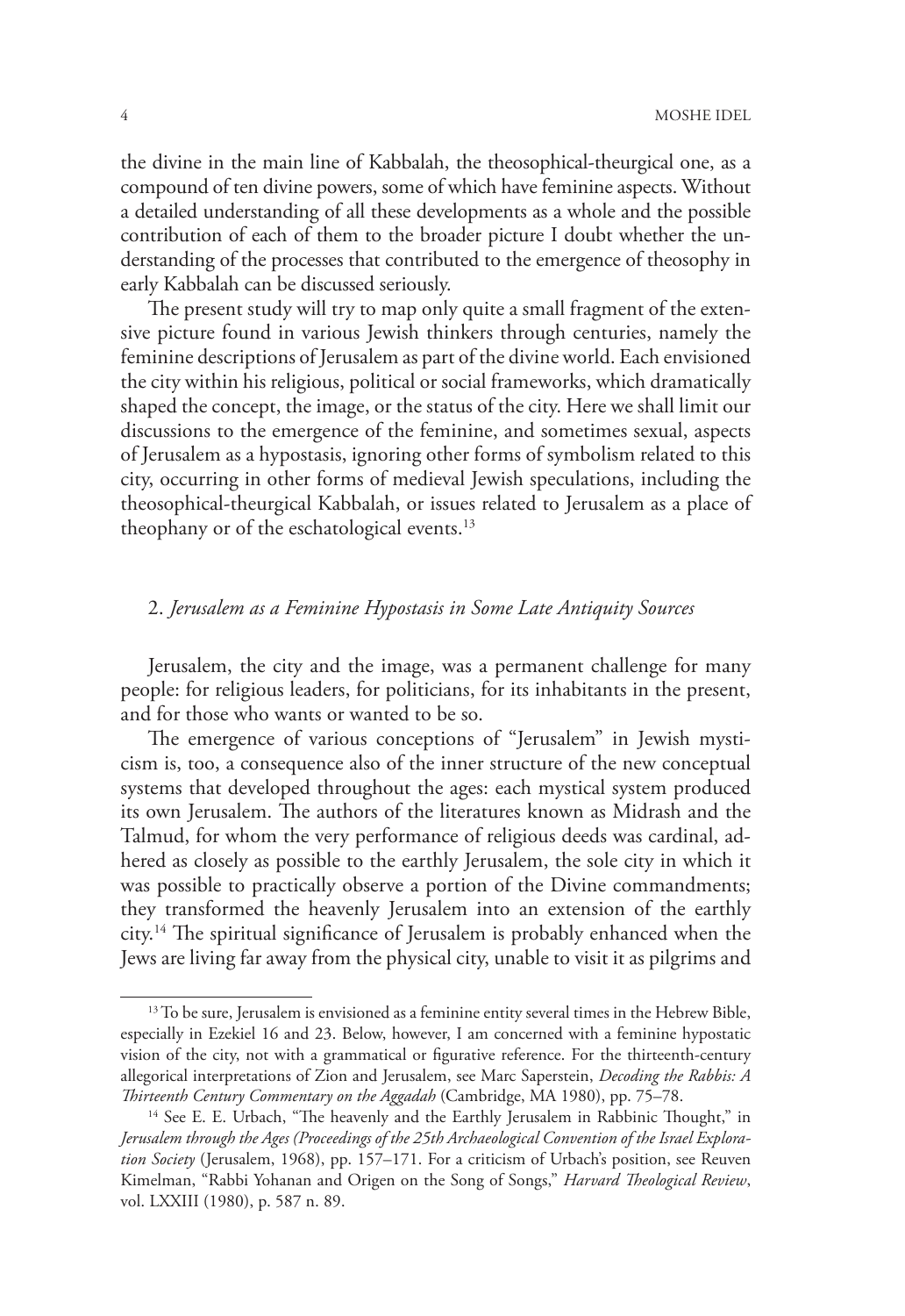even less to conduct there the rites connected with Jerusalem as the place of the Temple, as indeed was the case of the Jewish diaspora since the Hellenistic period.15 This spiritual sense was attached, to be sure, not to the spiritual Jerusalem in heaven or to that on earth, which both were not seen by the authors to be cited below, but to the word Jerusalem, as found in a sacred text or in a tradition. This nominal nature of the symbolization of Jerusalem is paramount for the following discussions, most of them written by persons who did not have the opportunity to see the terrestrial Jerusalem.

Paul, in contrast, championed the centrality of heavenly Jerusalem, a vision unfettered by the biblical commandments, and even denounced the contemporaneous Jerusalem, that of the Judeo-Christian community, which still observed them.16 Christian commentators who followed the Pauline doctrine widened the breach between the real city and the abstract concept of the "true" Jerusalem as symbolizing the Christian church.17 Only in the wake of activity of a religious nature, such as pilgrimages and the building of Jerusalem, culminating in the Crusades — all deeds whose initiators and implementors were generally not Christian scholars<sup>18</sup> — did the earthly Jerusalem resume a more prominent place in Christian consciousness.

Medieval forms of Judaism maintained the position formulated in the Talmudic and Midrashic literature regarding the importance of the physical Jerusalem. Along with the *halakhah*, however, which regulates daily activity, the Jews of that period also engaged in philosophic speculation, expressed to a great degree in the spiritual interpretation of the Scriptures. The term "spiritual interpretation" refers both to the allegorical-philosophical school and the symbolic, Kabbalistic method. This system of exegesis has much in common, in terms of conceptual foundations, with Christian allegory, and with the Philonic modes of interpretation. The importance of heavenly Jerusalem for the Christian scholars, who engaged mainly in exegesis of the sacred scriptures, was shared by the Jewish thinkers, whether they adhered to the philosophical or the Kabbalistic trend. Thus the importance of the heavenly Jerusalem increased among "learned" Judaism, occupying a position of far greater consequence than that it had been afforded in the earlier Jewish literature. In contrast, however, to the Christian tendency to spiritualize, which emphasized

<sup>15</sup> See J. A. Seeligman, "Jerusalem in Jewish–Hellenistic Thought," *Judah and Jerusalem* (Jerusalem, 1957), p. 195 (Heb.); Moshe Weinfeld, "Inheritance of the Land — Privilege versus Obligation: The Concept of the Promise of the Land in the Sources of the First and Second Temple Periods," *Zion*, vol. 49 (1984), pp. 133–139 (Heb.).

<sup>16</sup> E. E. Urbach, "The heavenly and the Earthly Jerusalem in Rabbinic Thought," *art. cit*., p. 161.

<sup>&</sup>lt;sup>17</sup> See Joshua Prawer, "Jerusalem in the Christian Perspective of the Early Middle Ages," in Joshua Prawer (ed.), *The History of Jerusalem. The Early Islamic Period (638–1099)* (Jerusalem: Yad Izhak ben-Zvi Publications, 1987), pp. 249–281 (Heb.).

<sup>18</sup> *Ibid.*, p. 254 ff., 273 ff.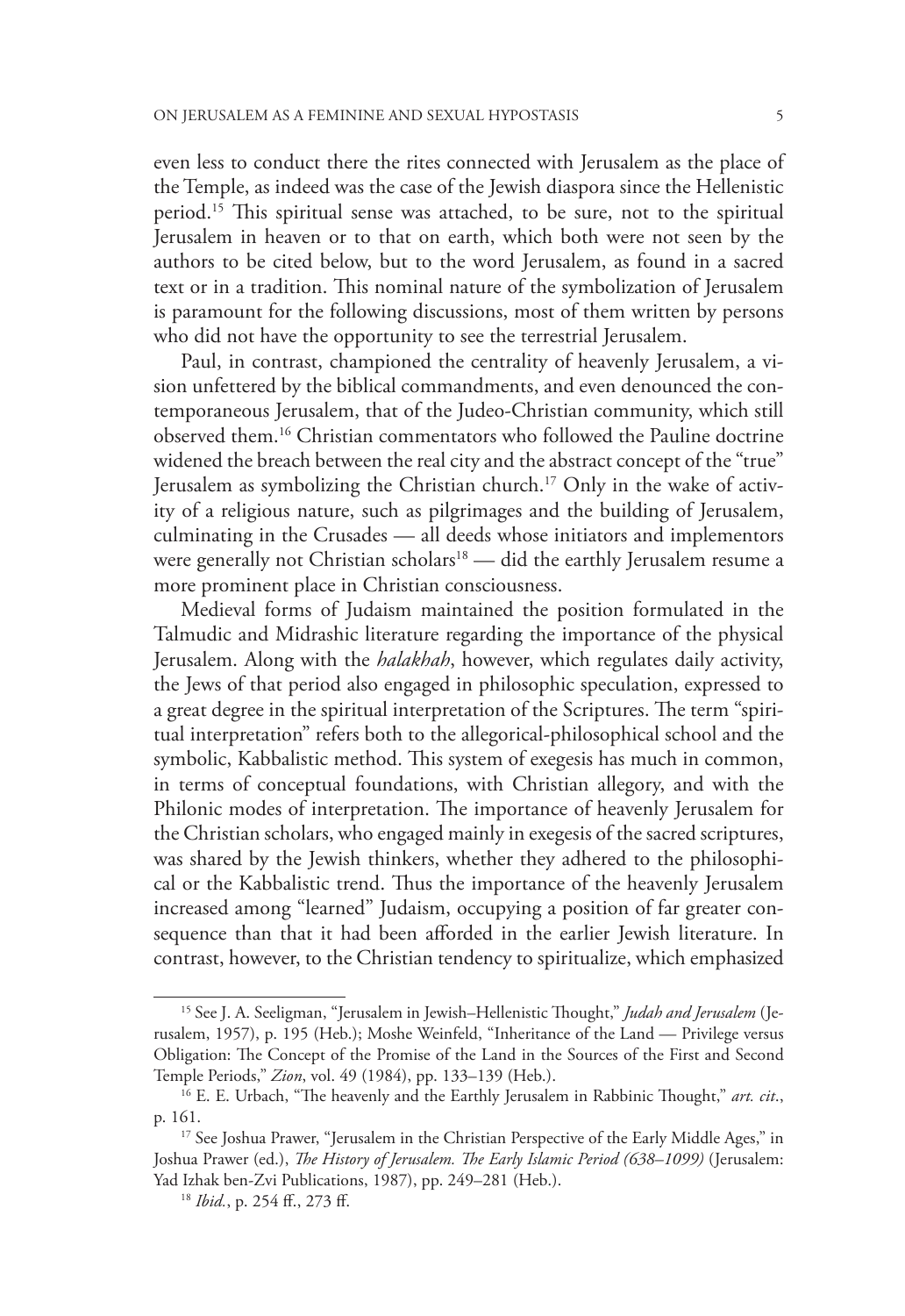the importance of the heavenly Jerusalem with a consequential serious depreciation in the status or even in some instances total disregard of the physical Jerusalem,19 Jewish authors attempt to integrate into their works Jerusalem's existence on two levels — the earthly and the heavenly, without sublating the importance of the former. This effort of portraying a celestial Jerusalem corresponding to the terrestrial one, is part of a larger vision, which includes also the existence of a celestial temple, corresponding to the earthy one.<sup>20</sup>

This integration is achieved in Kabbalistic thought in a manner which differs intrinsically from that adopted by the school of philosophical-allegorical exegesis, including that found in ecstatic Kabbalah. The theosophical-theurgical Kabbalists emphasized the essential connection between the spiritual and terrestrial cities of Jerusalem — thus reinforcing the status of earthly Jerusalem, which drew sanctity from its heavenly source. Jewish allegoric exegesis, on the other hand, had difficulty in incorporating the centrality of Jerusalem within its philosophical system, which sought chiefly to reveal verities independent of time or space, and in certain instances this commentary contains nuances extremely similar to those appearing in Christian exegesis. A distinct approach is the systematically allegorical interpretation of "Jerusalem" in the ecstatic Kabbalah founded by R. Abraham Abulafia's and R. Joseph Gikatilla's writings, in which the specific structure of the consonants of the Hebrew name of the city becomes the subject of study, accompanied by quite blatant disregard of the physical city. Since it has been addressed elsewhere I shall not discuss it here,<sup>21</sup> as we are concerned with the feminine dimensions imagined by other type of Kabbalistic thought.

<sup>19</sup> On heavenly Jerusalem in medieval Christian spirituality see Jean Leclercq, O.S.B. *The Love of Learning and the Desire for God. A Study in Monastic Culture*, tr. Catharine Misrahi (New York: Fordham University Press, 1982), pp. 54–56, Sylvia Schein, "Jerusalem in Christian Spirituality in the Crusader Period," in J. Prawer and H. Ben Shammai (eds.), *The History of Jerusalem: Crusaders and Ayyubids (1099–1250)* (Jerusalem: Yad Izhak ben-Zvi Publications, 1991), pp. 213–263 (Heb.), Bianca Kühnel, *From the Earthly to the Heavenly Jerusalem: Representations of the Holy City in Christian Art of the First Millenium* (Rome, Freiburg, Vienna: Herder, 1987), W.D. Davies, "Jerusalem and the Land in the Christian Tradition," in M.A. Tanenbaum and R.J.Z. Werblowsky (eds)., *The Jerusalem Colloquium on Religion, Peoplehood, Nation and Land* (Truman Research Institute, Institute Publications, 1972), pp. 115-157, Guy G. Stroumsa, "Mystical Jerusalems" in Lee I. Levine (ed.), *Jerusalem — Its Sanctity and Centrality to Judaism, Christianity, and Islam* (New York: Continuum, 1999), pp. 349-370. For the ambiguous approach to Jerusalem in early Christian thought, see Guy G. Stroumsa, "Which Jerusalem?," *Cathedra* 11 (1979), 119-124 (Hebrew). A much more positive approach toward the earthly Jerusalem is found, however, in Joachim of Fiore's thought and that of his followers.

 $20$  For the importance of the principle of correspondence or analogy, especially insofar as the Temple is concerned, in both Rabbinic and Kabbalistic thought see the comprehensive study of Maurizio Mottolese, *Analogy in Midrash and Kabbalah: Interpretive Projections of the Sanctuary and Ritual* (Los Angeles: Cherub Press, 2007), which comprises interesting discussions about Jerusalem and its supernal paradigm.

<sup>21</sup> See M. Idel, "Jerusalem in Thirteenth-Century Jewish Thought," *art. cit.*, pp. 276–283.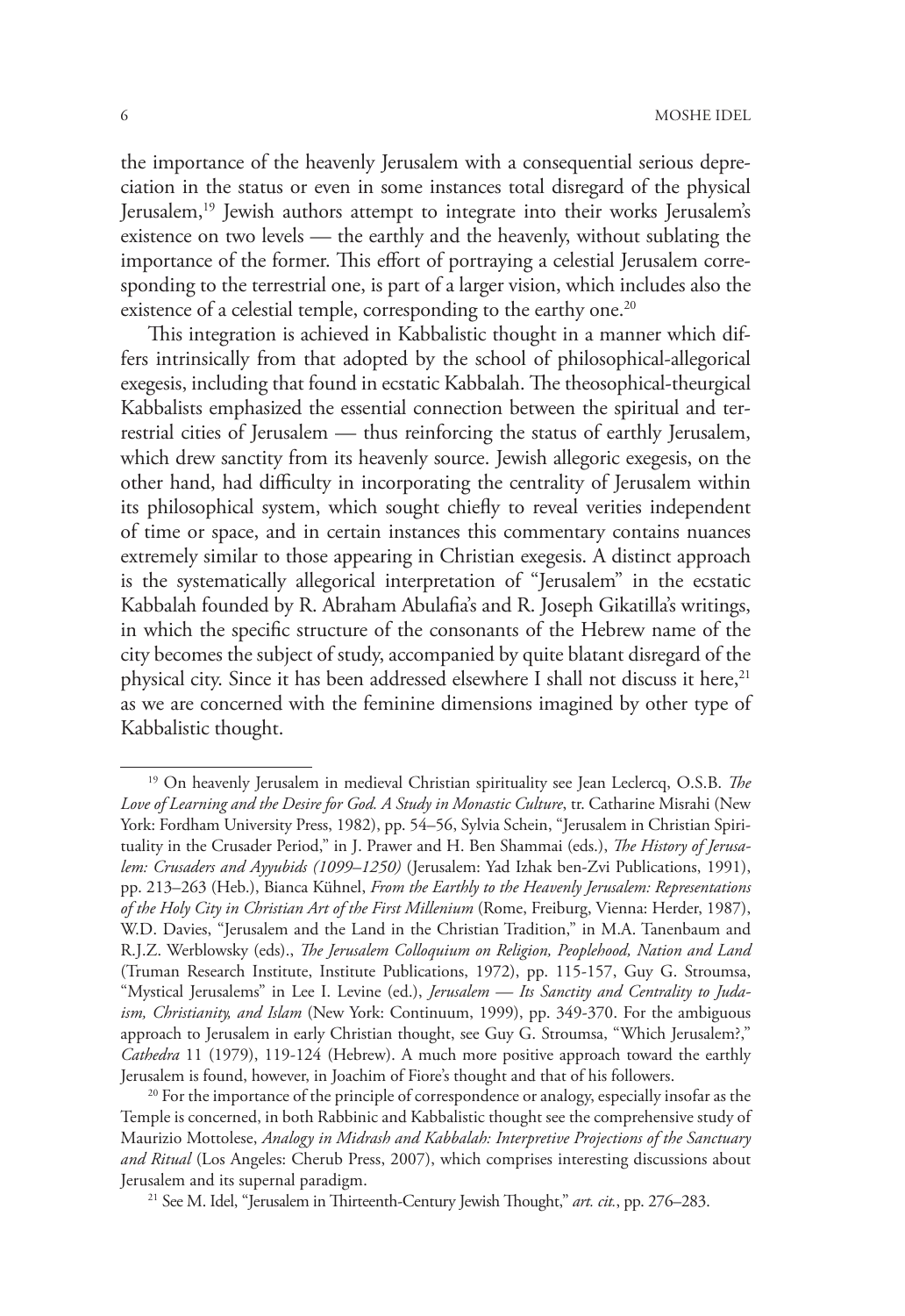The words "Jerusalem" and "Zion" have undergone many amazing transformations since their appearance in the Biblical literature. First we may discern an outstanding change occurred in the Bible itself: these two words changed from names of the city or of a fortress, sometimes functioning as synonyms, to appellations of the Jewish people, and at times also of *'Eretz Israel* (the land of Israel) as a whole.22 However, the most important change occurred in postbiblical literature, and is constituted by the emergence of the technical term "heavenly Jerusalem," *Yerushalayyim shel ma'alah*, which should be translated literally as "Jerusalem that is on high." This concept appears in written Hebrew texts only after the destruction of the Second Temple.<sup>23</sup> The first indications for the shift that became important for an understanding of the development of the symbolism of Jerusalem and Zion do not, however, appear in the extant early Jewish sources; these words were not transformed into symbols, but rather continued to designate the city and the Jewish people. The descriptions of Jerusalem in the New Testament, on the other hand, attests to the antiquity of the feminine erotic conception of "Jerusalem;" unlike several of the Jewish and Christian depictions of Jerusalem as a mother<sup>24</sup> mourning, according to several sources, for her son, the apocalyptic vision of John states:

Then I saw a new heaven and a new earth; for the first heaven and the first earth had passed away, and the sea was no more. And I saw the holy city, new Jerusalem, coming down out of Heaven from God, prepared as a bride adorned for her husband.25

<sup>&</sup>lt;sup>22</sup> See B. Dinaburg (Dinur), "Zion and Jerusalem: Their Role in the Historic Consciousness of Israel," *Zion*, vol. 16 (1951), p. 3 (repr. in his *Historical Writings* (Jerusalem, 1975), II, pp. 14–15 (Heb.), and David Goodblatt, *Elements of Ancient Jewish Nationalism* (Cambridge, New York: Cambridge University Press, 2006), pp. 167–202. See also the contributions of Joseph Yahalom and Abraham Grossman, in Joshua Prawer (ed.), *The History of Jerusalem. The Early Islamic Period (638–1099)* (Jerusalem: Yad Izhak ben-Zvi Publications, 1987), pp. 179–213, 215–234 respectively (Heb.). See also the discussions of Midrashic material on the heavenly Jerusalem in Haviva Pedaya, *Name and Sanctuary in the Teaching of R. Isaac the Blind. A Comparative Study in the Writings of the Earliest Kabbalists* (Jerusalem: Magnes Press, 2001), pp. 148–154, 173–177 (Heb.).

<sup>&</sup>lt;sup>23</sup> See E.E. Urbach, "The heavenly and the Earthly Jerusalem in Rabbinic Thought," art. *cit*., p. 165; see also: R. S. Eccles, "The Purpose of the Hellenistic Patterns of the Epistle to the Hebrews," in J. Neusner (ed.), *Religion in Antiquity: Essays in Memory of E. R. Goodenough* (Leiden: Brill, 1968), pp. 218–219.

<sup>24</sup> See Galatians, 4:26, 5:1. See also G. Scholem, *Elements of the Kabbalah*, *op. cit.*, pp. 262– 263, and Victor Aptowitzer, "The Heavenly Temple in the Agada," *Tarbiz*, vol. 2 (1930–1931), pp. 267–268 (Heb.).

<sup>25</sup> *Revelation of John* 21:1–2. See *Revelation* 21:9–11, where we read: "Then came one of the seven angels who had the seven bowls full of the seven plagues, and he spoke tome saying, 'come, I will show you the Bride, the wife of the Lamb.' And in the Spirit he carried me away to a great, high mountain and showed me the holy city Jerusalem coming down out of heaven from God, having the glory of God, its radiance like a most rare jewel, like a jasper, clear as crystal," also *ibid.* 3:12. For the scholarship on this issue see, e.g., Loren L. Johns, "The Dead Sea Scrolls and the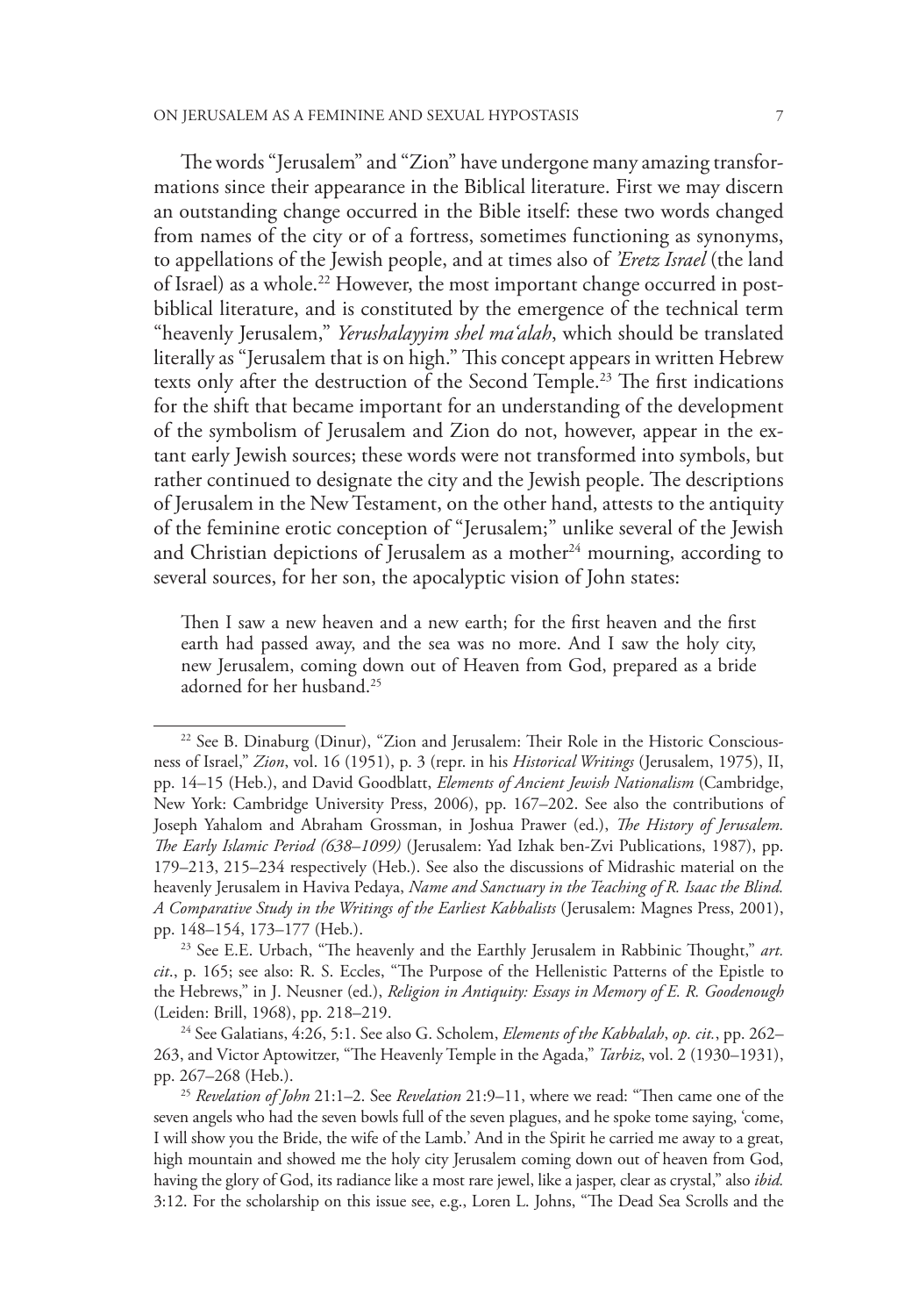For the first time in a written text, Jerusalem — albeit only in its future state — assumes a clear sexual coloration: it is altered from a "mother" to a "bride," a hypostatic representation with clearly erotic connotations. The adornment is part of the splendor characteristic of the descriptions of the supernal Jerusalem in general found in both Jewish and Christian apocalyptic sources. However, here it is predicated on a vision of a feminine supernal entity prepared for some form of wedding. What exactly Jerusalem is, is however, not clear. It may stand for the ecclesia, namely the corporate personality of the Christians, who are the feminine counterpart of Jesus, conceived of as the bridegroom. In any case, here we have some ambiguity between the descent of Jerusalem from heaven and its descending from God. Does it mean that Jerusalem, like her bridegroom, Jesus, is divine too?

Apparently under the influence of this Christian conception, or under that of its hypothetical Jewish sources, the term "Jerusalem" acquired a feminine meaning in its transformation into a symbol in several extant writings of early Gnosticism. In describing the opinions of the Gnostics from the school of Valentinus (2nd century), Irenaeus writes:

For they maintain that their Aeons, and gods, and father, and lords, are also still further termed heavens, together with their Mother, whom they do also call "the Earth," and "Jerusalem," while they also style her many other names.<sup>26</sup>

This passage constitutes an example of what is called in Gnostic texts sygyzies, namely sexualized couples of hypostatic powers that constitute the Gnostic pleroma. The pair in our text is constituted by the father, on the one hand, and the Mother, and thus also Jerusalem and earth, as indubitably a feminine term, which should be understood on the one hand in the context of the term "fathers," who is understood as a term for divine powers, and in relation to the Gnostics, implicitly viewed as the sons of the supernal parents.

Apocalypse of John," in James H. Charlesworth (ed.), *The Bible and the Dead Sea Scrolls* (Wako, Texas: Baylor University Press, 2006), vol. III, pp. 255–279, especially p. 264, note 31 for an updated bibliography, Adela Yarbro Collins, "The Dream of a New Jerusalem in Qumran," *idem*, pp. 231–254, especially pp. 251–253, and David M. Carr, *Erotic Word, Sexuality, Spirituality and the Bible* (Oxford, New York: Oxford University Press, 2003), pp. 168–169.

<sup>26</sup> Irenaeus, *Against Heresies*, IV, 1, 1, in *Ante-Nicene Fathers*, I (Grand Rapids, Mich. 1977), p. 463. See also the interesting parallel found in another Valentinian passage preserved by Irenaeus, *ibid.*, I, 5, 3, p. 323: "The mother they call also the Ogdoad, Sophia, Terra, Jerusalem, Holy Spirit, and, with the masculine reference, Lord. Her place of habitation is an intermediate one, above the Demiurge indeed, but below and outside the Pleroma, even to the end." This text has been discussed several times by Carl G. Jung. See, e.g., his *Mysterium Conjunctionis*, tr. R. F. C. Hull (Princeton: Princeton University Press, 1963), p. 401. On Earth as a feminine hypostasis in late Antiquity texts see M. Idel, "The Land of Israel in Medieval Kabbalah," in L. Hoffman (ed.). *The Land of Israel: Jewish Perspective* (Indiana: Notre Dame University Press, 1986), pp. 171–172. For the many names attributed to hypostatic powers found in Gnostic thought in general see M. Idel, *Absorbing Perfections*. *Kabbalah and Interpretation* (New Haven: Yale University Press, 2002), p. 239.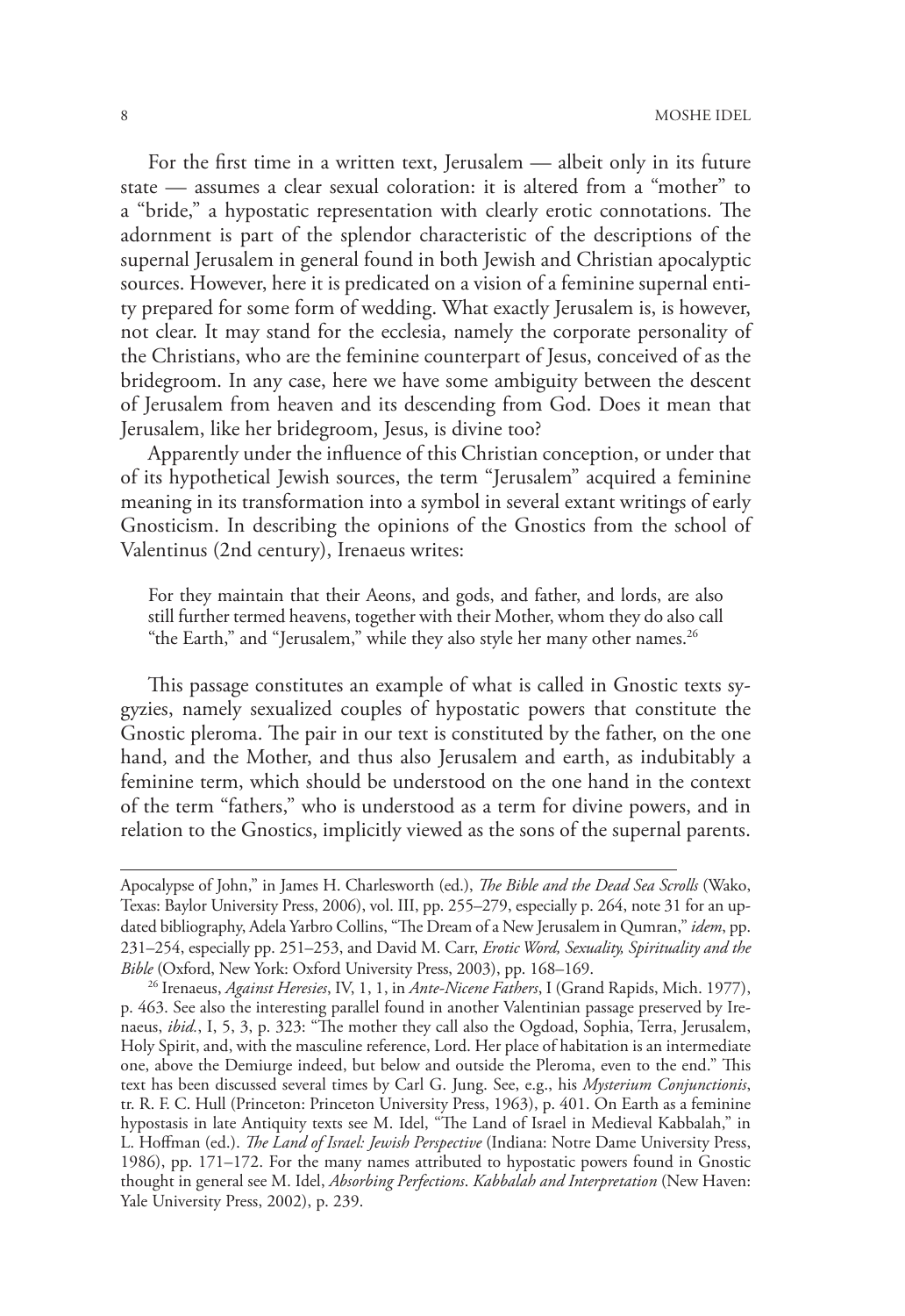In any case this passage refers to a supernal feminine hypostasis, discussed together with a male one. To what extent this reflects also some form of sexual overtone is an open question. In another text related again to Valentinus, as it was preserved by Hippolytus, it is stated about the angels that they dwell

in Jerusalem, which is above, which is in heaven. For this Jerusalem is Sophia, she (that is) outside (the Pleroma), and her spouse is the Joint Fruit of the Pleroma<sup>27</sup>

In these two texts the word "Jerusalem" symbolizes a feminine cosmic entity, which is the creator of our world. In both cases, the male counterpart is mentioned explicitly. The meaning of the phrase "Joint Fruit of the Pleroma" is Jesus<sup>28</sup> and it is obvious that it represents the male part of a syzygy. Therefore the expression "Jerusalem that is in heaven" is predicated upon an entity that is related to a higher divine structure, in a rather hypostatic sexual manner.

In other Gnostic texts, Jerusalem also represents the material from which the world was created, the primordial chaos. This matter, which originates in Sophia, is described as follows:

And this, he [i.e., Valentinus] says, is what Moses asserts: "The earth was invisible, and unfashioned" [Genesis  $1:2$ ].<sup>29</sup> This (substance) is, he says, the good (and) heavenly Jerusalem, into which God has promised to conduct the children of Israel, saying, "I will bring you into a land flowing with milk and honey" [Leviticus 20:24].<sup>30</sup>

<sup>27</sup> Hippolytus, *The Refutation of All Heresies*, vol. VI, 29, in *Ante-Nicene Fathers*, vol. V, p. 88. For Jerusalem as the dwelling place of the archons, see also *The First Apocalypse of Jacob*, in *Nag Hammadi Library in English* (Leiden: Brill, 1977), p. 243. For the possible impact of this passage on Soloviov, see Samuel D. Cioran, *Vladimir Soloviev and the Knighthood of the Divine Sophia* (Waterloo, Ontario: Wilfrid Laurier University Press, 1977), pp. 19–20. For the term Pleroma in the context of early Kabbalah see: G. Scholem, *Origins of the Kabbalah*, *op. cit*., pp. 68–75; and the different view expressed in M. Idel, "On the Problem of the Sources of the Bahir," in J. Dan (ed.), *The Beginnings of Jewish Mysticism in Medieval Europe* (*Jerusalem Studies in Jewish Thought*, VI, pp. 3–4) (Jerusalem, 1987), pp. 67–72 (Heb.). See in texts written in Hebrew and dealing with *Male'*, indubitably available to authors in the Middle Ages, in the book of *Shi'ur Qomah*, in *Sefer ha-Razim* and in rabbinic literature. See M. Idel, "On the Problem of the Sources of the Bahir," *art. cit*., pp. 67–70; D. Abrams, in his Introduction to his edition of the book of *Bahir*, pp. 5–6; and Yair Lorberboim, *Imago Dei: Rabbinic Literature, Maimonides* 

<sup>&</sup>lt;sup>28</sup> See *ibid., Ante-Nicene Fathers*, vol. V, p. 87, where the Joint Fruit of the Pleroma is explicitly described as Jesus. See especially the analysis of Luse Abramowski, "Female Figures in the Gnostic *Sondergut* in Hippolytus' *Refutatio*," in Karen King (ed.), *Images of Feminine in Gnosticism* (Continuum International Publishing Group, London, 2000), pp. 150–152. For the description of the divine male power as comprising the higher divine powers in theosophical Kabbalah see below some discussions of the seventh or ninth *sefirah*, *Tiferet* or *Yesod* as comprising all the other powers, or *sefirot.*

<sup>&</sup>lt;sup>29</sup> This philosophical interpretation of this verse deserves a special investigation.

<sup>30</sup> Hippolytus, *The Refutation of All Heresies*, VI, 25, p. 86.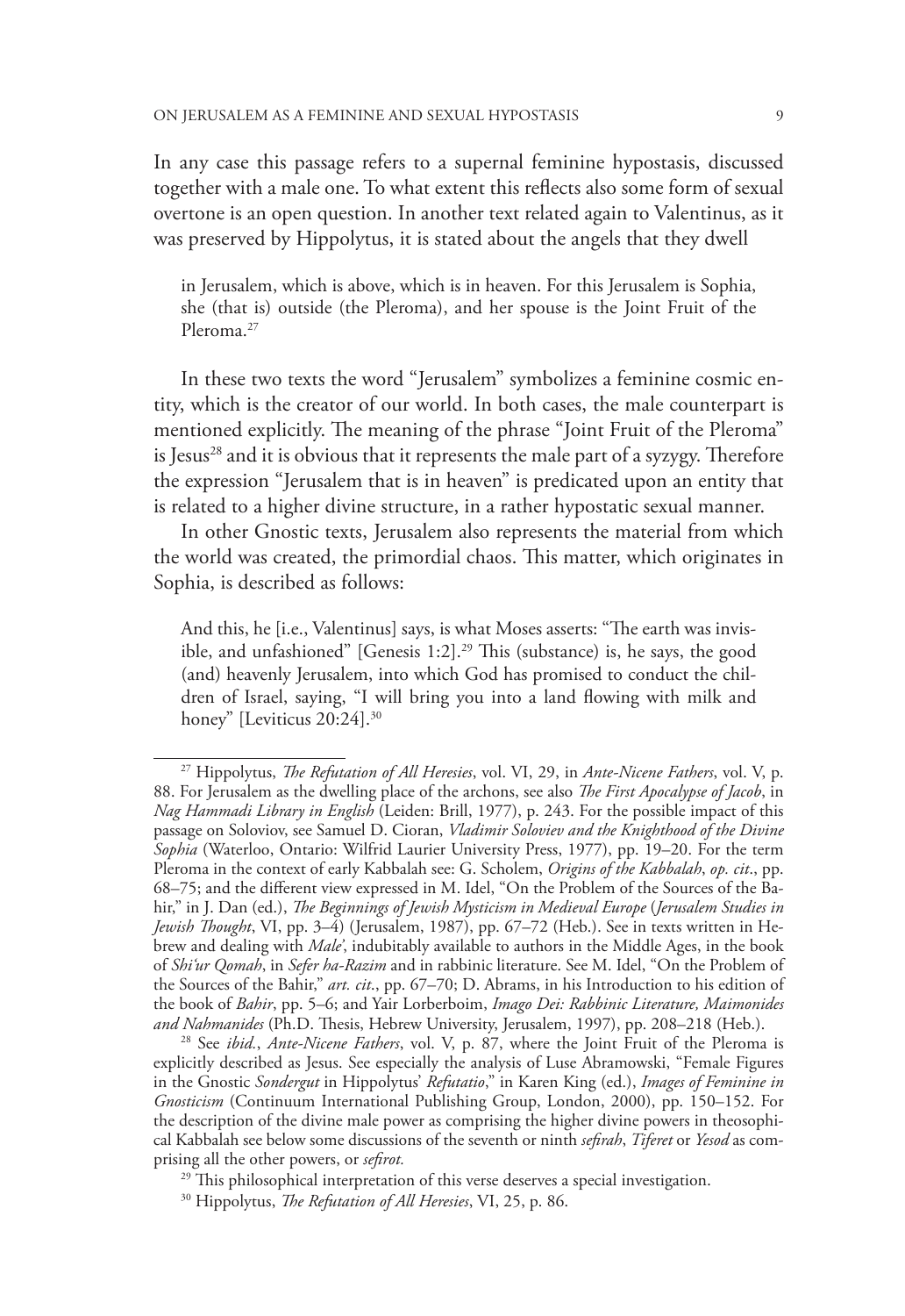The assumption is that Jerusalem is a preexistent entity, the row material for the creation of the world, and at the same time quite a positive concept.<sup>31</sup> By identifying it with the earth, that is flowing with milk and honey, I assume that some more specifically feminine view was intended just as in one of the passages cited above it is identified with the Sophia.

The four Valentinian passages cited above share a common feature beyond the feminine hypostatic status of Jerusalem: the city has been described as identical to earth, in itself described also a supernal hypostasis. The concept of the earthy city has almost completely disappeared, being replaced by the symbolism of an early phase of the cosmogony. This is an interim stage denoting the state of Sophia (Wisdom) after it has left the Pleroma, i.e., the primordial matter from which the world was made, and preceding the formation of the physical world.32

A more positive, though implicit assessment of the significance of Jerusalem, though not a hypostatic view, appears in the *Gospel of Philip*, one of the major Gnostic writing discovered in Nag Hammadi:

There were three buildings specifically for sacrifice in Jerusalem. The one facing west was called "the Holy." Another facing south was called "the Holy of the Holy." The third facing east was called "the Holy of the Holies," the place where only the high priest enters. Baptism is the "Holy" building. Redemption is "the Holy of the Holy." "The Holy of Holies" is the bridal chamber. Baptism includes the resurrection [and the] redemption; the redemption [takes place] in the bridal chamber. But the bridal chamber is in that which is superior to [it and the others] because you will not find [anything like] it.<sup>33</sup>

<sup>&</sup>lt;sup>31</sup> The connection between Jerusalem and the material whence the world was created also appears in another Gnostic text edited by Charlotte A. Baynes, *A Coptic Gnostic Treatise Contained in the Codex Brucianus* (Cambridge, 1933), p. 136, and see the comments of the editor, p. 105. See also F. Sagnard, *La Gnose valentinienne et le témoignage de saint Irénée* (Paris, 1947), pp. 499–509. For another connection between motifs found in this work and Jewish discussions see M. Idel, "The Image of Man above the Sefirot," *Da'at*, 4 (1980), pp. 46–47 (Heb.), and Arthur Green, *Keter, The Crown of God in Early Jewish Mysticism* (Princeton: Princeton University Press, 1997), pp. 30–32.

<sup>32</sup> For a discussion of some elements in the book of *Bahir* and Valentinian Gnosis as to the feminine elements in see Schaefer, *Mirror of His Beauty*, pp. 140–142.

<sup>33</sup> Following the translation of W. W. Isenberg, in *Nag Hammadi Library*, p. 142. For the affinity between the concept of the Holy of the Holies presented here as the place of coupling and the view presented in the *Zohar*, see below. It is noteworthy that the negative conception of Sophia in the *Gospel of Philip* corresponds to a certain aspect of the *Zohar*'s conception of the Divine Presence, as G. Scholem notes, *Elements of the Kabbalah*, *op. cit*., p. 303, note 92. Yehuda Liebes has shown the affinity between this Gospel and the *Zohar*. See his study "The Messiah of the Zohar: The Messianic Character of R. Shimon bar Yohai," *The Messianic Idea in Jewish Thought* (Jerusalem, 1982), pp. 230–232 (Heb.). For this citation from the *Gospel of Philip* and its other Jewish parallels see also M. Idel, "Métaphores et pratiques sexuelles dans la Cabale," in Ch. Mopsik (ed.), *Lettre sur la sainteté* (Paris, 1986), pp. 339–340. On Templesymbolism in Valentinian Gnosis, see April D. DeConick, "Heavenly Temple Traditions and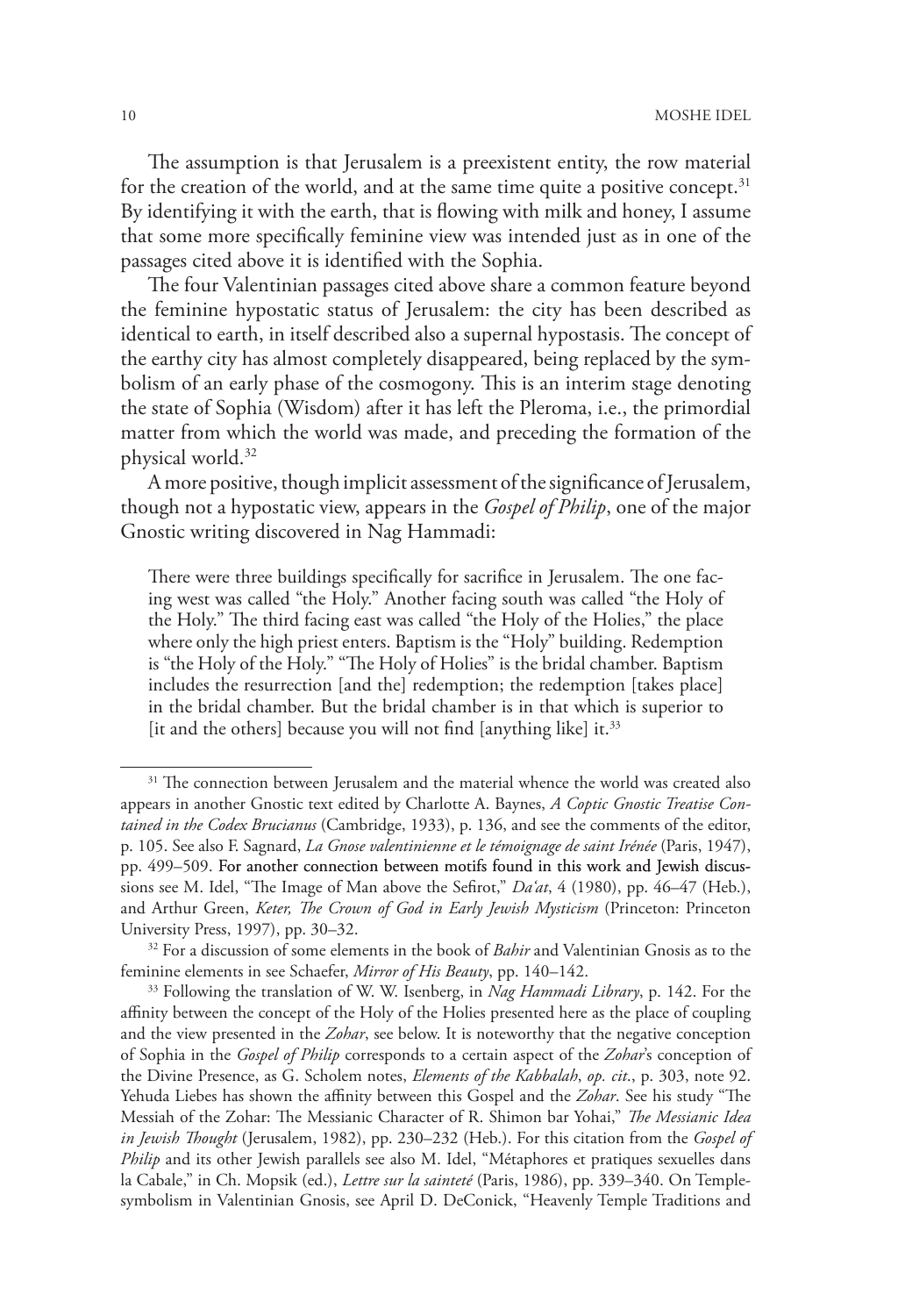In this instance, the special structure of the Temple, obviously described a version of the tripartite pattern of the temple in Jerusalem, symbolizes the processes connected with the salvation of the soul: baptism, redemption, and the unification with the Source. I am not sure whether indeed the three buildings here reflect separate structures, or a more comprehensive building that contains the other, as in the Jewish temple.

Here too, as in the texts adduced above relating to Jerusalem as Sophia, the word "Jerusalem" bears, at least implicitly as the place of the third building, a certain sexual valence. These more positive approaches to Jerusalem may point to the existence of even earlier pre-Gnostic Jewish traditions, apparently only a portion of which are extant, and in which Jerusalem symbolizes a feminine entity at the end of the divine Pleroma, in a way we found in the Valentinian texts. These hypothetical Jewish pre-Gnostic, and perhaps also pre-Christian views, have probably influenced the formation of the early Kabbalistic representations of Jerusalem, and perhaps also of Zion, as we shall see immediately below.<sup>34</sup>

# 3. *The Symbolism of Jerusalem in Theosophical Kabbalah: Provencal and Catalan*

The sources of the main school of Kabbalah, that I proposed to describe as theosophical-theurgical are numerous and diverse. This variety should be assumed because of the diversity of the Kabbalistic views found in the earliest extant documents belonging to this school. The traditions extant in the book of *Bahir* that was conceived by Gershom Scholem and his followers as the main conceptual source of this Kabbalistic school, do not contain a significant and methodical discussion of Jerusalem and Zion as a sexualized couple,<sup>35</sup> though the concept of such a couple of divine powers is found there, but it has been expressed by other symbols. This is also the case in the extant writings of

Valentinian Worship: A Case for First-century Christology in the Second Century," in Carrey C. Newman, James R. Davila & Gladys S. Lewis (eds.), *The Jewish Roots of Christological Monotheism* (Leiden: Brill, 1999), pp. 308–341.

<sup>&</sup>lt;sup>34</sup> To be sure: as we shall see below, feminine concepts of Jerusalem are found also in Jewish material, like in the Aramaic translation known as Onqelos, but I did not yet find an hypostatic feminine view, which is the topic of my investigation here.

<sup>35</sup> See *The Book Bahir*, ed. by Daniel Abrams (Los Angeles: Cherub Press, 1994), p. 131, par. 26, where it is claimed that the gates of Zion are "from the side of evil." In par. 85, p. 171, Zion is a symbol of the city of David, i.e., kingship. See also Carola Goetzen Krieg, "The Feminine Aspect of God in the *Book Bahir*," in Yvonne Sherwood, Darlene Bird (eds.), *Bodies in Question: Gender, Religion, Text* (Ashgate, Aldershot, Burlington, 2005), pp. 15–28 and the important article of D. Abrams, "The Condensation of the Symbol '*Shekhinah*' in the Manuscripts of the *Book Bahir*," especially p. 52, and compare to Green's contention as to the presence of the symbol of Jerusalem in this book, in "Shekhinah, the Virgin Mary," p. 16.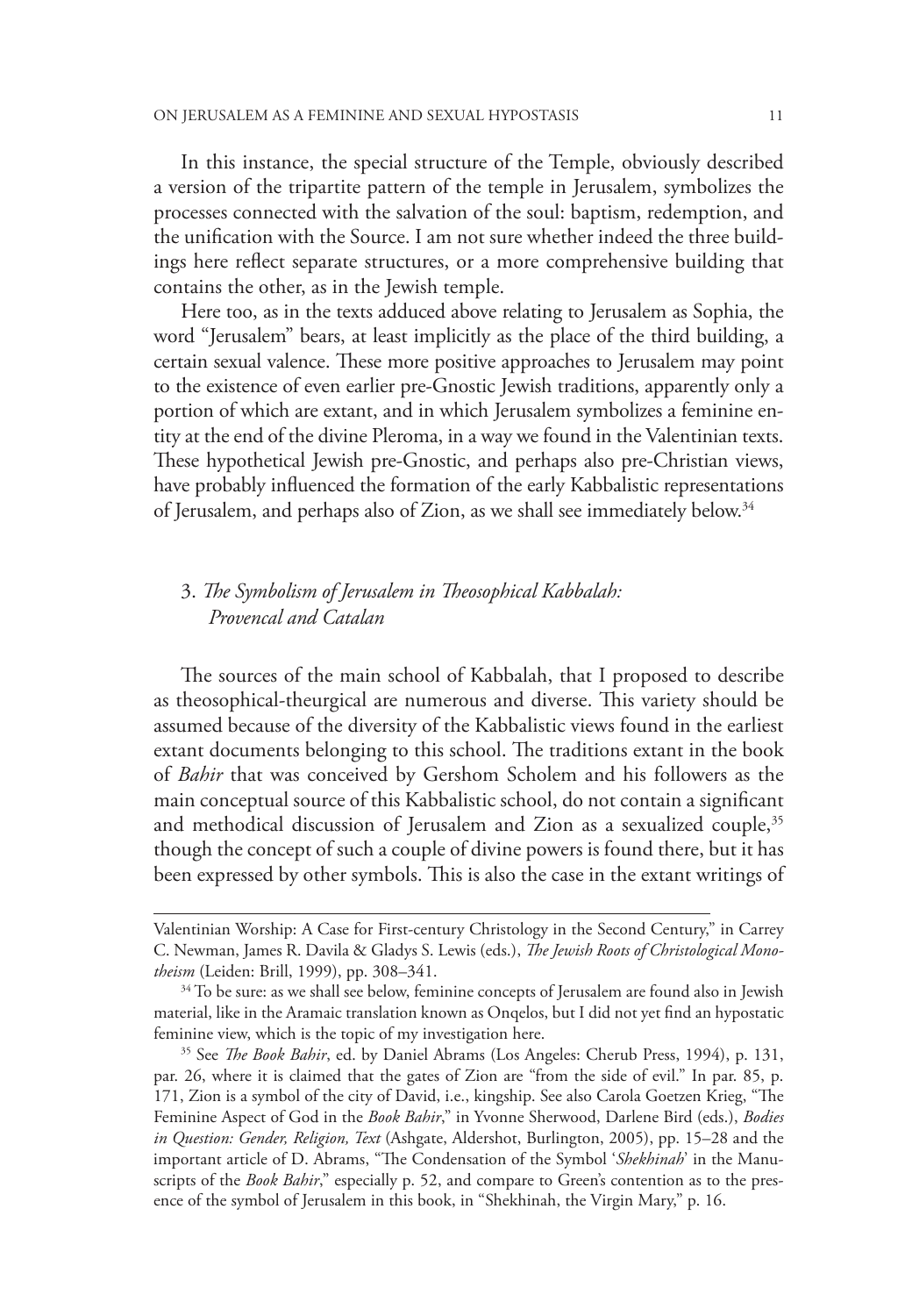the Provencal master R. Isaac the Blind. Thus, provided this double absence, we may assume the existence of an additional channel of transmission of esoteric knowledge that nourished early Kabbalists, different from the extant discussions found in these two early Kabbalistic sources.

On the other hand, in one of the earliest books acquainted with theosophical symbolism, which refers many times to both Zion and Jerusalem, R. Yehudah ben Yaqar of Barcelone's commentary on the Jewish prayerbook, it seems that the two terms are synonymous and both are related to the last *sefirah*, the feminine *Malkhut*, Jerusalem has been understood at least in one case as a bride and God as her bridegroom.<sup>36</sup> My assumption is that despite the similarity to the view of the *Bahir*, ben Yaqar did not draw his view from that book.37

However, the symbolically differentiated significance of Jerusalem and Zion appears already in the writings of R. Ezra ben Shlomo (Gerona, Spain, first third of the  $13<sup>th</sup>$  century), who offered for the first time in a rather systematic manner, also a sexual color for this distinction. Given the centrality of this distinction for the development of the theosophical-theurgical Kabbalah, I shall elaborate on the statements to this effect found in his writings.<sup>38</sup>

In his *Commentary on the Song of Songs*, he writes:

"I will betake to the mount of myrrh" [Song of Songs 4:6] — this refers to Jerusalem, a blessing in Jerusalem which is on the mount of myrrh. "To the hill of frankincense" — this is Mount Zion. And Jerusalem resembles something which is red, an allegory to the attribute of strict justice, as it is said, "where righteousness dwelt" [Isaiah 1:21], and Mount Zion, on the hill of frankincense, [an allegory] to the attribute of mercy.39

R. Ezra undoubtedly alludes to the two *sefirot*: *Hesed* [divine love; the fourth *sefirah*]–whiteness [*loven*]–the hill of frankincense [*levonah*]–the attribute of mercy; and *Gevurah* [divine power; the fifth *sefirah*]–redness–the mount of myrrh–Jerusalem–the attribute of strict justice. It may reasonably be assumed that the symbols found in this text also possess an erotic connotation; elsewhere in his *Commentary on the Song of Songs*, R. Ezra writes about the sowing of seed: "For the male comes from the supplement of the male drop which

<sup>36</sup> *The Commentary on the Prayers and Blessings*, ed. Shmuel Ashkenazi (Jerusalem, 1979), second edition, part I, pp. 18–19, 32, 43, 57, 59, 87, 95, part II, pp. 40, 41, 102. 37 See M. Idel, "Kabbalistic Prayer in Provence," *Tarbiz*, vol. 62 (1993), pp. 285–286 (Heb.).

<sup>38</sup> In the following I draw on material I collected in earlier discussions in Hebrew on R. Ezra in my article "Jerusalem in 13<sup>th</sup> century Jewish Thought." More recently topics discussed below have been elaborated also in the important study of H. Pedaya, *Name and Sanctuary in the Teaching of R. Isaac the Blind*, *op. cit*., pp. 154–161.

<sup>39</sup> Ed. Ch. D. Chavel, *The Collected Writings of Nahmanides*, vol. II (Jerusalem, 1964), p. 495 (Heb.).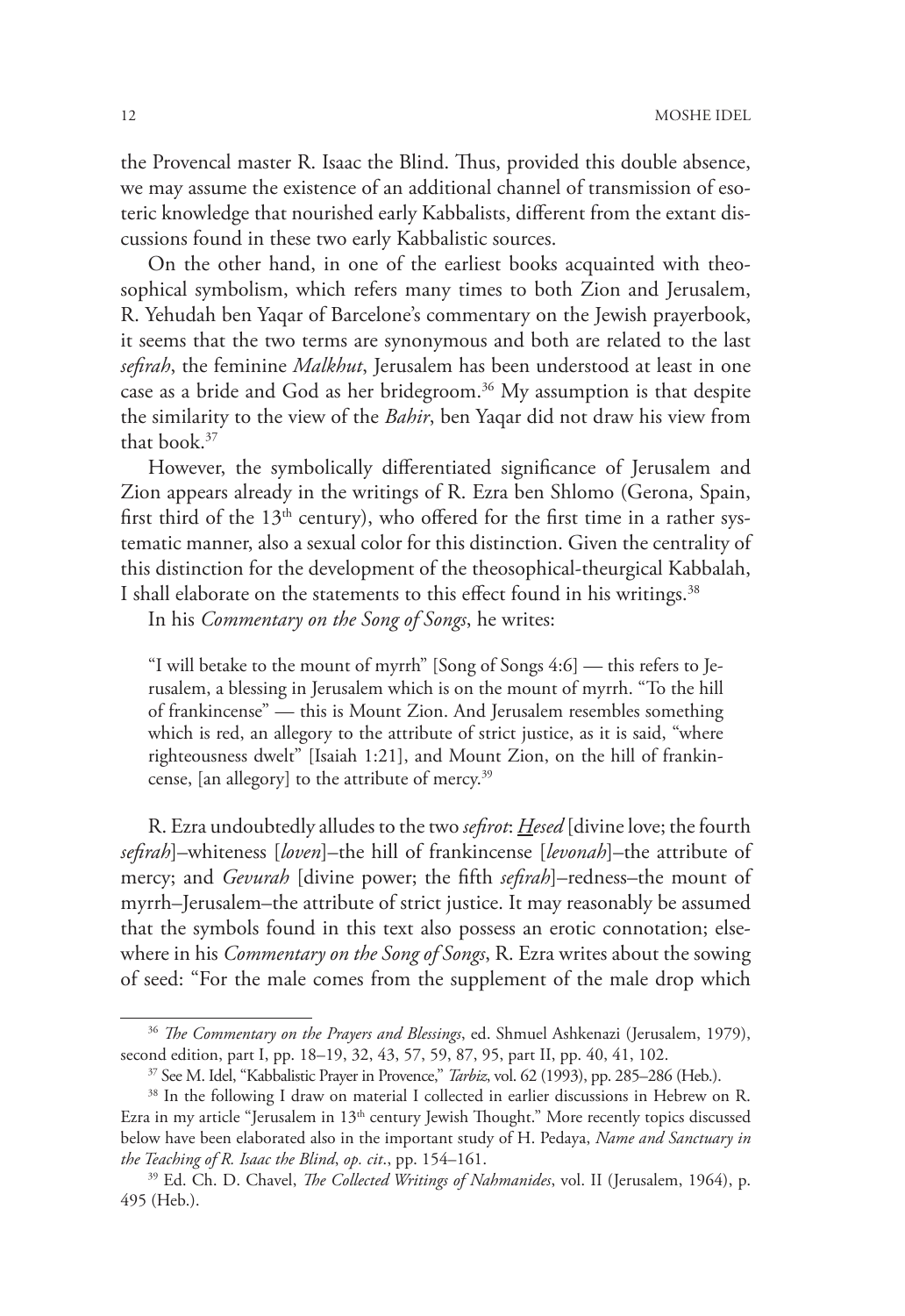yields white after the female yields red."40 The colors white and red appear here as symbols of the male and the female, i.e., *Hesed* and *Gevurah* respectively*.* R. Ezra further writes, in his *Commentary on the Talmudic 'Aggadot:*

In the [talmudic] tractate of Niddah [it is written]:<sup>41</sup> "There are three partners [in the conception] of a person — his father sows white and his mother sows red, i.e., the seed of the mother is red because it is related to the attribute of strict justice, while the seed of the father, which alludes to mercy, is white."

The conspicuous erotic nature of the relationship between Jerusalem and Zion is also present in another aggadic commentary of R. Ezra. He writes about the state of the linkage between the Holy One, blessed be He, and Jerusalem during the time of the Exile:

"I will not come in the city" [Hosea 11:9] [means] I shall not be copulate. And similarly, it is said, "and Jerusalem shall dwell<sup>42</sup> secure" [Zechariah 14:11]. These things are already known about Jerusalem and Zion. And it is said about Jerusalem, "that was filled with justice, where righteousness dwelt" [Isaiah 1:21]; and it is said about Mount Zion, "from the Lord of Hosts, who dwells on Mount Zion" [*ibid.* 8:18]. This is as we have written, and it says, "The Lord shall reign forever" [Psalms 146:10], "Blessed is the Lord from Zion, He who dwells in Jerusalem" [*ibid.* 135:21]. "Jerusalem built up" refers to the earthly one, as a city knit together with the heavenly one.<sup>43</sup>

42 he form of Hebrew verb *Tishkon*, is the same verb related to the noun *Shekhinah*, creating therefore a nexus between Jerusalem and *Shekhinah*.

<sup>43</sup> Likkutei Shikhehah u-Feah, fol. 6b (Tractate Ta'anit), and the late 13<sup>th</sup> century codex MS Parma, de Rossi 1390, fol. 113b. In my opinion, this version is preferable to that cited by his

<sup>40</sup> *Ibid.*, p. 534. The discussion also appears in the R. Ezra's *Commentary on the 'Aggadot*, and had influenced R. Bahya ben Asher. See Ephraim Gottlieb, *The Kabbalah in the Writings of R. Bahya ben Asher ibn Halawa* (Jerusalem: Kiriat Sepher, 1970), pp. 60–61 and note 105 (Heb.). See also R. Menahem Recanati, *Commentary on the Torah* (Jerusalem, 1961), fol. 61a.

<sup>41</sup> Printed in *Liqqutei Shikhehah ve-Peah* (Ferrara 1555), fol. 14a; see also the commentary of R. Menahem Recanati on the Torah, fol. 11d. For the *sefirot* of *Hesed* and *Gevurah* as male and female respectively see the Kabbalistic interpretation of R. Abraham ben David of Posquieres to the concept of *du partzufin* — the two-faced type of androgyne — discussed in G. Scholem, *Origins of the Kabbalah*, *op. cit.*, pp. 217–218; M. Idel, *Kabbalah: New Perspectives*, *op. cit.*, pp. 128–136, "Androgyny and Equality in the theosophico-theurgical Kabbalah," *Diogenes*, vol. 52, no. 4 (2005), pp. 27–38, and *Kabbalah & Eros*, *op. cit.*, pp. 53–103; and Elliot R. Wolfson, 'Woman — The Feminine as Other,' and *Circle in the Square,* especially, pp. 205– 206, note 53. The symbolism of *du partzufin* — the two-faced human and divine entity — as an allusion to the *sefirot* of *Hesed* and *Gevurah* is characteristic of the Kabbalah of Provence and those Kabbalists following it. In the Nahmanidean Kabbalistic school, however, the expression *du partzufin* refers to two other *sefirot*: *Tiferet* and *Malkhut.* See M. Idel, *Kabbalah & Eros*, *op. cit.*, pp. 61–65. This is the reason why I am not sure whether indeed R. Isaac the Blind had expressed a vision in which Zion and Jerusalem are male and female, corresponding to *Yesod* and *Malkhut*, respectively*.* Compare, however, Pedaya's conjecture, in *Name and Sanctuary*, *op. cit.*, p. 154, note 29, which is nevertheless possible.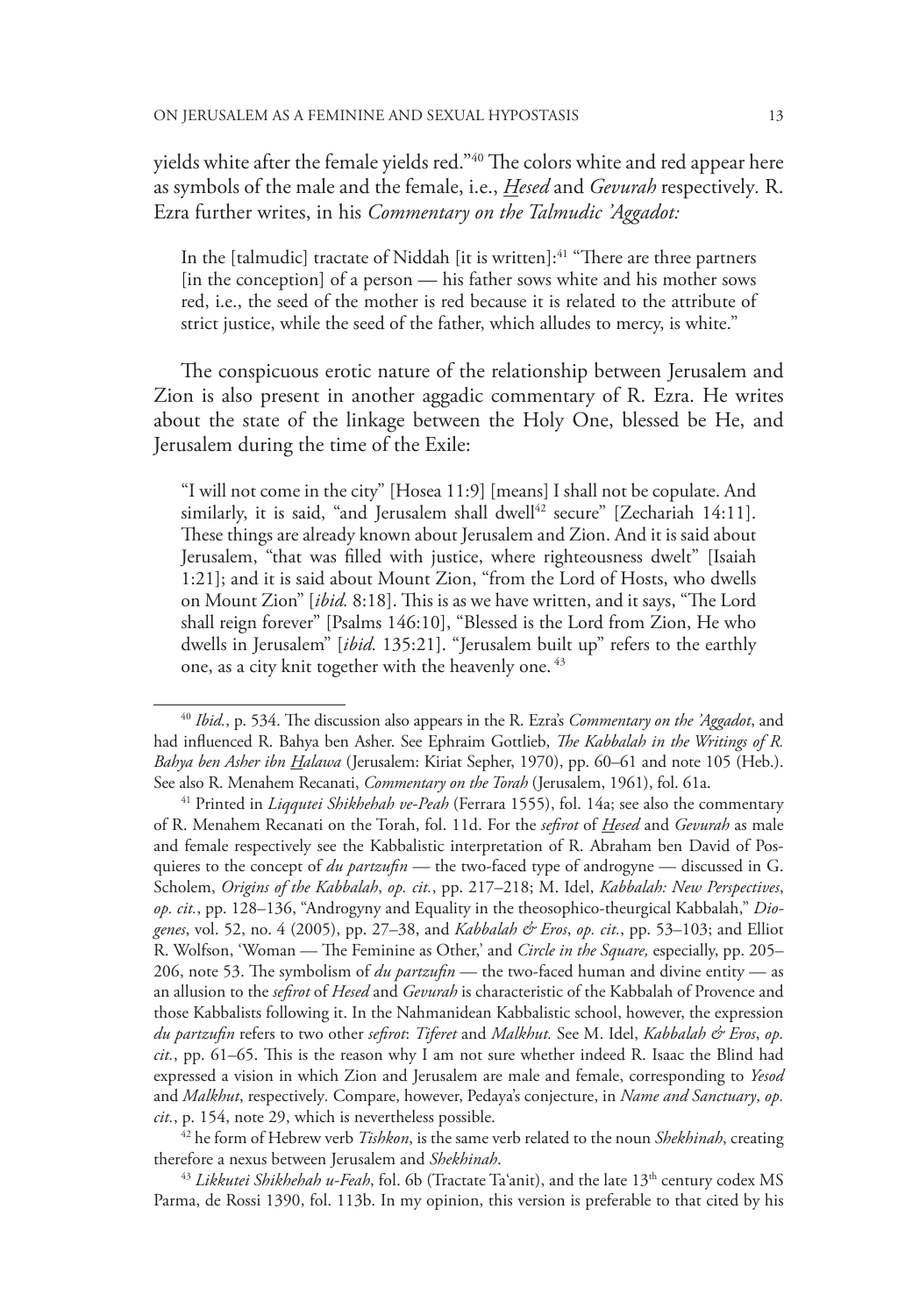The entire passage, or its earlier source, is predicated upon the sexual reading of the verb *avo'*, found in the verse of Hosea. While its original meaning is "enter," semantically speaking it may signify also "will have an intercourse with." This sexual reading is possible if the verse from Psalm 132 is read not as dealing with synonyms: Zion and Jerusalem, but as references to two different entities, male and female respectively. What is quintessential for my discussions below is that the verse of Hosea has been attributed to God, and this is also the way in which it has been perceived in the Kabbalistic interpretations. This unequivocally sexual interpretation of the verse become a cornerstone for many Kabbalistic discussions found in the three most important corpora in Kabbalah: the Zoharic, the Cordoverian and the Lurianic literatures, as well as the views of the influential R. Isaiah Horowitz and R. Moshe David Luzzatto, only a few of them will be mentioned below in this limited context.

R. Ezra explicitly claims that the polar understanding of the symbolic and the sexual valences of the terms Zion and Jerusalem as a couple is already known. This is just one case in his writings in which he claims to have received symbolic interpretations of biblical terms.<sup>44</sup> In this case, however, there is supporting material to confirm it, as seen in the material adduced above, as to the sexual meaning of Jerusalem as a female.

The definition of the relationship between Jerusalem and Zion as coupling appears also in a text in the *Commentary on the Pentateuch* of R. Menahem ben Benjamin Recanati, an Italian Kabbalist (early 14<sup>th</sup> century). This text apparently is a faithful transmission, or at the very least continuation, of the conceptual position of R. Ezra.<sup>45</sup> Recanati writes:

There is an allusion to his pure coupling<sup>46</sup> in what is written in Chronicles: $47$ "Jerahmeel had another wife, whose name was *'Atarah*." Understand this well: she was called *'Atarah*, for she encompasses [*me'atteret*] all the degrees<sup>48</sup> that pre-

compatriot and younger contemporary R. Azriel of Gerona in his *Commentary on Talmudic 'Aggadot*, ed. by I. Tishbi (Jerusalem: Mekize Nirdamim, 1945), pp. 29–30, which makes no mention of the coupling. However, the words "no copulating" are not to be regarded as a later accretion, since I have found them in a citation from the commentary of R. Ezra on *'aggadot* already appearing in a work written in the second half of the thirteenth century; the anonymous commentary on prayers found in many manuscripts, inter alia, in MS Paris, BN 848, fol. 12b. See now the edition of Adam Afterman, *The Intention of Prayers in Early Ecstatic Kabbalah* (Los Angeles: Cherub Press, 2004), pp. 78–79, 225 (Heb.) For the rhetorical background of the statement of R. Yohanan in its Talmudic context, see R. Kimelman, "Rabbi Yohanan and Origen on the Song of Songs," *art. cit*., pp. 586–587.

44 See M. Idel, *Absorbing Perfections*, *op. cit*., p. 248.

45 Recanati mainly copied the statement of R. Ezra. Several lines after the passage cited below, Recanati copied R. Ezra's commentary on the above-cited dictum from *BT*, *Niddah.*

<sup>46</sup> Of scholars on Sabbath eves; this topic was discussed by Recanati before the passage cited here.

47 Following I Chronicles 2:26.

48 Namely the nine higher *sefirot.*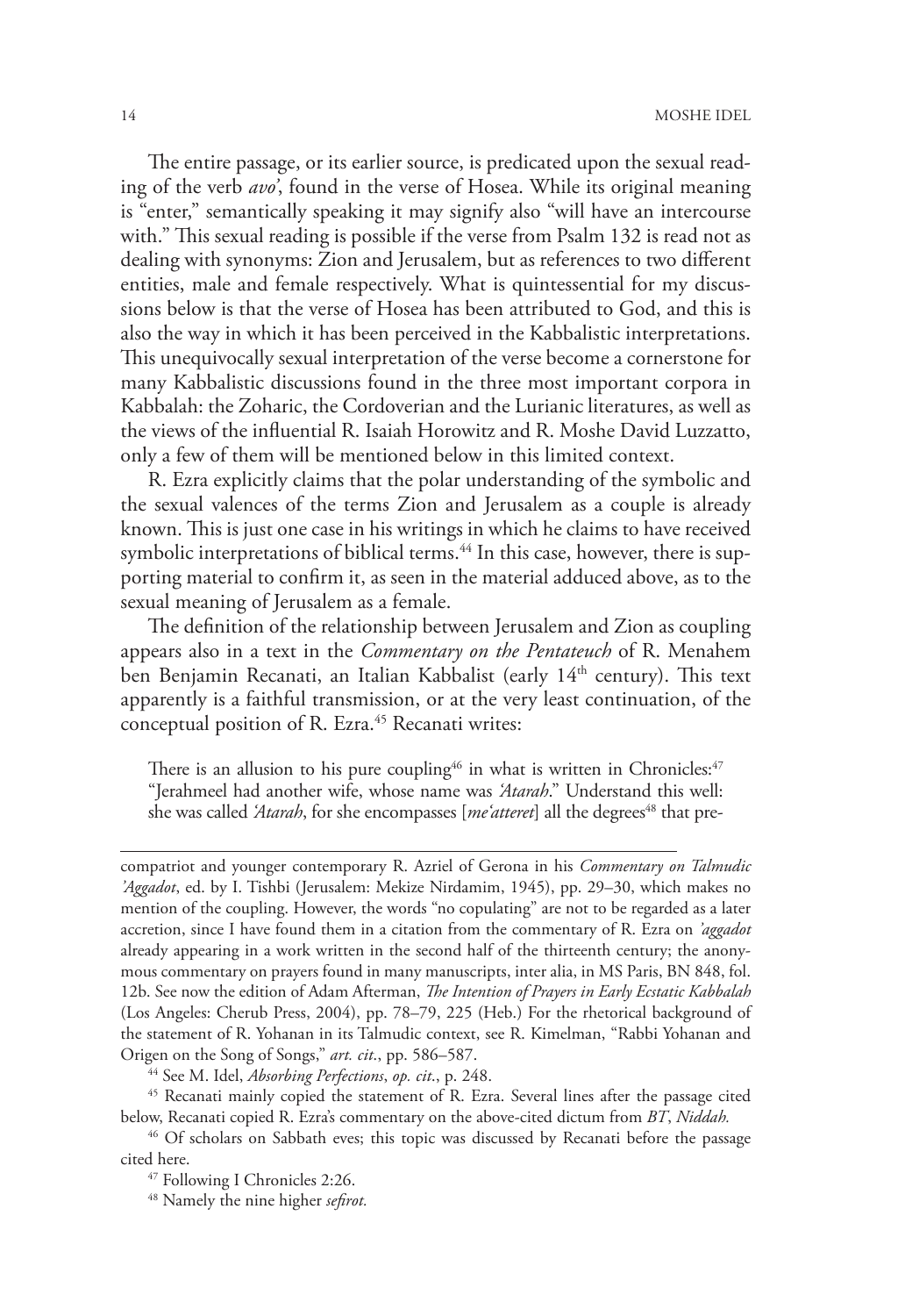cede her and she was included in them all. Accordingly, King Solomon made six steps for the throne; the general rule was to join them together and not to lop off between them, as he said, "and both have the same life-breath" [Ecclesiastes 3:19]. It is further written: "Awake, awake, O Zion! Clothe yourself in splendor; put on your robes of majesty, Jerusalem, holy city!" [Isaiah 52:1]. When you contemplate [the meaning of] this verse, you will discover the union of Zion and Jerusalem, i.e., the attribute of mercy with the attribute of strict justice, and the union of the heavenly Jerusalem with the majesty of Israel. 49

Recanati's view that Jerusalem and Zion correspond to the attributes of strict justice and mercy respectively clearly parallels R. Ezra's teachings on this topic. Recanati, as does R. Ezra in his commentary on the tractate of *Megillah*, defines the relationship between Zion and Jerusalem with the term "union," and it may reasonably be assumed that the "pure coupling" which means coupling in a state of purity, at the beginning of Recanati's passage is of significance within this context.

R. Ezra, apparently in the first clear instance in the Kabbalistic literature, and Recanati following, drew an emphatic distinction between Zion and Jerusalem; they cease to be synonymous, as it is often times in the Hebrew Bible, and are transformed into symbols of the male force confronting the female force within the Godhead.

The identification of Jerusalem with a female entity as part of a sexually distinguished couple is therefore not a Kabbalistic innovation, and it is related to the above-mentioned early traditions, or to other, parallel ones which have not survived. The conception of Zion as a clearly male symbol however has, to the best of our knowledge, no basis in the early sources — both Jewish and non-Jewish — and this apparently is an innovation from the school of the Kabbalists of Provence or Gerona. The clearly masculine nature of Zion recurs in other places in R. Ezra's writings, even if the sexual element is not stressed.

In addition to its above-mentioned identification with the *sefirah* of *Hesed*, Zion is associated also with the *sefirah* of *Yesod* [foundation; *sefirah* no. 9], which is the most prominent male *sefirah*. Explaining the Talmudic dictum "The world was created [starting] from Zion,"50 R. Ezra writes: "For it is the middle point, and it is opposite the middle line, which is the beginning of the two worlds."<sup>51</sup> Zion is the center of the world — the middle point<sup>52</sup> — just

<sup>49</sup> *Commentary on the Torah*, fol. 11d. This discussion is alluded to by Recanati, *ibid.*, fol. 82b.50 *BT. Yoma*, fol. 54b. For the female nature of Zion in the Biblical sources, see Barbara

B. Kaiser, "Poet as Female Impersonator: The Image of Daughter Zion as Speaker in Biblical Poems of Suffering," *Journal of Religion*, vol. 67 (1987), pp. 164–182 and above note 1.

<sup>51</sup> Printed in *Liqqutei Shikhehah u-Fe'ah*, fol. 11b.

<sup>52</sup> The term middle point in reference to the passage in *Yoma* also appears in the writings of R. Ezra's contemporary, Nahmanides; see the latter's commentary on Job 38:6, in Chavel (ed.), *Collected Writings of Nahmanides* (Jerusalem, 1963), vol. I, p. 116 (Heb.).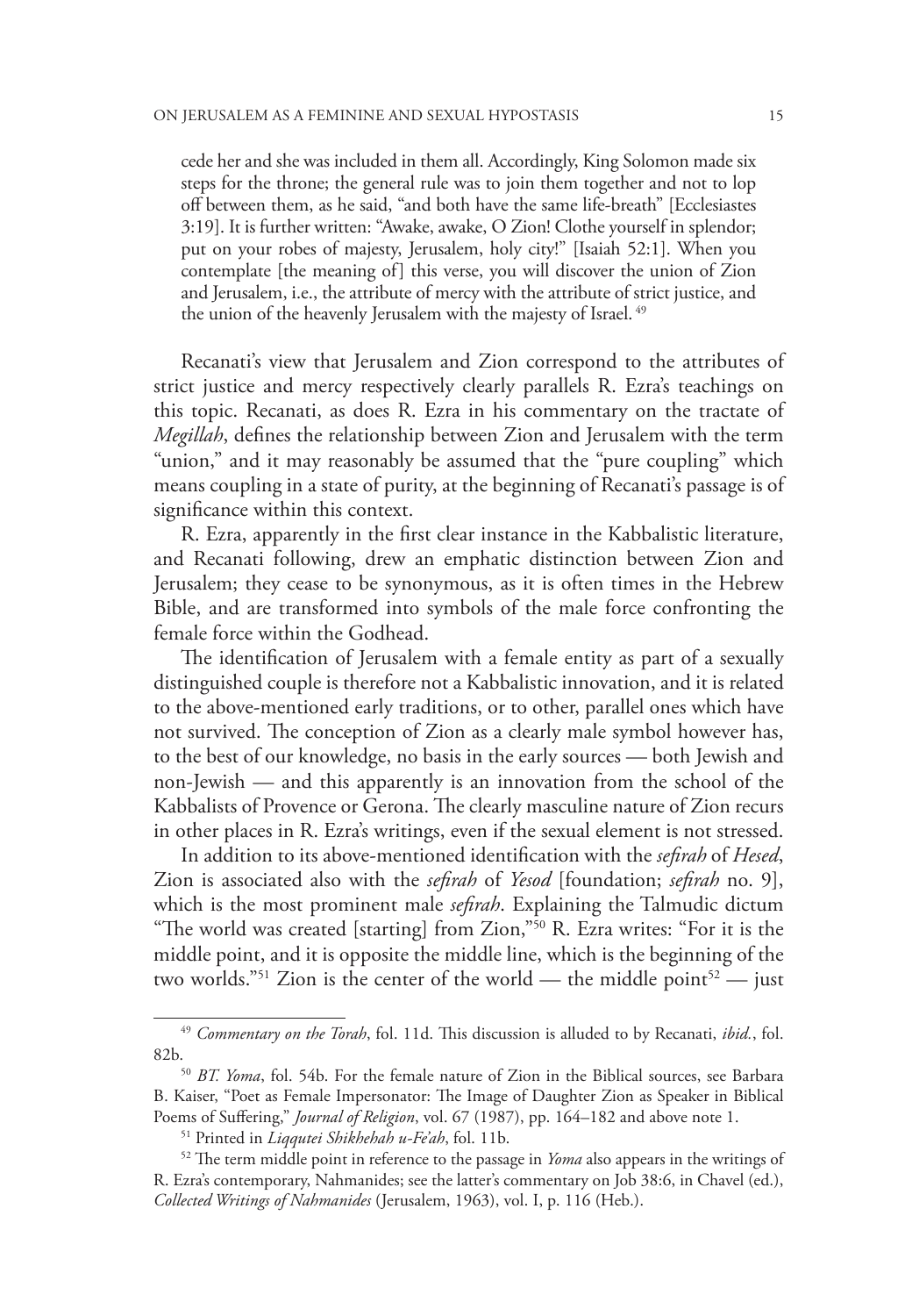as the middle line is the center of the seven *sefirot* of the building, namely the lower seven *sefirot*: Zion is a geographic location, the center of the lower world, symbolic of the higher Zion, the *sefirah* of *Yesod*, the center of the world of the *sefirot.* It is in light of this analysis that we are to understand R. Ezra's statement in his *Commentary on the Song of Songs*:

The middle line, which is [stemming] from the attribute of mercy, which is Zion; this is the meaning of what is said, "From Zion, perfect in beauty, God appeared" [Psalms 50:2].<sup>53</sup>

R. Ezra was not the first to draw the connection between Zion and the middle line; in his *Commentary on the Talmudic 'Aggadot* he brings, in the name of the pious one, i.e., his teacher Isaac the Blind, the following teaching about Zion, without mentioning however Jerusalem as its counterpart:

For it is the middle line, the drawing down of vitality and watering, which extends from the brain<sup>54</sup> to the spinal cord, extending from there to the sinews in all directions<sup>55</sup>

The passage describes in fact the descent of the seed from the brain to the male organ, as part of a physiology current in the Middle Ages, which informed many Kabbalistic texts, as we shall see also below.

The three types of symbolisms connected with Jerusalem and Zion, one the sexual, the other that of the center, (implicitly also an omphalic perception), and finally the image of the spinal cord descending for the brain, and watering Jerusalem as a feminine power, which occupy a prominent position in the writings of R. Ezra, constitute main patterns in the development of the symbolism of theosophical Kabbalah concerning the two geographical designations, as we shall see in more details below. There are a considerable number of deviations in certain details from the expositions of R. Ezra, and obviously expansions and developments, but major conceptual innovations as to the significance of Jerusalem are present only in the discussions of an-

<sup>53</sup> Ed. Chavel, p. 512. It should be noted that in two other passages R. Ezra maintains that it is the totality of *'Eretz Israel* that corresponds to the middle line or the inner line; see his *Commentary on 'Aggadot*, printed in *Liqqutei Shikhehah ve-Feah*, fol. 15a, and the response of R. Ezra published by Gershom Scholem, "A New Document for the History of the Beginning of Kabbalah," *Sefer Bialik* (Tel Aviv, 1934), pp. 161–162 (Heb.) and M. Idel, "Land of Israel," pp. 177–178. 54 Whether the brain is already here a symbol for the first *sefirah*, as we shall below in some

Kabbalistic texts, is not totally clear. 55 *Commentary on 'Aggadot*, MS Parma, de Rossi 1390, fol. 113b. More on the descent of

the influx from the first *sefirah* conceived of as brain see below in the discussions on the book of the *Zohar* and in the passage of R. Isaac of Acre. See also Daniel Abrams, *The Female Body of God in Kabbalistic Literature*, *op. cit*., p. 108.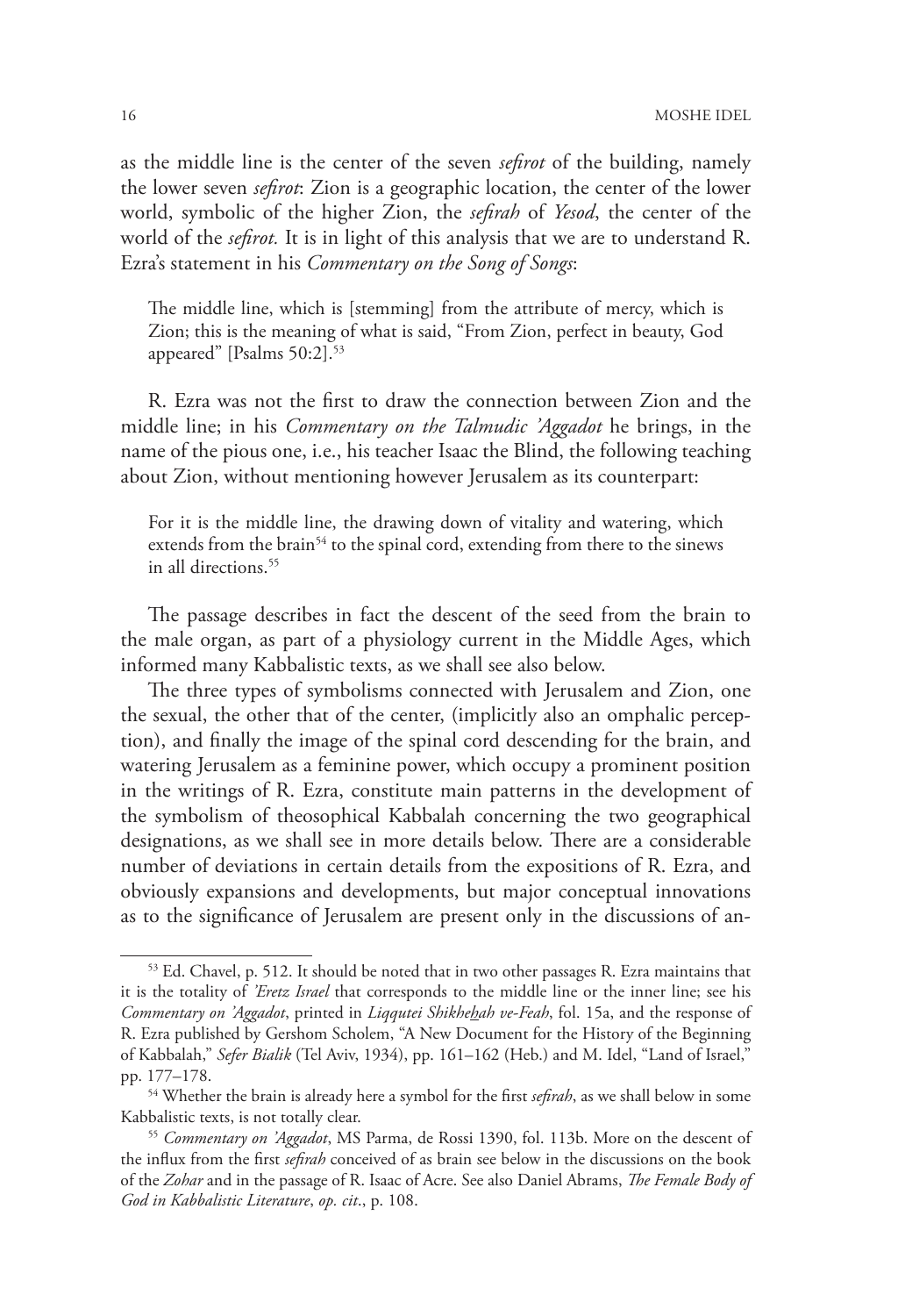other Kabbalistic school, that of ecstatic Kabbalah, where the feminine and hypostatic aspect of the city do not occur.

This is the place for a survey of several discourses appearing in the writings of the Kabbalists who undoubtedly were nurtured from the speculative systems of the Kabbalists of Gerona. Although Isaac the Blind had already identified Zion with the middle line, i.e., *Yesod*, the term "Zion" also acquires an additional significance among the Kabbalists of Gerona, as representative of the *sefirah* of *Malkhut* [kingdom; *sefirah* no. 10]. It may reasonably be assumed that R. Azriel of Gerona (the first half of the 13th century) had already followed this path; he states in his *Commentary on the Talmudic 'Aggadot:*

The meaning of Jerusalem is that there peace will appear [*yira'eh shalom*], and the meaning of Zion is that there is a mark [*ziyun*] for all those located [*mezuyanim*] on the border. 56

The expression "all those located on the border" may be interpreted as an allusion to the *sefirah* of *Malkhut*, the last in the series of *sefirot.*57 Consequently, "Zion" symbolizes here the *sefirah* of *Malkhut*. But another statement of the same R. Azriel assesses "And these are the names which are fit to be spoken with the attributes with which the Lord is known and revealed. At times *Knesset Yisra'el* is called Zion, because it excels in the commandments, as it is said, '[I] have said to Zion: You are My people' [Isaiah 51:16]" provides decisive support for another possibility mentioned by Y. Tishbi, that the mention of the "attributes," i.e., the *sefirot*, compels us to distinguish between Zion and Jerusalem, i.e., between *Yesod* and *Malkhut*. In speaking, however, of Zion as *Knesset Yisra'el*, R. Azriel thereby identifies Zion with the *sefirah* of *Malkhut.*  This tradition was preserved also in the Kabbalah by the school of Nahmanides and is mentioned in several texts, at times accompanying the association of Zion with *Yesod.* An anonymous *Commentary on Ten Sefirot* written during the lifetime of R. Solomon ben Abraham ibn Adret states, for example:

*Malkhut*, [Kingship] *'Atarah*, [Diadem] *Hokhmat Shlomo*58 [the Wisdom of Solomon], and *Shalem*; and the rabbi, R. Solomon ben Adret, may the Merciful One protect and bless him, writes that it is also called *ziyun* [spelled the same as *ziyon*, Zion]: "he shall erect a marker [*ziyun*] 59 beside it" [Ezekiel 39:15].60

<sup>&</sup>lt;sup>56</sup> Ed. Tishbi, p. 30.<br><sup>57</sup> *Ibid.*, n. 3.<br><sup>58</sup> For the identification of hypostatic Jerusalem with Wisdom see also above, in a Gnostic Valentinian passage. Also in Gnostic texts, the feminine aeon is sometime described as found on the borderline of the Pleroma and the created world.

<sup>59</sup> In the Biblical source, the first Zion is vocalized *Ziyyun.*

<sup>60</sup> MS British Library Reg. 16 A.X., cat. Margoliot no. 755, fol. 93b; MS Berlin 122 (Or. 8 538), fol. 96a. See also below the similar view adduced in the next section.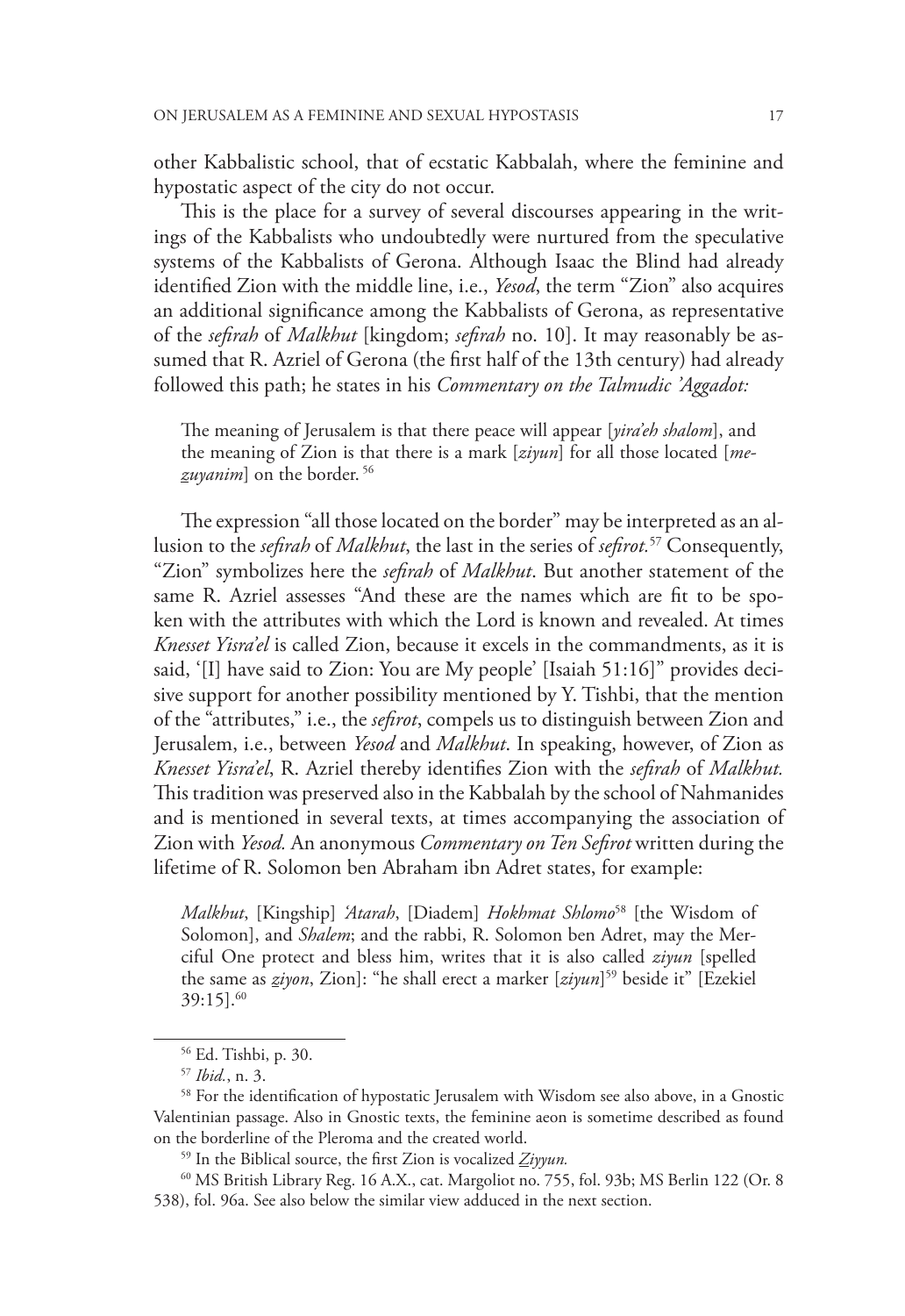We may assume that by colliding Zion and Jerusalem as symbols of the same *sefirah*, the feminine one, the sexual overtone of the relationship between the two entities disappears.

### 4. *Jerusalem and Zion in Nahmanides' Kabbalistic School*

In contrast to the above-mentioned identification of Zion with Malkhut, we possess two other testimonies to the effect that R. Solomon ben Abraham ibn Adret received from his master Nahmanides another tradition, viz., that Zion is a symbol for Yesod, though the tradition of Zion as Malkhut is attributed to another pupil of Nahmanides, the Kabbalist R. Isaac Todros (Barcelona, late 13th century) by one of the latter's disciples. R. Shem Tov ibn Gaon, a common student of the two Catalan Kabbalists mentioned above, writes in his book supercommentary on Nahmanides' secrets found, according to his view in the Pentateuch, Keter Shem Tov, regarding the sefirah of Yesod:

And I received from my teacher, R. Solomon ben Abraham Adret, the great one of the generation, may the Merciful One protect him, who received from his teacher, the master, of blessed memory, $61$  that it is Zion, and the sign of this is "he shall erect a marker beside it…" [Ezekiel 39:15]. My master, the pious one, R. Isaac Todros, may the Merciful One protect him, found an explicit [proof] for [the tradition of] our master, of blessed memory, in the portion of *Ve-Zot ha-Berakhah* [Deut. 33–34] and in other places to the effect that *Hokhmat Shlomo* is called Zion. I stated before him that all was true according to the words of our master,<sup>62</sup> of blessed memory, in truth and in faith, including everything, and he agreed and said, [This is] correct.<sup>63</sup>

Under the influence of R. Shem Tov's writings, the author of the classical book of Kabbalah entitled *Ma'arekhet ha-'Elohut* states concerning *Yesod*:

<sup>&</sup>lt;sup>61</sup> Namely from Nahmanides.

<sup>62</sup> Again Nahmanides.

<sup>63</sup> Following MS Paris BN, 774, fol. 76a. The text in the published version in the book *Ma'or va-Shemesh*, ed. Yehudah Qoriat (Livorno, 1839), fol. 26b, is distorted. It also is copied in *Sefer Me'irat 'Einayim* by R. Isaac of Acre; see ed., Ch. A Erlanger, second edition (Jerusalem, 1993), pp. 7, 315, and see also the 14th century anonymous Kabbalistic book *Sefer ha-Shem*, printed in the book *Heikhal ha-Shem* (Venice, 1601), fol. 32a: "And they said that *Yesod* is called Zion and this attribute [*Malkhut*] is called Jerusalem... and when they are together, you shall call it Zion, for it is the City of David, as well as Zion, in the sense of shall erect a marker beside it, and Zion is the holy of Israel." A distinction between Zion and *Malkhut* is to be found in the writings of Nahmanides himself who wrote: "The Holy One, blessed be He, will gladden us in Zion, Zion will be glad in its sons, and He will gladden it with His Divine Presence." Published in E. Kupfer, "The Concluding Portion of Nachmanides' Sermon *Torat Ha-Shem Temima*," *Tarbiz*, 40 (1970–71), p. 80 (Heb.). Presumably the Divine Presence (= *Malkhut*) will gladden Zion (*Yesod*).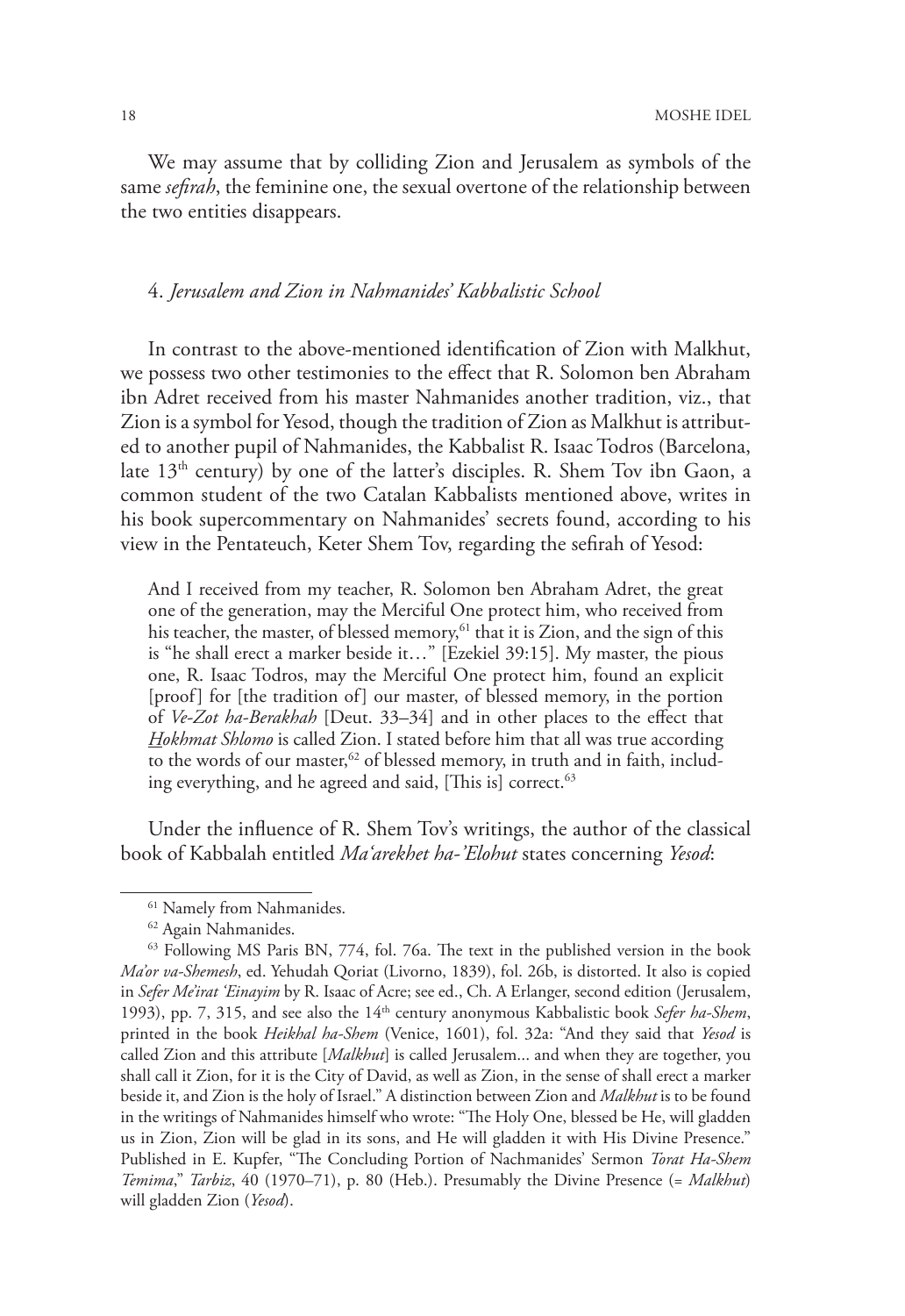And R. Solomon ben Abraham Adret said that he received [an oral tradition] from Nahmanides, of blessed memory, that this attribute is called Zion, giving it a sign, this *ziyun*. But this does not appear to be so in his commentary… or perhaps the main meaning of Zion is *Malkhut*. <sup>64</sup>

Evidence of the difficulties surrounding the precise meaning of the term Zion in the circle of R. Solomon ibn Adret in Barcelona is preserved in the anonymous collection of Kabbalistic traditions gathered by one of his pupils:

The sage R. Ezra follows this method, that Zion is an allusion to the middle line, and brings as a sort of proof<sup>65</sup> "from Zion, He who dwells in Jerusalem." He similarly interprets "The Lord shall reign forever..." [Psalms 146:10] to mean that this includes the entire Godhead. My master, may the Merciful One protect him, noted that he had similarly<sup>66</sup> heard this orally from the master, $67$  of blessed memory; when he saw this in the commentary, he wondered<sup>68</sup> at his [interpretation], and said that this is an allusion to the heavenly Jerusalem, and that this is Mount Zion; the reason why Mount Zion is written about it, is that their [i.e., the heavenly Jerusalem and Zion] name [together] is from the city of the Lord of Hosts, who dwells in Mount Zion. Thus wrote the above-mentioned sage in the name of the pious one, of blessed memory. 69

These doubts indicate that the early Kabbalistic tradition did not unequivocally identify Zion with *Yesod.* It may reasonably be assumed that the disagreement between the two traditions preceded R. Ezra, a support for this conjecture been provided by the above-mentioned passage from the *Commentary on 'Aggadot* of R. Azriel of Gerona. The issue, however, apparently had already been decided in the writings of R. Ezra, as preferring the sexual polarity. In any case this polarity perceived by Kabbalists between Zion and Jerusalem enabled some earlier Kabbalists to depict the relationship between the two *sefirot Hesed* and *Gevurah*, and afterwards between *Yesod* and *Malkhut* by employing the symbolism of Zion and Jerusalem.70 As was shown above, this relation-

<sup>64</sup> Ed. Mantua 1558, fols. 66b–67a. On fol. 73a Zion has the clear meaning of *Malkhut*; see also Tishbi, in his edition of R. Azriel's *Commentary on 'Aggadot*, p. 30 n. 3, and the statement by R. Joshua ibn Shu'aib in his commentary on the esoteric teachings of Nahmanides, pericope *Ve-Zot ha-Berakhah.* For the connection between the books *Keter Shem Tov* and *Ma'arekhet ha- 'Elohut*, see Gottleib, *Bahya ben Asher*, pp. 249–259, and especially p. 252.

<sup>65</sup> The reference apparently is to two separate discussions by R. Ezra appearing in his *Commentary on Talmudic Aggadot* (see above).

<sup>66</sup> Thus in MS Harvard; and in MS Cambridge, here (*ka'n*).

<sup>67</sup> Namely Nahmanides.

<sup>68</sup> Thus in MS Harvard; and in MS Cambridge, "pirkei tavha" has no meaning.

<sup>69</sup> Thus in MS Harvard 58, fol. 105a, which corresponds, with minor changes, to MS Cambridge, Add. 671, 8, fol. 124a.<br><sup>70</sup> The occurrence of couples of divine powers can be understood as a matter of syzygies, or

in some cases of binitarianism or ditheism.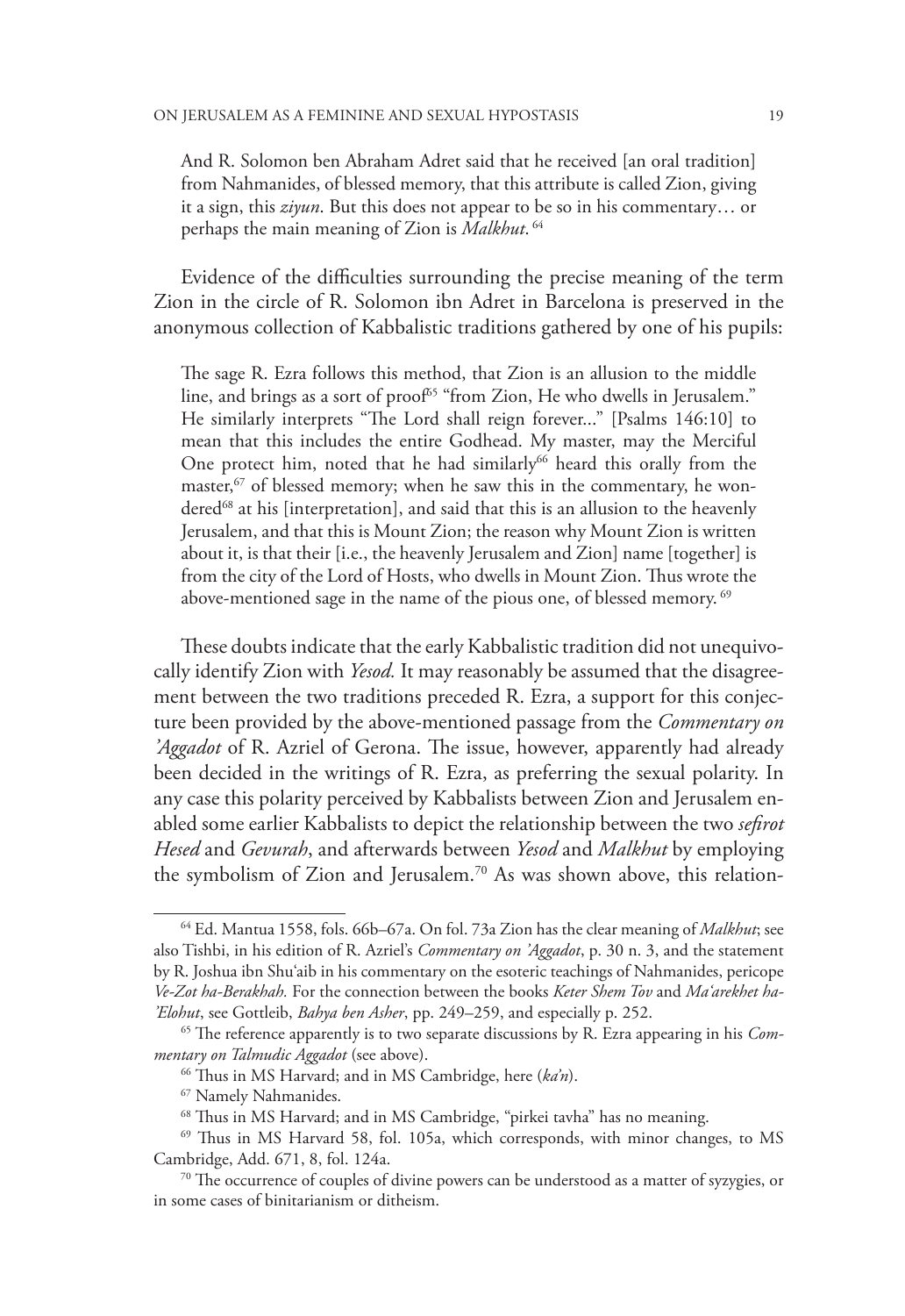ship has distinctly sexual undertones, which exerted great influence upon the Kabbalistic literature of the school of the *Zohar*, as we shall see below.

"My master, may the Merciful One protect him," is undoubtedly R. Solomon ben Abraham [ibn] Adret, who received from his teacher Nahmanides a tradition similar to that of R. Ezra, i.e., that Zion symbolizes *Yesod*. In contrast, "the pious one," i.e., R. Isaac Todros, another student of Nahmanides, inherited another opinion, as is learned from the above passage from *Keter Shem Tov*, that Zion alludes to the *sefirah* of *Malkhut* or to the heavenly Jerusalem. Noteworthy in this context is the Kabbalistic text which stems from the Nahmanidean school of Kabbalah, and speaks of the *sefirah* of *Malkhut*:

It is the heavenly Jerusalem, which in the prayers is called Zion, for it is the symbol [*ziyun*] of all the powers… therefore women are obligated to observe prohibitions, for they are from the same source.<sup>71</sup>

Zion in this context undoubtedly means *Malkhut.* It seems that Nahmanides followed the synonymy of Zion and Jerusalem as both identified as a feminine hypostasis, as in the book of his teacher, R. Yehudah ben Yaqar of Barcelona and implicitly in the *Bahir.*

However, in a parallel text, found in an anonymous collection of Kabbalistic traditions I found in the phrase "symbol of all the powers" is understood differently than Jerusalem, the feminine *sefirah*:

"Blessed is the Lord from Zion" [Psalms 135:21] — the Lord is *'Ateret* [the crown], from Zion, the *Tiferet*, or the *Yesod*, and he calls *Yesod*, Zion, because it is the treasury of souls, as is said, "What monument [*ziyun*] is that" [II Kings 23:17]. And because it is being fruitful and multiplying, $72$  it says: "This teaches that Israel were *mezuyyanim*, [excellent, instead of the word *mezuyyanim*, distinct found in the Haggadah] i.e., they were fruitful and multiplied, and it, *Tiferet*, which is the symbol [*ziyun*] of all powers,<sup>73</sup> is called Zion." "Thus is called the House of the Lord," which is *Tiferet*, 74 and it is called everything, as it is said, "It is I, the Lord, who made everything" [Isaiah 44:24], which is the heavenly Jerusalem, which is *Tiferet*, which is the symbol of all the powers.75

This passage may reflect a tradition committed to writing in early  $14<sup>th</sup>$  century. Accordingly, the phrase "symbol of all the powers" has both a feminine

<sup>71</sup> Discussed by G. Scholem, *Elements of the Kabbalah*, *op. cit*., p. 285. Compare also to M. Idel, *Kabbalah & Eros*, *op. cit*., pp. 247–250 as to the Kabbalistic valence of the deeds of women. For an additional example see R. Moshe Cordovero, *'Or Yaqar* (Jerusalem, 1978), vol. 8, pp. 1–2.

<sup>72</sup> Here the sexualized vision of Zion is evident.

<sup>73</sup> Namely of all the divine powers, namely the higher nine *sefirot.*

<sup>74</sup> I assume that House is a symbol of *Malkhut*, while the Lord, in the original verse the Tetragrammaton, stands for *Tiferet.*

<sup>75</sup> MS Paris BN 859, fol. 6a. See also *ibid.*, fol. 10b.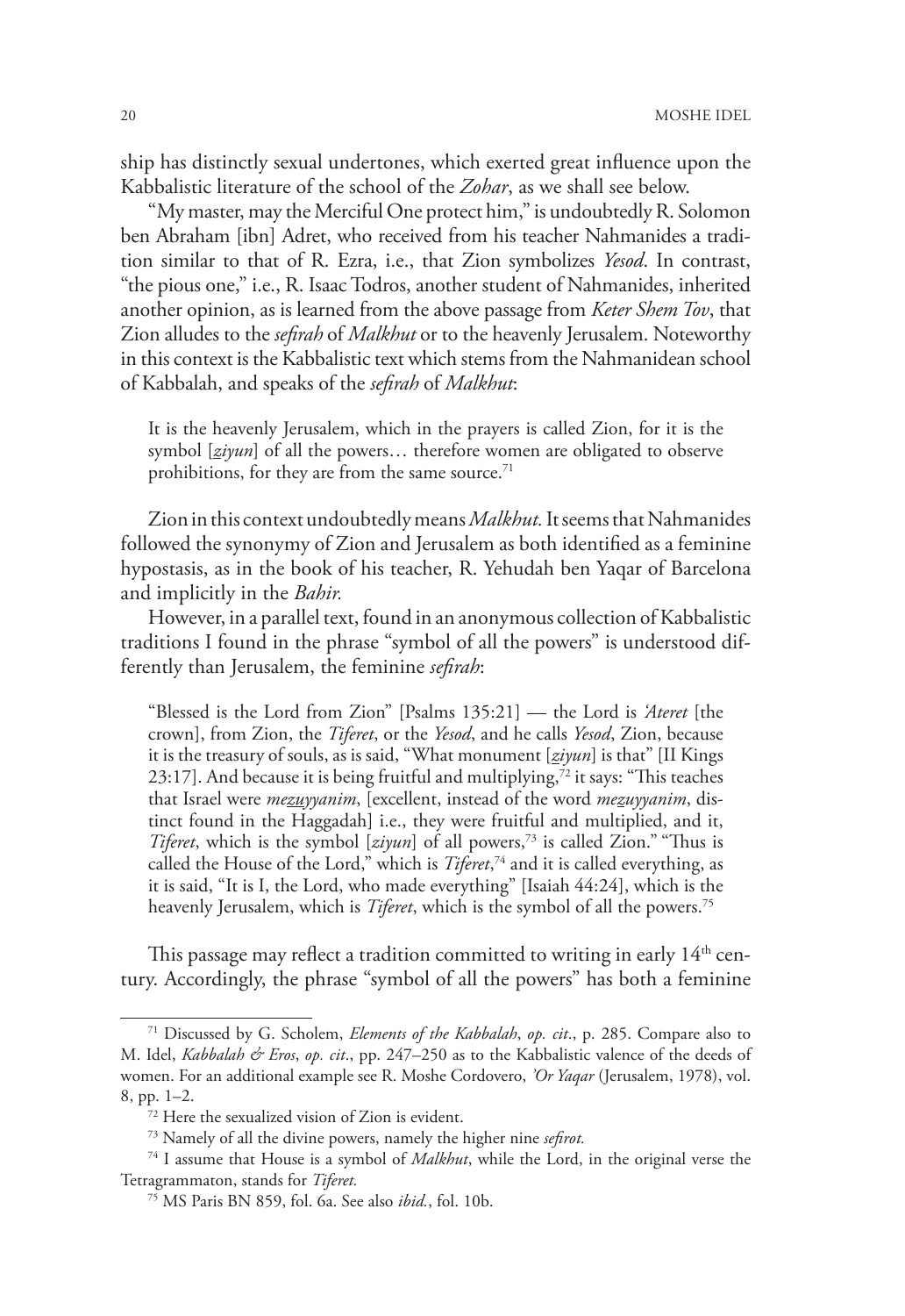meaning — *Malkhut*, and a masculine meaning — *Tiferet*, as does the word Zion.76 The description of the masculine as the marker or symbol of "all the powers" is reminiscent of the Gnostic description of Jesus as the husband of the Sophia, as the "joint fruit of the Pleroma" in a passage discussed above.

The introduction of the polarity within the biblical verses that are based on the stylistic device of parallelism between two parts of the same verse, as if they refer to a sexual couple is central form the understanding of Kabbalistic hermeneutics in the theosophical-theurgical Kabbalah. However, this type of exegesis is not an approach invented by the medieval authors, as we find it already in a classical Rabbinic source, the Palestinian Talmud, which could have been known to the early Kabbalists.<sup>77</sup> Therefore, it is probably not only that a feminine hypostatic view of Jerusalem has been inherited from earlier sources, but also an exegetical approach to the Bible, based on a sexual polarity, has been part of the exegetical practice in some forms of Rabbinic Judaism.<sup>78</sup>

#### 5. *Jerusalem as a Feminine Sexual Hypostasis in Castilian Kabbalah*

In the last third of the  $13<sup>th</sup>$  century the vast Kabbalistic literature written in Castile was characterized by an elaborated system of sexual symbolism, focusing on the unification of the *sefirot* of *Tiferet* (or *Yesod*) and *Malkhut* as a process of male-female coupling.<sup>79</sup> The many erotic images had a purpose: to denote the aspiration towards unity within the divine world.<sup>80</sup> The already existing and diverging symbolism of Zion and Jerusalem,<sup>81</sup> found in ben Yaqar, the book of *Bahir*, and in some Nahmanidean traditions, was integrated into more comprehensive Kabbalistic system, with the *Zohar* providing the central contribution to this development. Thus, e.g., we read in the Zoharic literature:

<sup>76</sup> See also MS Berlin 122, Or. 80#538, fol. 85a.

<sup>77</sup> See the discussion in M. Idel, "Leviathan and its Consort, From Talmudic to Kabbalistic Myth," in Ithamar Gruenwald and M. Idel (eds.), *Myths in Judaism: History, Thought, Literature* (Jerusalem: Zalman Shazar Center, 2004), p. 155 note 34 (Heb.). 78 See also my view that the entire structure of ten divine powers, found higher than the

regular ten *sefirot*, together with the concept of Infinite, may stem from earlier, late antiquity sources. See M. Idel, "About Theosophy at the Beginning of Kabbalah," in Z. Gries Ch. Kreisel, B. Huss *Shefa`* (eds.), *Tal, Studies in Jewish Thought and Culture presented to Bracha Sack* (Beer Sheva: Ben Gurion University Press, 2004), pp. 131–158 (Heb.).<br><sup>79</sup> See G. Scholem, *Elements of the Kabbalah, op. cit.*, p. 294 ff.

<sup>&</sup>lt;sup>80</sup> Also the procreation is part of the significance of this process, an issue that is not found in this passage. 81 The view that Zion is *Malkhut* and not *Yesod*, recurs several times in R. Todros ha-levi

Abulafia's Kabbalistic writings. See, e.g., his *Sha'ar Ha-Razim*, ed., Michal Kushnir-Oron (Jerusalem, 1989), p. 85 and his *'Otzar ha-Kavod* (Warsaw, 1879), fol. 18ab.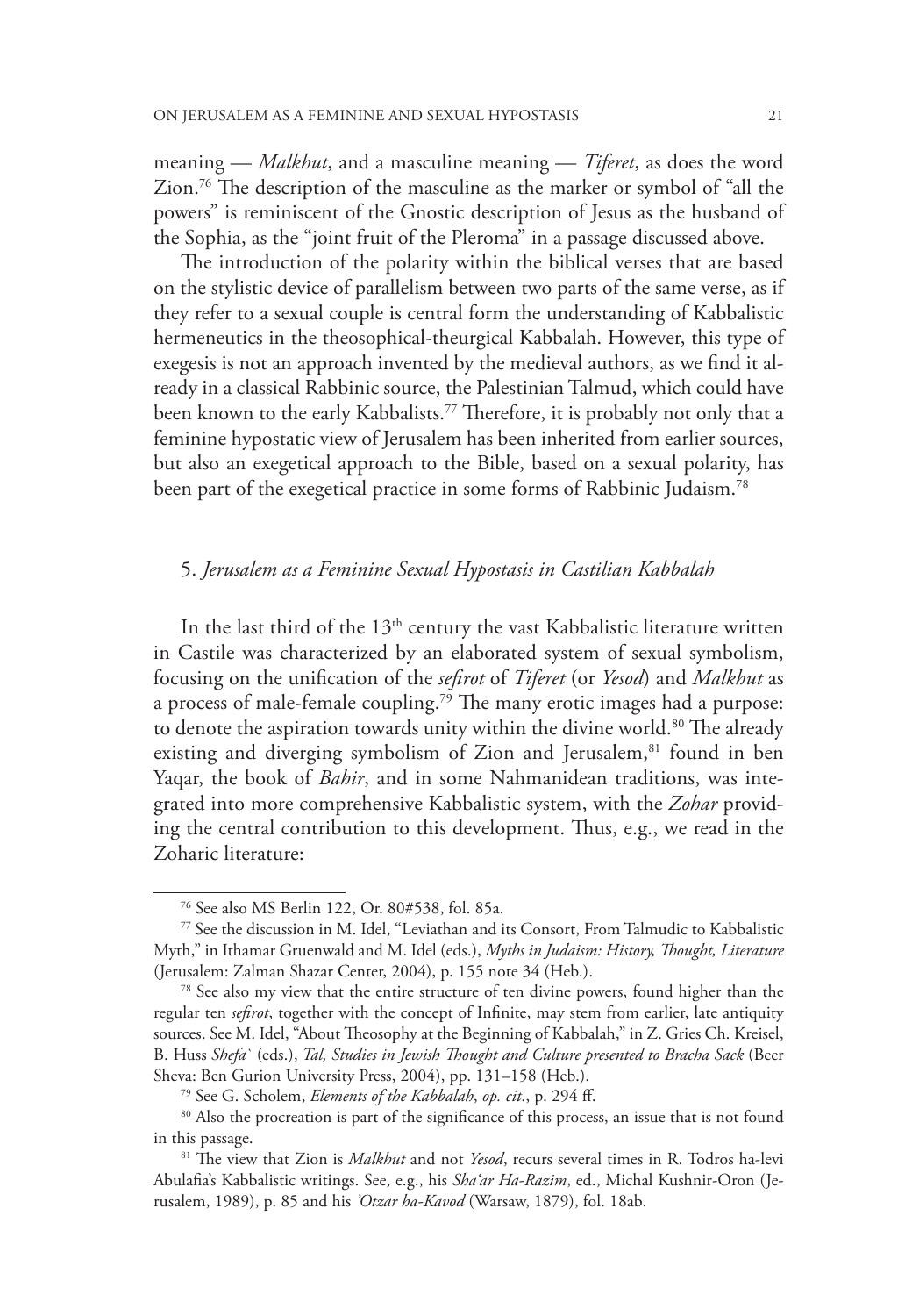22 MOSHE IDEL

R. Phineas began and said, "May the Lord bless you from Zion; may you share the prosperity of Jerusalem" [Psalms 128:5]. "May the Lord bless you from Zion" — what is the reason [for the blessing to be] from Zion? Because a surfeit of blessings are located there; $82$  this is the meaning of what is written, "There the Lord ordained blessing, everlasting life" [*ibid.* 133:3]. Accordingly, the Lord will bless you from Zion, for from there the blessings issue for all. "May you share the prosperity of Jerusalem" — because it is on behalf of Zion that Jerusalem is blessed; since Zion is filled with blessings, then Jerusalem is blessed, and mercy is present in it.<sup>83</sup> Since Jerusalem is blessed, the entire people is similarly blessed. "All the days of your life" [*ibid.* 128:5] — that the rainbow not appear during your days as it did to your fathers.<sup>84</sup> Accordingly: "May you share the prosperity of Jerusalem all the days of your life, and live to see your children's children."85

This exposition splits the verse in Psalms into its two branches: the first deals with Zion, which symbolizes the *sefirah* of *Yesod*, denoting the male sexual organ containing the blessings, i.e., the seed. The second clause makes mentions of Jerusalem (the female), which receives blessing and prosperity from Zion; only after the coupling between them will the Jewish people be blessed with plenty. This interpretation is supported by the continuation: the rainbow — a clearly sexual symbol — which is parallel to *Yesod*, is conceived of as superfluous as long as a righteous person is present in the world and is capable of coupling with the *sefirah* of *Malkhut* in place of the *sefirah* of *Yesod*; 86 such a righteous one was R. Simeon bar Yohai, and R. Phineas wishes that his son will attain the level of his father.

An additional example of patently sexual symbolism appears at the end of *Idra Zutta*, in one of the most "sublime" scenes in the entire *Zoharic* literature:

When this Matrona<sup>87</sup> joins with the King, all the worlds are blessed and are present in the general rejoicing… for they are two degrees, above and below, and therefore only the High Priest, who is from the aspect of *Hesed*, may enter there, so that the place above will be entered only by [the level] called *Hesed*. He enters the Holy of Holies, and the female is exhilarated and is blessed,

<sup>&</sup>lt;sup>82</sup> I have preferred the version [to be found] instead of to participate. The verb recurs in the continuation of this text in a similar context, as well as in a passage from *Idra Zutta* cited below. 83 The sentence is possibly to be understood as follows: When compassion is present in

Jerusalem, then it is blessed; compassion [*Rahamim*] is a male symbol, as we have seen above in the writings of R. Ezra, and as we will see below in the discussion of the passage from *Idra Zutta.* Commonly regarded as representing the attribute a minor judgment, the nature of the feminine power changes to mercy because of the seed of the male regarded as more positive.

<sup>84</sup> *BT Ketubot*, fol. 77b. 85 *Zohar*, III, fol. 36a.

<sup>86</sup> See: *ibid.*, 2, pp. 298–300.

<sup>87</sup> I.e., the *sefirah* of *Malkhut.*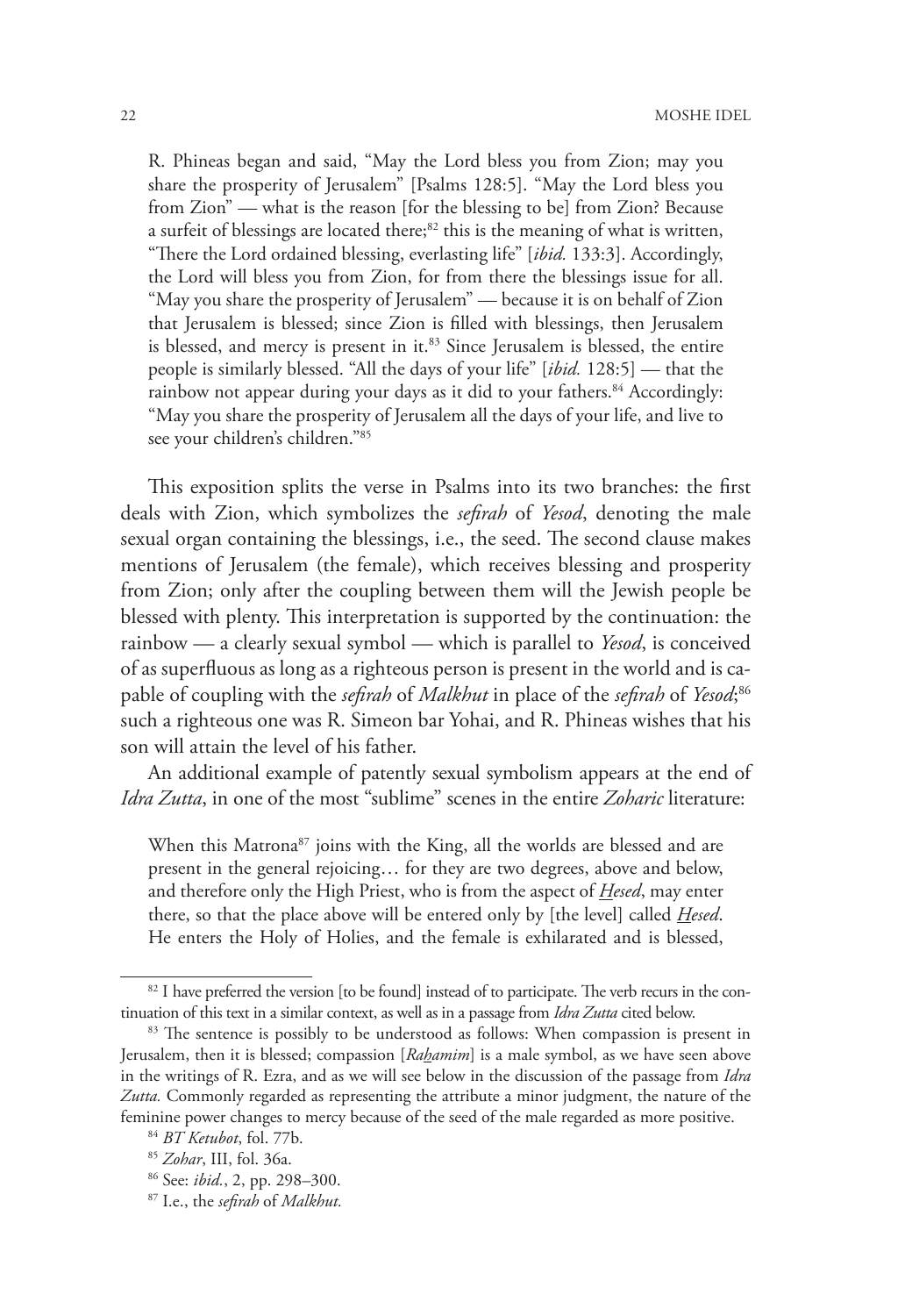and from this<sup>88</sup> *Hesed* he enters the Holy of Holies, within<sup>89</sup> the place called Zion. Zion and Jerusalem are two [supernal] levels, one mercy and the other strict justice. Zion, because it is written, "Zion shall be saved in the judgment" [Isaiah 1:27]; Jerusalem, because it is written, "where righteous dwelt" [*ibid.*], as we have seen. And all the desire of the male is to the female here, and they will be called blessing, for from there issue forth blessings to all the [lower] worlds, and all are blessed. This place is called holy, and all the holinesses of the male enter there with the same level which we have mentioned, and they all come from the supernal head of the skull of the male, from the supernal brain<sup>90</sup> located in it, which draws blessing to all the limbs of the body, to those [limbs] which are called Hosts. All the influxes drawn from the entire body gather there,<sup>91</sup> and therefore they are called Hosts, for all the hosts of the upper and lower ones issue forth there. This flowing, after it is gathered there, is steeped in the holy [supernal] foundation, all white, and therefore it is called *Hesed.* This *Hesed* enters the Holy of Holies, for it is written, "There the Lord ordained blessing, everlasting life" [Psalms 133:3].<sup>92</sup>

This passage requires a precise explanation. The first matter demanding our attention is the statement by the author that Zion and Jerusalem are two levels, meaning that they represent two different *sefirot*, unlike their biblical synonymy. The essential nature of these *sefirot* is indicated by his discussion of the Holy of Holies: "Holies" are the seed which descends from the brain and are gathered from all the limbs, enter the sexual organ of the male, and become white;93 "Holy" is *Malkhut*, the female, which receives the holies, i.e., the blessing and life.94 In comparison with this interpretation, Zion and Jerusalem are to be regarded as male and female. The description of the white seed corre-

<sup>91</sup> See the view of R. Ezra mentioned above.

<sup>88</sup> My translation is based on a text that diverged from the printed version of the book of *Zohar*, using instead the passage from *Idra Zutta* as quoted in *Commentary on the Pentateuch* by Menahem Recanati, fol. 62b: "And it is blessed, and from that [supernal] compassion it enters the Holy of Holies."

<sup>89</sup> The original reads, "among," and is apparently a corruption.

<sup>&</sup>lt;sup>90</sup> See above the passage of R. Ezra, and below, the discussion of the heavenly Jerusalem as *Keter* and brain in the passage I propose to attribute to R. Isaac of Acre.

<sup>92</sup> *Zohar*, III, fol. 296ab.

<sup>&</sup>lt;sup>93</sup> For this conception of the formation of seed, found in medieval physiognomy and in the book of the Zohar see Yehuda Liebes, *Sections of the Zohar Lexicon* (Ph.D. thesis, Hebrew University, Jerusalem, 1976), pp. 253–254, par. 365 (Heb.). 94 Cf. the existence of a different conception in the book *Sheqel ha-Qodesh* by R. Moses de

Leon, ed. by Charles Mopsik (Los Angeles: Cherub Press, 1996), pp. 24–25. According to de Leon, the term "holy" symbolizes the *sefirah* of *Hokhmah*, while *Binah* is represented by the term holies: "The root of the *Heikhal* is from this holy, and it is called the holy *Heikhal*, for the holy made a *Heikhal* in which to dwell. The holy of holies is the root of the holy which is the root of the heavenly point and this *Heikhal*, which is holies. Accordingly, all the essences formed within it are called holies, which are inner holies, for all the holies emanating from the power of the drawing of *Hokhmah* and all the emanations and appearances, which come forth from within it and enter *Binah* and their junction together, without division, are called the holy of holies."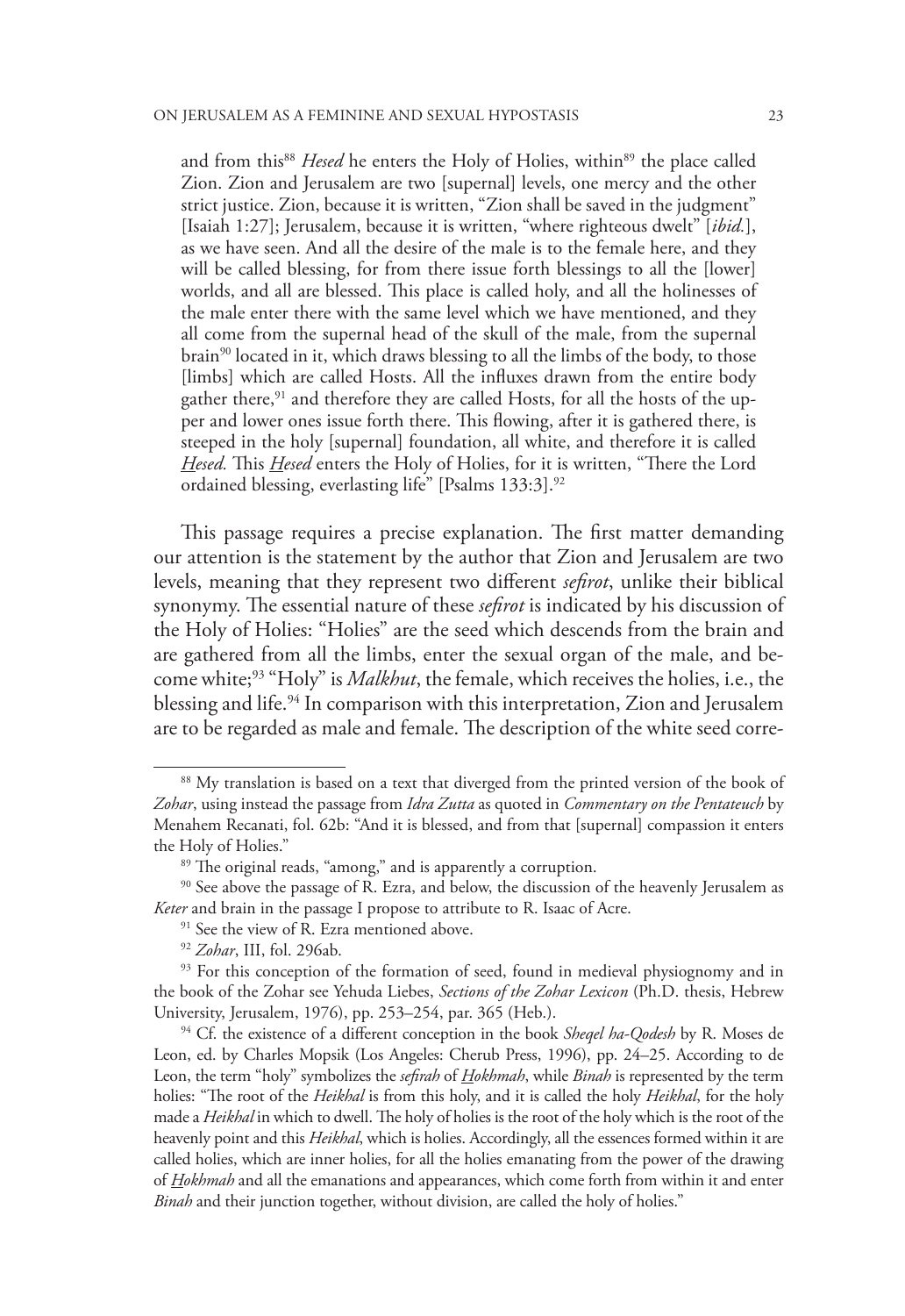sponds to the above-mentioned depictions in the writings of R. Ezra, and his view is reflected strongly also in the contrast drawn by *Idra Zutta* between the attributes of strict justice and mercy.95 This Zoharic passage seems to be the major source for the later developments of the "point of Zion", some specific and limited place within the space of the last *sefirah*, where the *Yesod* is conceived of as penetrating.96 Thus, the quandary as to the precise sefirotic power with which Zion is identified, *Yesod* or *Malkhut*, found in early Kabbalah and in the Nahmanidean school, has been solved by the author of the *Idra Zutta* in a synthetic manner. Zion may be the *sefirah* of *Yesod*, but the limited male presence within the female, designated by many discussions as the "point of Zion." This theory, which is based on a sharply sexualized understanding of the Temple, has been elaborated in many details in some discussions by R. Moses Cordovero and in R. Isaac Luria's Kabbalistic writings.<sup>97</sup>

A discussion found in the *Zohar* exploits the possibilities created much earlier by *Targum Onqelos*, one of the Aramaic translations of the Bible:

"Great is the Lord98 and highly to be praised, in the city of our God, in the mountain of his holiness" [Psalms 48:2]. Then is the Lord called "great?" When *Knesset Yisra'el* [the congregation of Israel] is to be found with Him, as it is written, "In the city of our God is He great." "In the city of our God" means "with the city of our God"… and we learn that a king without a queen is not a [real] king, and is neither great nor praised. Thus, so long as the male is without a female, all his excellence is removed from him and he is not in thecategory of Adam, and moreover he is not worthy of being blessed… "Beautiful for situation, the joy of the whole earth, Mount Zion, the side of the North, the city of the great King." [The meaning of the verse is] "Beautiful for situation, the joy of the whole earth" stands for the excellence of their [sexual] intercourse. "Beautiful for situation" [stands] for the Holy One, blessed be He, who is the Righteous, [who is] "the joy of the whole earth" and then it is the delight of All, and *Knesset Yisra'el* is blessed.<sup>99</sup>

The Zoharic interpretation of the terms describing the city of Jerusalem. *Yefeh nof*, a beautiful view, is understood as a symbol for divinity, more pre-

<sup>95</sup> Cf. *Zohar*, I, fol. 186a. 96 See the contrasting opinion of G. Scholem, *Elements of the Kabbalah*, *op. cit*., p. 206, note 79, who interprets Zion to mean the womb of the Divine Presence. R. Moses de Leon's book, *Sheqel ha-Qodesh*, ed. by C. Mopsik, p. 73 does indeed contain a quite clear allusion connecting Zion to *Malkhut*: "That Zion whom no one seeks out [Jeremiah 30:17] — no one seeks it out from heaven, for the Holy One, blessed be He, had sworn He would not enter it until Israel would enter the earthly Jerusalem." Despite this allusion, I tend to regard Zion is *Idra Zutta* as a symbol of *Yesod*, which enters *Malkhut* for, as we saw in note 94 above, there are contradictions between the symbolism of the *Zohar* and that in *Sheqel ha-Qodesh*. 97 See, e.g., below note 130.

<sup>98</sup> Again the Tetragrammaton, standing for the *sefirah* of *Tiferet.*

<sup>99</sup> *Zohar*, III, fol. 5a. See also M. Idel, *Absorbing Perfections*, *op. cit.*, pp. 308–309.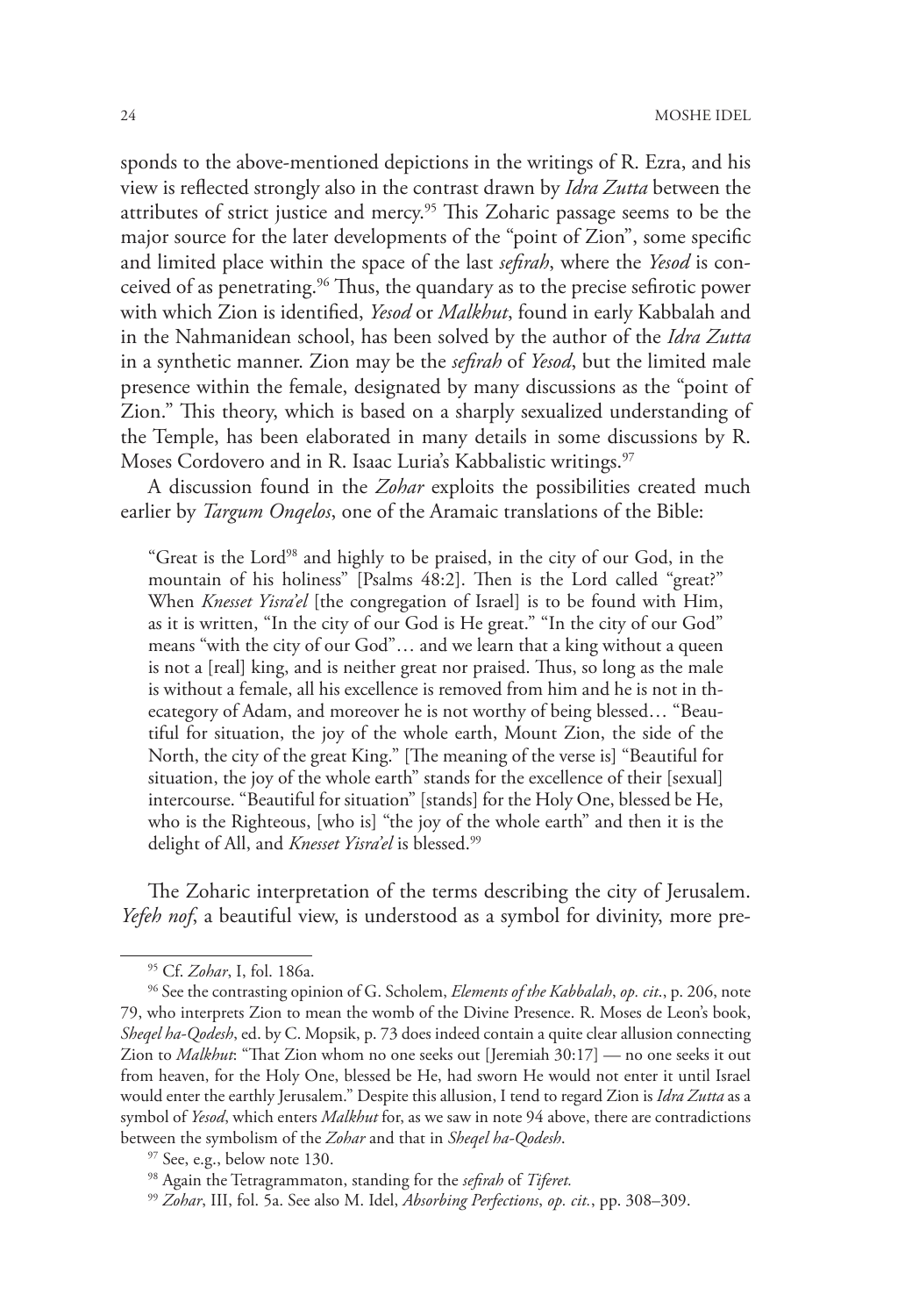cisely the ninth *sefirah*, *Yesod*, which is the male divine power par excellence, identified with the *membrum virile*. This limb, which is to be used only in holiness — an imperative recurring frequently in the *Zohar —* is representative in the Zoharic symbolism of the quality of righteousness, both the divine (the ninth *sefirah*), and the human. This sexual reading is fostered by the occurrence in the same verse of the term *masos*, translated here as joy and delight, which occurs in several other Jewish texts in the context of the desire of the bridegroom for the bride. Indeed, the erotic connotation implied in the reading of *yefeh nof* as a bridegroom is not completely new with the *Zohar*: it is inspired by the much earlier Onqelos Aramaic translation of this verse: "Beautiful, like a bridegroom who is the delight of the inhabitants of the whole earth." The biblical *masos* has been translated into Aramaic as *hedwatah*, which is followed by the term *kol*, a fact that inspired the emergence of the Zoharic phrase *hedwatah de-kullah.* I suspect that the term "earth," *ha-'aretz*, was understood by the author of the *Zohar* as a symbol for *Malkhut*, which is synonymous in the theosophical-theurgical Kabbalah with *Knesset Yisra'el*, all of them serving as symbols for the feminine divine manifestation.

A short discussion alluding to the *Zohar*'s understanding of the verse in Psalms 133 appears in the writings of R. Joseph Gikatilla, a contemporary of the authors of the *Zohar*. He writes in *Sha'arei 'Orah*:

Blessing comes to the world only by means of Zion, when it discharges its blessings in Jerusalem. As it is said, "like the dew of Hermon that falls upon the mountains of Zion. There the Lord ordained blessing, everlasting life" [Psalms 133:3]. The "mountains of Zion" are [the *sefirot*] *Netzah* and *Hod*, the source of the fine oil which is drawn to Zion, from where it descends to Jerusalem.100

The sacred static geography was interpreted in terms of a dynamic theosophy. The geographical terms that most of the Spanish Kabbalists knew only from the study of the Hebrew Bible turned into symbols of stages and process within the divine realm, thus infusing in the canonical text significance beyond time and space.

Both in the *Zohar* and in Gikatilla's *Sha'arei 'Orah*, the same verse from the Psalm is used in order to describe the relationship between Zion and Jerusalem. As does the book of the *Zohar*, Gikatilla too regards Zion and Jerusalem as symbols of *Yesod* and *Malkhut.* Finally, worthy of special attention is the fact that the Holy of Holies is conceived in the *Zohar* as the location of the coupling, similar to the conception appearing in the *Gospel of Philip* from the Nag Hammadi Library and discussed above, thus indicating that the most important elements of the description of Jerusalem and Zion in the Zoharic composition entitled *Idra Zutta*, were already in existence at the beginning of the

<sup>100</sup> Ed. Yosef ben Shlomo (Jerusalem: Mossad Bialik, 1971), vol. I, p. 130; cf. *ibid.*, p. 133.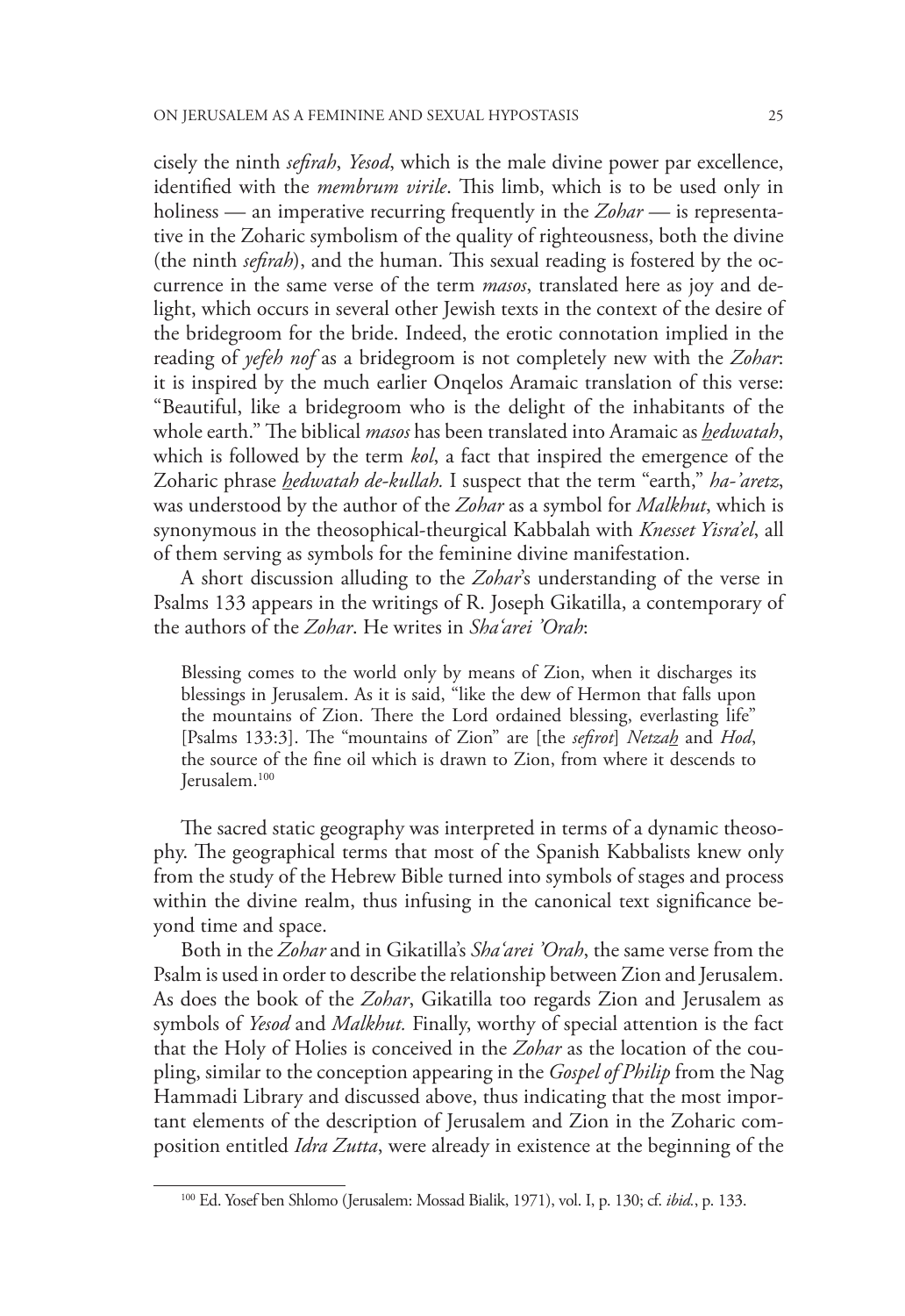13th century, whether in a tradition similar to that in the *Gospel of Philip*, or whether in the writings of R. Ezra of Gerona, which undoubtedly were known to the authors of the *Zohar*. As we have already seen, R. Joseph Gikatilla and the authors of the *Zohar* shared a similar understanding of the verse in Psalms 133. In many other places as well Jerusalem and Zion clearly have the meaning of *Malkhut* and *Yesod* respectively*.* This is Gikatilla's terminology, and an additional example of which will suffice:

Regarding [what will happen in] the future, what is written? "For liberators shall march up on Mount Zion to wreak judgment on Mount Esau; and dominion shall be the Lord's" [Obadiah 1:21]. Then Jerusalem and Zion will join together, for Jerusalem is the royal city, and this is the meaning of "and dominion shall be the Lord's." And regarding the restoration of the *sefirot* to their pristine state, what is written? "And the strayed who are in the land of Assyria and the expelled who are in the land of Egypt shall come and worship the Lord on the holy mount, in Jerusalem" [Isaiah 27:13]. "On the holy mount" — this is Mount Zion. "In Jerusalem" — this is the royal city. The Rabbis, of blessed memory, alluded to the identity of "the strayed [lit., lost]" when they said, "The righteous one was lost." What did he lose? He lost righteousness.101 Therefore, "the strayed shall come" — righteousness has lost the righteous one, and the righteousness one has lost righteousness… righteous one and righteousness are what is called "the holy mount in Jerusalem." Based on this principle, the prayer<sup>102</sup> includes the wording "[God] Who restores His Divine Presence to Zion," whose esoteric meaning is: "Blessed be the One who restores a lost object<sup>103</sup> to its owner."<sup>104</sup>

The expression "its owner" undoubtedly refers to Zion, i.e., the male or *Yesod*, which has lost the female; i.e., the Divine Presence, the dominion, (symbolized by Jerusalem) has been separated from it but will return in the future. Their plainly sexual coupling is a clear sign of the Redemption,<sup>105</sup> which is depicted as the renewed union of Zion and Jerusalem. Here we have an additional element that is characteristic of the Castilian Kabbalah: the assumption that evil powers attempt to enter the divine sphere and the need to safeguard that sphere is attributed here to the tower named Zion. Esau, the symbol of the other nations, or of Christianity, are symbolized by the term "Mount Esau," just as the Jews were referred by Mount Zion.

<sup>&</sup>lt;sup>101</sup> In Hebrew this is a feminine noun, standing here for the lost female power.<br><sup>102</sup> Of the Eighteen Benediction.<br><sup>103</sup> *Sha'arei Orah*, vol. I, pp. 133–134.<br><sup>104</sup> Cf. *Sha'arei 'Orah*, vol. I, p. 123, in which it is c the meaning of the union of man and wife. For a parallel to most of the topics found in this quote see the anonymous Kabbalistic material found in MS Paris BN 859, fol. 10a.

<sup>105</sup> An exposition corresponding to that in *Sha'arei 'Orah* appears in the *Zohar*, III, fol. 266b, as noted by J. ben Shlomo, vol. I, p. 133, note 115.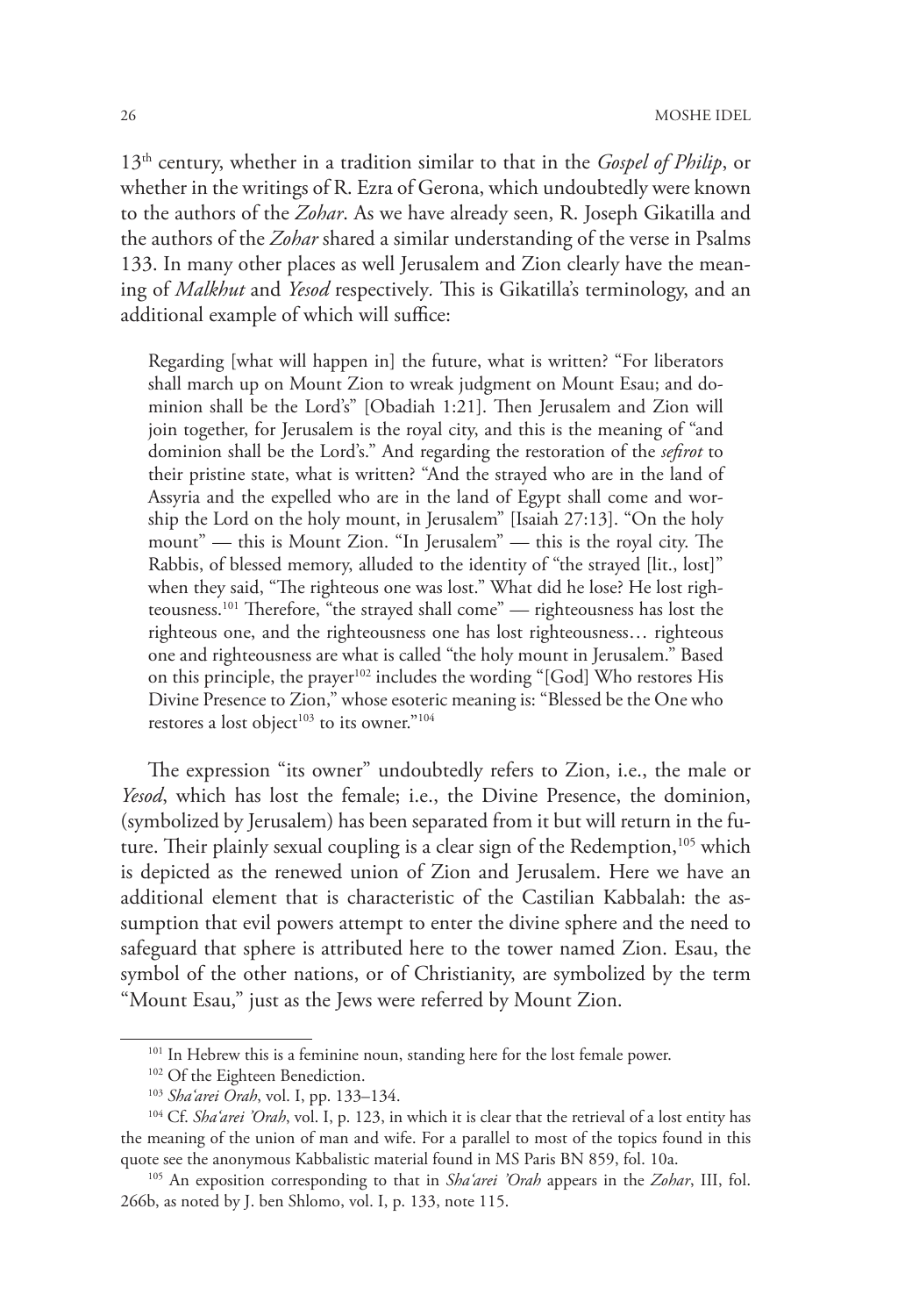An interesting exposition of the verse from Obadiah appears in the *Zohar*,

And when the Matrona returns to the place of the *Heikhal* and the King will engage in a single coupling with her, then everything will join together, without division; about this is it written, "In that day there shall be one Lord with one name" [Zechariah 14:9]: In that day: when the Matrona will return to the *Heikhal*, then everything will be unified, with no division, and then liberators shall march up on Mount Zion to wreak judgment… R. Shimon said: "the Matrona will not enter His *Heikhal* rejoicing until *Malkhut* shall judge Esau and extract vengeance from him for having caused all this; after this she shall couple with the King, and the rejoicing shall be complete."106

Here we have a split between two feminine powers which were commonly conceived of as identical. *Malkhut* is described as turning toward the lower world and judging Esau, plausibly the Christians, on the one side, while the Matrona seems to be another power, related to the higher, divine male potency, in a sexual manner, on the other side.<sup>107</sup>

An interesting development of the sexual symbolism surrounding Zion and Jerusalem appears in an anonymous *Commentary on Ten Sefirot*, presumably written in the  $14<sup>th</sup>$  century. This work attempts to learn from the physical reality of Zion as a tower, and from Jerusalem as a city, about the sexual relationship between male and female, and that between *Yesod* and *Malkhut*, respectively:

For every Jew possesses the seal of the King.<sup>108</sup> Accordingly, since he possesses the seal of the King, he must guard it, not to bring it into a filthy place. Therefore the Torah was strict regarding [the intercourse with] *niddah* [menstrual impure woman] for this reason. Joseph merited seeing the divine attribute<sup>109</sup> because he guarded the seal of the King regarding the sin of the wife of Potiphar, and therefore he was called "righteous." Mount Zion is so called<sup>110</sup> because the tenth [*sefirah*] is called the heavenly Jerusalem, which receives an emanation from *ha-Tzaddiq Yesod 'Olam* [the righteous, who is the foundation

 $106$  III, fol. 77b.<br> $107$  This split may be an early indication for a similar distinction of the two divine potencies related to the last *sefirah*, in Lurianic Kabbalah.

<sup>108</sup> Namely the circumcision, related sometimes to the divine names. On this issue see Elliot R. Wolfson, "Circumcision and the Divine Name: A Study in the Transmission of Esoteric Doctrines," *Jewish Quarterly Review*, vol. 78 (1987), pp. 77–112.<br><sup>109</sup> Presumably this is a reference to the Midrashic view that Joseph saw the image of his

father Jacob, during the incident with Potiphar's wife. It should be pointed out that the Hebrew consonants of Joseph's name amount in gematria to the same numerical value as the consonants of Zion, namely 156.

<sup>110</sup> Probably the term "Mount" is understood as the feminine power, which belongs to the masculine one, Zion. Here the construct form Mount Zion is interpreted as pointing to two entities.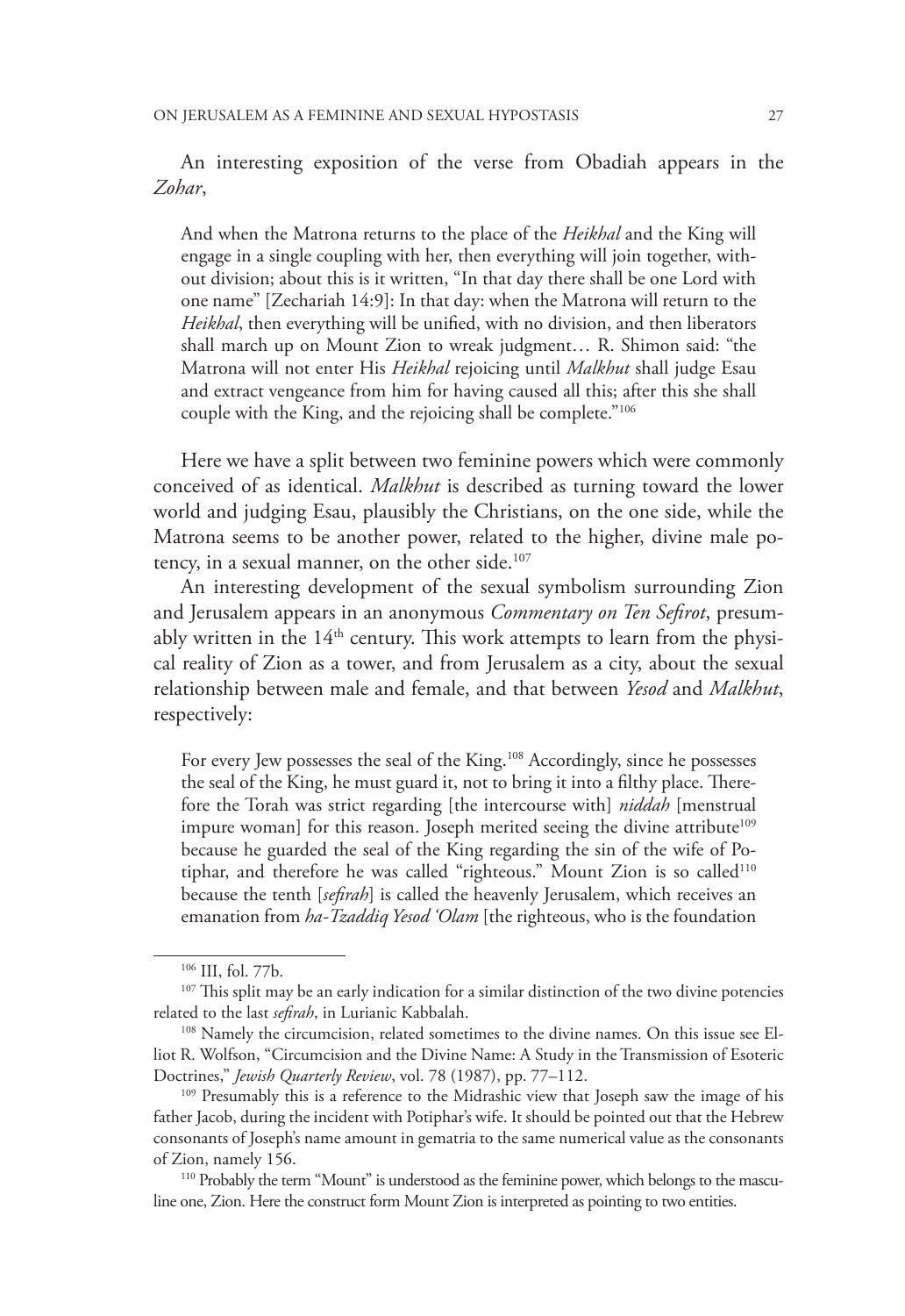of the world],<sup>111</sup> which is called Zion. For just as in the earthly Jerusalem there is Mount Zion, a tower defending the city, so too in the heavenly Jerusalem, that Mount Zion, is its spouse, [and] is protecting it from the accusers,<sup>112</sup> so that they will not enter her.<sup>113</sup>

The concept of defense of a city from the intrusion of the enemies, by its tower that has been interpreted as the male *sefirah*, Zion, conceived of as defending the female one, against the attack of the demonic powers. Thus, the feminine *sefirah* constitutes not only the sexual counterpart within the divine sphere, but is understood also as the subject of the rivalry between the divine and the demonic male powers, each seeking to conquer her. As such Jerusalem is conceived of as an entity in herself, whom the demonic powers besieged her, and the divine ones protect her.

#### 6. *Two Jerusalems in the Theosophical Structure*

The Kabbalistic theosophies engaged above transformed a celestial Jerusalem, an idealized duplicate of the lower Jerusalem, into a female attribute of the divine sphere. The affinity between the terrestrial and the supernal have been indubitably changed by this emphasis on the feminine nature of the higher Jerusalem. However, an additional development should be notice, in which also the concept of the lower Jerusalem has been understood as a symbol for a divine power. What has been described in earlier theosophies as the lower divine power and the heavenly Jerusalem, has been referred now as the symbol of the lower Jerusalem, while the heavenly one has been identified with even higher divine powers. This shift is part of a more comprehensive development in Kabbalistic symbolism that has not received the due attention in scholarship. It started in late  $13<sup>th</sup>$  century or early  $14<sup>th</sup>$  century, in the theosophical theories of R. Joseph ben Shalom Ashkenazi, of the author of

<sup>111</sup> For the recurrence of this phrase in order to refer to the ninth *sefirah* see in the passage to be discussed immediately below.

<sup>112</sup> Namely the demonic powers.

<sup>113</sup> MS Moscow-Ginsburg 90, fol. 41b. A short version of this passage appears in MS Cambridge Add. 400, 7, fol. 692a. See also M. Idel, *Absorbing Perfections*, *op. cit*., pp. 286–287. A parallel discussion, apparently preceding in time that in MS Moscow, appears in another anonymous *Commentary on Ten Sefirot* extant in MS Berlin Or. 122, fol. 91a, where it is said about the *sefirah* of *Yesod*: "And it is called Mount Zion, for the heavenly Jerusalem is as the earthly Jerusalem, and the heavenly Zion corresponds to the earthly Zion; just as (from the border) [*mi-gevul*; the correct reading is *migdal*, the fortress] of Jerusalem and the fortress [*migdal*, instead of the faulty *mugdal*] guarding the city, so too does the supernal fortress [*mugda*l], which is the righteous, guard the tenth [*sefirah*], i.e., Jerusalem, from the demonic powers." This passage has been appropriated in the classic of Kabbalah called *Sefer ha-Peliy'ah*, a late 14<sup>th</sup> or early 15<sup>th</sup> century Byzantine book.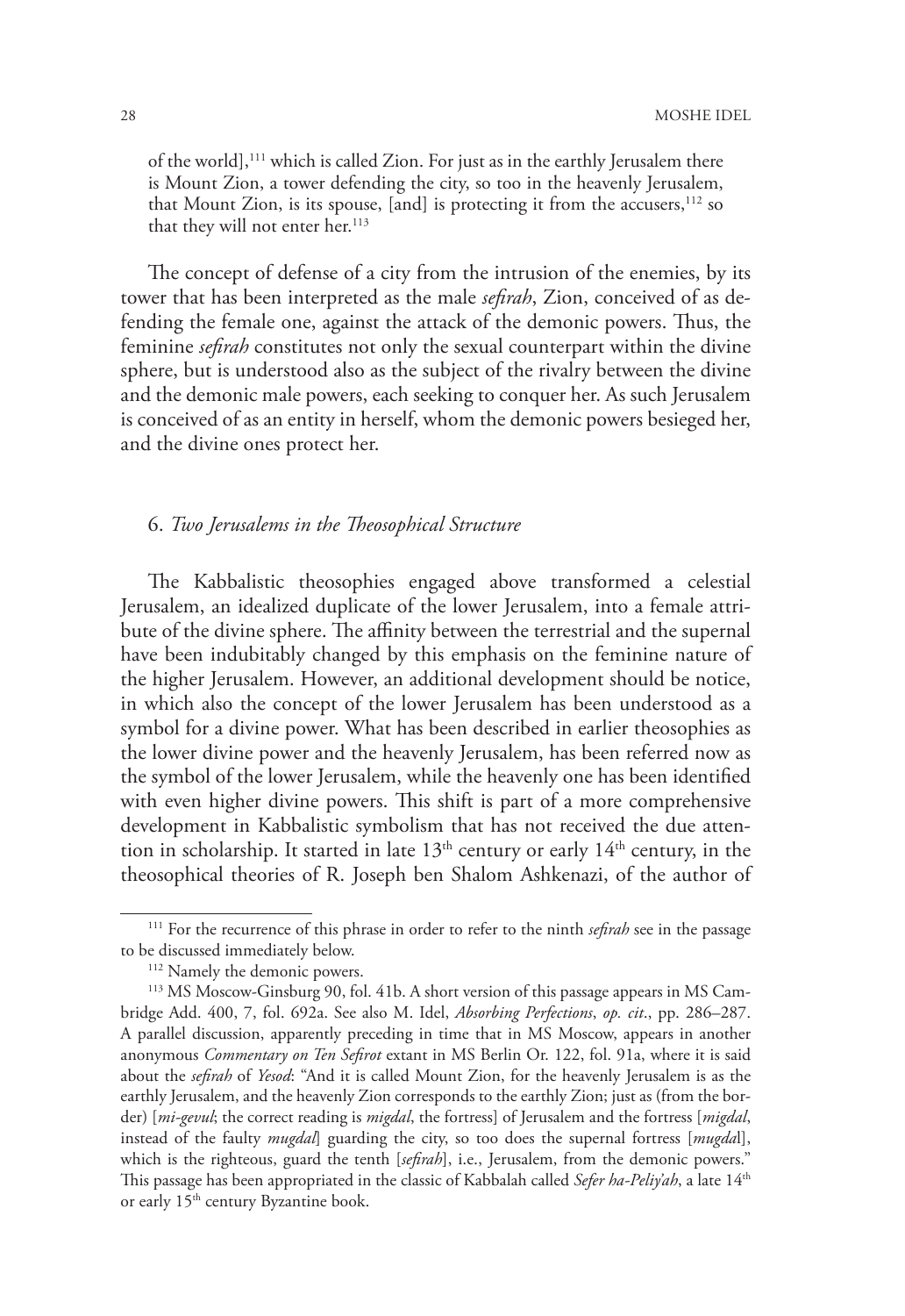*Tiqqunei Zohar*, of R. David ben Yehudah he-Hasid and in some of the writings of R. Isaac ben Shmuel of Acre. In the phase that followed the first steps in the composition of the Zoharic literature, Kabbalistic symbolism become more precise and much more detailed and higher levels of the divine world were addressed more and more, sometime the claim being that they reflect themselves within the lower sefirotic realm.<sup>114</sup>

A text based on a certain physiological view, including also the reference to two types of supernal Jerusalem appears in the late 15<sup>th</sup> century eclectic book *Shushan Sodot* by R. Moses of Kiev. In an anonymous passage, authored very probably by the much earlier Kabbalist, the younger contemporary of Moses de Leon and Joseph Gikatilla, the itinerant scholar R. Isaac ben Shmuel of Acre, we have an interesting view as to the theosophical meanings of the two Jerusalems. He operated with a much more complex type of theosophy than just the ten *sefirot*, and in many cases he transposed the terrestrial-celestial dichotomy to the relations between powers found within the divine sphere, and I suspect this is the case also in the anonymous passage I translate here below:

The secret [of the Rabbinic dictum]: "the earthly Jerusalem and the heavenly Jerusalem are separated only by eighteen mils."<sup>115</sup> In order to explain this principle, we will first require several hypotheses. First, know that there will be a hypothesis constructed by means of the wisdom of anatomy in the body of man, and this is its sign: from the brain to the [place of] the circumcision you will find the eighteen vertebrae in the spinal cord. Second, the brain alludes to *Keter 'Elyon*, 116 [sefirah no. 1] and the circumcision to the righteous, who is the foundation of the world [i.e., *Yesod*, sefirah no. 9]; the brain alludes to the heavenly Jerusalem and the circumcision to the righteous, who is the foundation of the world, and its partner, which are called Zion and Jerusalem, and they are the earthly ones. Third, *Keter 'Elyon* and the righteous, who is the foundation of the world, are separated by nine *sefirot*, each of which include [in itself both the attributes of] *Din* [Judgment] and *Rahamim* [Mercy], for a total of eighteen,<sup>117</sup> and there are eighteen mils between the heavenly and the earthly Jerusalem. This is the reason why there are eighteen vertebrae between the brain and the righteous, who is the foundation of the world.<sup>118</sup>

118 (Korets 1784), fol. 69a. I cannot enter here in a detailed analysis of the reasons why this anonymous passage was authored by R. Isaac of Acre. It suffices to mention that on fol. 69b, this Kabbalist is mentioned rather explicitly. Let me point out that this Kabbalist expressed more than one understanding of the nature of Jerusalem. See M. Idel, "Jerusalem in  $13<sup>th</sup>$  century Jewish Thought," *art. cit.*, pp. 281–282 and above note 63. For the polyvalence of symbols in general see Mircea Eliade, "Methodological Remarks on the Study of Religious Symbolism,"

<sup>114</sup> See M. Idel, *Absorbing Perfections*, *op. cit*., pp. 311–313.

<sup>115</sup> Cf. *Genesis Rabba*, 69:7.

<sup>116</sup> For the symbolism of *Keter* and brain see already in the mid-13th century treatise *Keter Shem Tov*, of R. Abraham Axelrod. See *Auswahl Kabbalistischer Literatur*, ed. Adolph Jellinek (Leipzig, 1853), p. 42.

<sup>&</sup>lt;sup>117</sup> See *Meirat Einayyim*, ed., Erlanger, p. 28. Compare also to another passage of this Kabbalist discussed in M. Idel, *Absorbing Perfections*, *op. cit*., p. 451.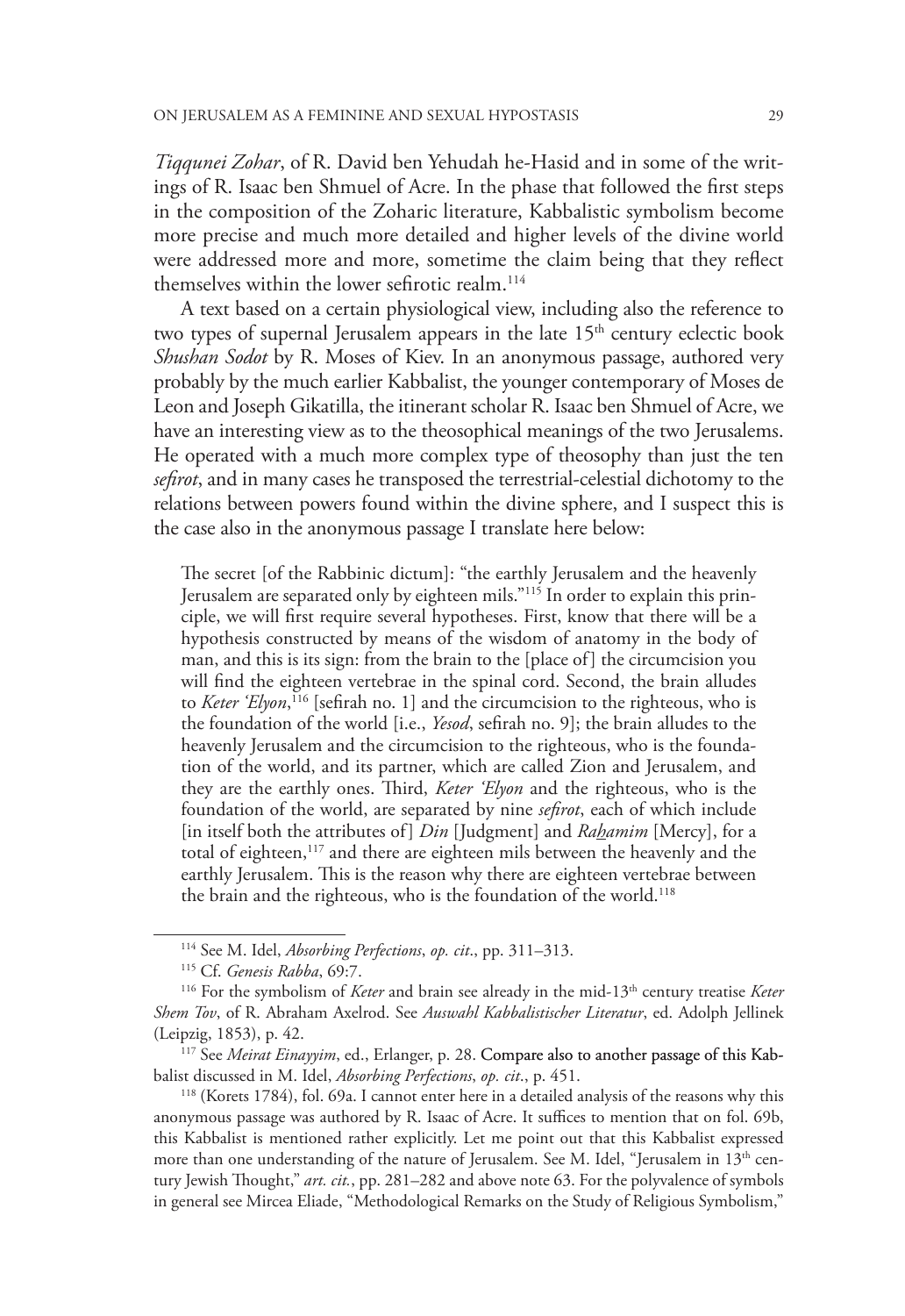Though the interpreted Rabbinic passage deals with the celestial and the terrestrial cities, the Kabbalistic significance attached to the two cities by the author is quite different: both cities refer also to two different powers within the divine realm: the heavenly Jerusalem corresponds to the first *sefirah*, *Keter*, while the earthy Jerusalem corresponds to the last one, *Malkhut*, as in many other cases discussed above. Between the two Jerusalems in the theosophical realm there are nine *sefirot*, each of which comprising two aspects, one of judgment and one of mercy, altogether eighteen, which correspond to the eighteen vertebrae within the human, this being the meaning of the eighteen mils in the Rabbinic dictum.

This elevation of the name of Jerusalem as a symbol of the highest *sefirah*  represents also the apotheosis of the feminine power to a position higher than that of the male potency, the *Yesod*. The divine righteous is found between the two females, just as according to a view found in late  $13<sup>th</sup>$  century Kabalistic texts, the human righteous does so.<sup>119</sup> According to the logic of this passage, there is no ascent of the lower *sefirah* representing Jerusalem, to the level of the *sefirah* of *Keter*, but rather a double presence: of the heavenly Jerusalem on the peak of the sefirotic system and another Jerusalem on its lowest point. At least in the case of the latter one, the association to the male potency is quite obvious, transforming the discussion into one that has a sexual overtone.

The question may be asked whether according to the view of this Kabbalist the supernal Jerusalem, as identical to the *sefirah* of *Keter*, retained a feminine valence, as it had in earlier Kabbalistic passages investigated above. The first *sefirah* commonly functions as a male divine power, when the issue of gender is significant.<sup>120</sup> Nevertheless, I would say that here we may assume a different position. In comparison to the highest ontological level called *'Ein Sof*, the Infinite, some entities may function as feminine, as we learn from discussions of the same R. Isaac of Acre.<sup>121</sup> If my conjecture as to the identity of the author of the

in M. Eliade, J.M. Kitagawa (eds.), *The History of Religions. Essays in Methodology* (Chicago: The University of Chicago Press), pp. 86–107, and *Patterns in Comparative Religion*, tr. by Rosemary Sheed (New York: World Publisher, 1972), pp. 437–458.

<sup>&</sup>lt;sup>119</sup> For the many recurrences of the view that the righteous is found between two females see R. Moses de Leon's *The Book of the Pomegranate*, ed. Elliot R. Wolfson (Brown Judaic Studies, Atlanta, Georgia, 1988), pp. 82, 138, 142, 179, 192, 241. On the topic of the presence of the righteous between two females in general see Yehuda Liebes, "Zohar ve-'Eros," '*Alppayyim*, vol. 9 (1994), pp. 101–103 (Heb.), Daniel Abrams, *The Female Body of God in Kabbalistic Literature*, *op. cit*., pp. 167–174 and M. Idel, "On the Performing Body in Theosophical-Theurgical Kabbalah: Some Preliminary Remarks," eds. Giuseppe Veltri–Maria Dieming (Leiden: Brill, 2008), pp. 263–264 (Forthcoming). 120 See, e.g., M. Idel, *Kabbalah & Eros*, *op. cit*., p. 205.

<sup>&</sup>lt;sup>121</sup> See Boaz Huss, "NISSAN — The Wife of the Infinite: The Mystical Hermeneutics of Rabbi Isaac of Acre," *Kabbalah*, vol. 5 (2000), pp. 155–181.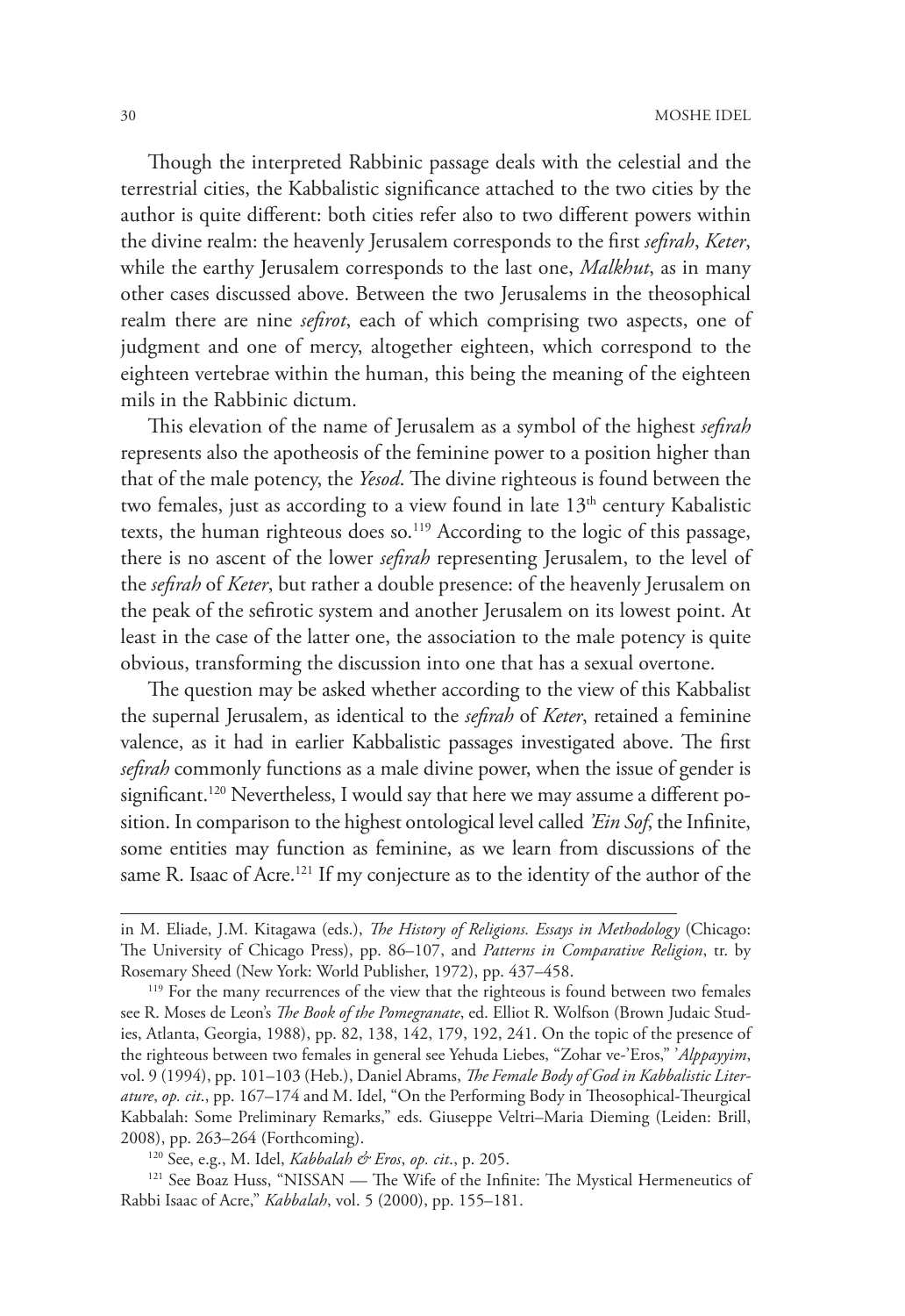anonymous passage is correct, we should better conceive the supernal Jerusalem as *Keter* as a feminine sexual counterpart of the male power named Infinite.<sup>122</sup>

Last but not least in this context: as seen above in the Zoharic discussion, the descent of the influx from the brain is related to the descent of the semen. This seems to be implied also in the above passage, when the spinal cord is mentioned. In fact, the two supernal Jerusalems stand at the two extremities of this cord, conceived as the median line of the sefirotic world, just as two Jerusalems: the terrestrial and the celestial ones, stand at the two extremities of the link between the lower and the higher world, according to the Rabbinic literature.

In two anonymous collections of Kabbalistic traditions stemming from Castilian circles, we find an identification of the supernal Jerusalem, *Yerushalayyim ha-'Elyonah* and *Yerushalayyim shel ma'alah*, with the *sefirah* of *Hokhmah*, while the lower Jerusalem is identified with the *sefirah* of *Malkhut.*<sup>123</sup> Given the truncated form of the discussions extant in this collection it is difficult to assert to what extent the supernal Jerusalem, described as the source of "Living water," assumed a distinct feminine role.

However, other and more influential Kabbalistic texts display a similar projection of the concept of terrestrial Jerusalem on high as a second and in this case also a higher feminine power. This is a different development from the point of view of the details of the symbolism, and the two approaches should not be harmonized. So, for example, we find it in elaborations on earlier views done by R. Moses Cordovero, a major mid-16<sup>th</sup> century Kabbalist active in Safed.124 In his classic compendium of previous Kabbalah, *Sefer Pardes Rimmonim*, he capitalizes on a brief but seminal passage from the later layer of the Zoharic literature, called *Tiqqunei Zohar*, written by an early 14th century Castilian Kabbalist that was a contemporary to R. Isaac of Acre.125 There we

<sup>122</sup> On the vision of the Infinite in R. Isaac see Sandra Valabregue-Perry, *Concealed and Revealed, the Notion of Eyin Sof (Infinity) in Kabbalah: From Isaac the Blind to Isaac of Acre* (Ph. D. Thesis, Hebrew University, Jerusalem, 2008) (Heb.). Compare to the view of R. Shneor Zalman of Liady, *Liqqutei Torah* (New York, 1991), part III, fol. 31a, where the supernal Jerusalem is described as the *Malkhut* of the infinite.

<sup>123</sup> See MS Vatican 428, fol. 54b, and MS Paris BN 859, fol. 28b.

 $124$  Cordovero's discussions on Jerusalem and Zion are numerous and quite elaborated and we address below just one of them. See, e.g., *'Or Yaqar*, vol. 14 (Jerusalem, 1986), p. 197, *ibid.* (Jerusalem, 1989), vol. 17 p. 49, 134, 175. An especially interesting discussion of the sexual symbolism of Zion and "the point of Zion" is found *ibid.*, p. 75, in a passage which deserves a separate study. See also *ibid.*, p. 34–35, where it is evident that the presence of the *sefirah* of *Yesod* within *Malkhut* is described to be quite limited, and constituted by the aspect of *Malkhu*t found within the *sefirah* of *Yesod*. See also *'Or Yaqar, Tiqqunim* (Jerusalem, 1973), vol. II, p. 55. This means that the male aspect of Zion is not conquering the feminine nature of Jerusalem by its presence within the feminine divine power. See also *ibid.*, p. 37 and Daniel Abrams, *The Female Body of God in Kabbalistic Literature*, *op. cit*., pp. 48–49, 95. 125 See *Tiqqunei Zohar*, no. 69, ed. Reuven Margoliot (Jerusalem, 1978), fol. 107a. See also

*ibid.*, no. 50, fol. 86b.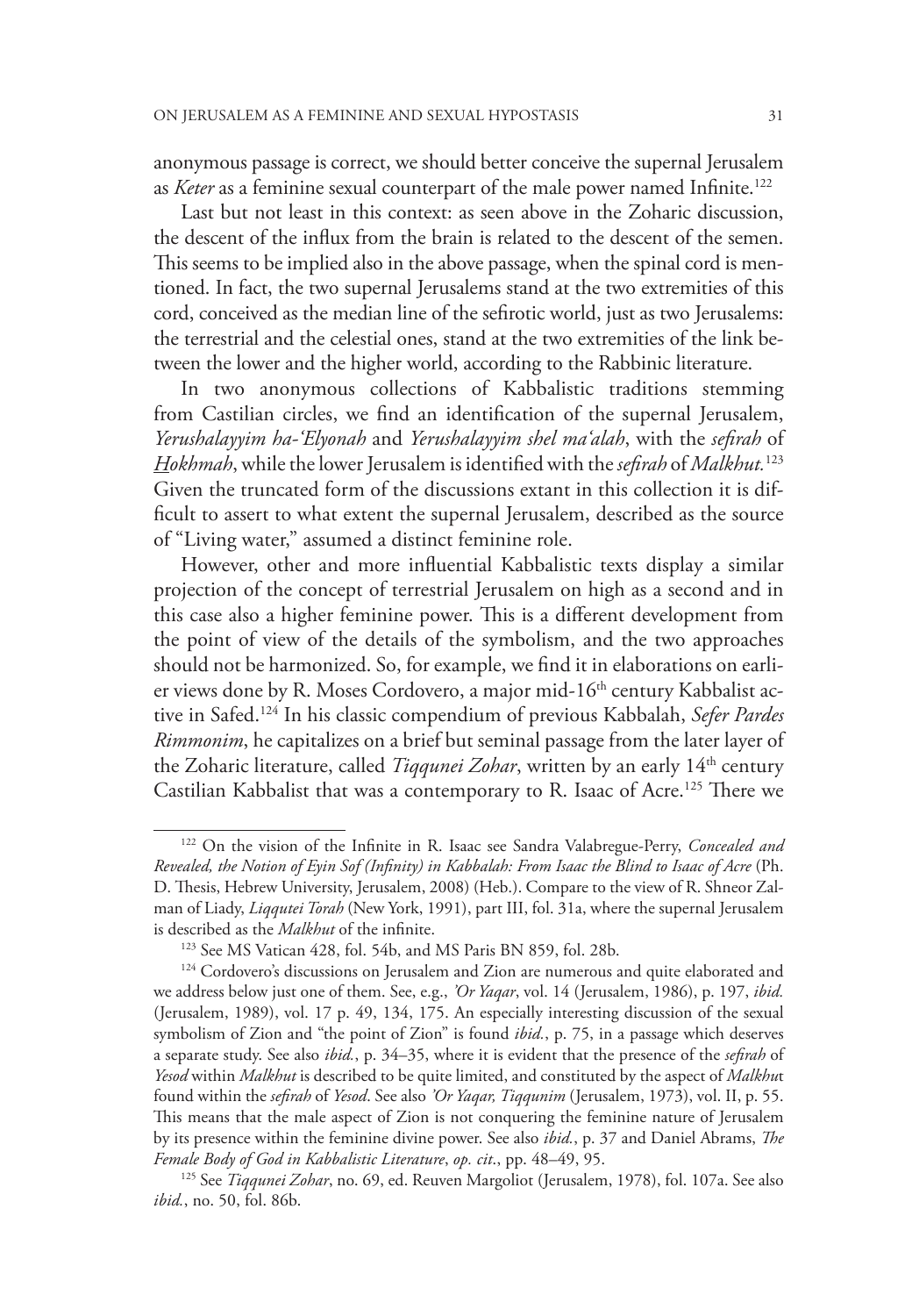find two "married" couples, an imagery recurring in many Kabbalistic writings, as a rather consistent structure that I proposed to call the Holy Family:<sup>126</sup> the higher one constituted by a "Father" *'Abba*, or the *sefirah* of *Hokhmah*, and a "Mother" *'Imma*, the *sefirah* of *Binah*, on the one hand, and a Bridegroom, *Tiferet*, and a Bride, *Malkhut*, on the other. The second couple is conceived as the son and daughter of the first one. This more complex structure, rather widespread in Kabbalistic books, did not constitute a significant interpretive framework in the scholarship of Kabbalah.

Cordovero refers to the statement found in the *Ta'anit* passage, as discussed by early Kabbalists, as the oath not to enter the heavenly Jerusalem until the Jews will enter the terrestrial one, as dealing with the intercourse between the lower couple, as being a precondition for the intercourse between the higher couple. In both cases, the feminine powers have been explicitly identified not only as Jerusalem, but also as "two mothers."<sup>127</sup> This resort to a concept of double motherhood means that at least implicitly, also the lower couple functions in a way in a manner that is similar to the higher one: its intercourse depends on what the children will do, which means that according to Cordovero the lower divine couple depends on the behavior of the humans here below, more precisely on their proper sexual encounter.<sup>128</sup>

Major elements of Cordovero's interpretation were adopted in several instances in Lurianic Kabbalah,<sup>129</sup> and these views were reiterated in  $17<sup>th</sup>$  and 18<sup>th</sup> century Kabbalists several times, as well as in Hasidism, especially in the school of Habad. Let me point out, though I cannot enter here in an elaborate discussion of this issue, that also the *sefirah* of *Binah*, the supernal mother, has been described in Lurianic Kabbalah as possessing the "point of Zion" as the lower s*efirah*, *Malkhut*, which means that many of the descriptions of the lower sefirotic discussions of Jerusalem and Zion, have been projected on the

<sup>126</sup> See M. Idel, *Ben: Sonship and Jewish Mysticism* (London, New York: Continuum, 2007), pp. 381–382 and the pertinent footnotes. Much more material to this effect can be added, including *Tiqqunei Zohar*, fols. 106b–107a. 127 See *Pardes Rimmonim*, 8:13. See also *ibid.*, 8:14, 23:16, and in chapters 54–55 of the

unprinted part of *'Elimah Rabbati* to be published by Professor Bracha Sack, who kindly put the text at my disposition. For the two "mothers" see also the discussion in *'Or Yaqar* (Jerusalem, 1963), vol. 2, p. 111.

<sup>128</sup> See, e.g., *'Or Yaqar*, vol. 17, pp. 48–49, 50, where the idea of continuity of the worlds starting with the lower Jerusalem, and the impact of the lower upon the higher entities is expressly formulated. See also *ibid.*, vol. 9 (Jerusalem, 1976), pp. 6, 112, vol. 12 (Jerusalem, 1983), p. 44, and in chapters 54–55 of the unprinted part of his other book, *'Elimah Rabbati*. For the importance of theurgy in Cordovero in general see, e.g., *'Or Yaqar*, vol. 17, pp. 10, 61–62. 129 See *Sefer 'Etz Hayyim* (Warsaw, 1891), Gate 15, ch. 11, *Sefer ha-Liqqutim* (Jerusalem,

<sup>1972),</sup> Shoftim, ch. 4, fol. 74b, *Sha'ar Ma'amarei Rashby*, fols. 28c–29a, etc. or *Zohar ha-Raqi'a* (Lemberg, 1885), fol. 142b. See also R. Shneor Zalman of Liady, *Liqqutei Torah*, part II, p. 76 and his notes on the Song of Songs (New York, 1961), pp. 81, 86.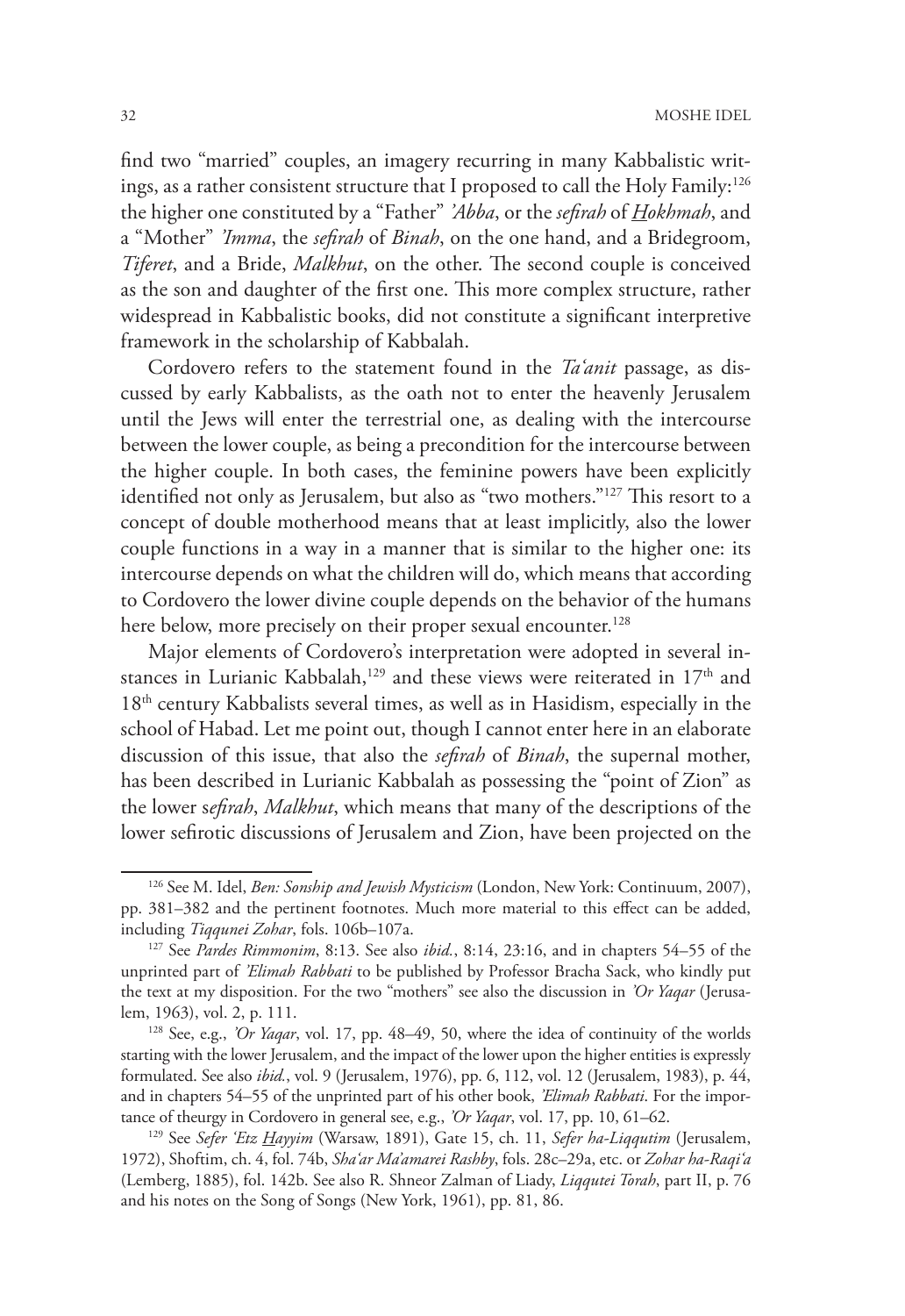higher couple of *Hokhmah* and *Binah*. 130 It is this double vision of Jerusalem as feminine powers that nurtured then some of the discussions in Lurianic Kabbalah and in later writings, and without taking in consideration the more sophisticated structure of the Holy Family, it is rather difficult to make sense of some of the portrayal of Jerusalem.

Thus, let me emphasize, that R. Isaac of Acre's passage extant in *Shushan Sodot*, the anonymous tradition found in the two manuscripts, and the *Tiqqunei Zohar* passage elaborated by Cordovero, Luria and others, represent diverging approaches to Kabbalistic theosophy. The former is more interested in the higher spheres of the divine world, including the Infinite, while the latter is concerned more with the family structure of the four components. This difference notwithstanding, both show that it was important for these Kabbalists to translate their systems also in terms related to the holy geography, which includes Jerusalem. In any case the fact that it is the third of the three options discussed in this section, that identifies the supernal Jerusalem as an explicit feminine hypostasis, as a mother who is related to a father, which become the most widespread one in later Kabbalah, shows that it is the syzygies that was polarized from the sexual point of view, as presented in the fourfold Holy Family structure that especially attracted the attention of the theosophical-theurgical Kabbalists.

The question may be asked whether the elevation of the geographic Jerusalem to the status of the last feminine divine power does not substitute the concrete by the spiritual, in a manner it happened when the heavenly Jerusalem became the focus of Christian mysticism. I assume that the answer to this question is positive, at least in some cases, though it is hard to prove it, since such a proof requires more detailed analysis. My general answer assumes that the proliferation in the supernal realm of entities designated as Jerusalem may help indeed reminding the concrete city but at the same time weakens the concentration on the role of the concrete city, that is more conspicuous in the earlier forms of symbolism that dominated the  $13<sup>th</sup>$  century theosophical-theurgical Kabbalah, which emphasized the omphalic status of the last feminine divine power as the supernal Jerusalem. The dynamics evident in the above-mentioned forms of Kabbalah since early  $14<sup>th</sup>$  century is less one that accounts for the exchanges between the terrestrial and the supernal, but a concentration on the processes between the higher and lower parts of the sefirotic

<sup>130</sup> See, e.g., *Zohar ha-Raqi'a*, *ibid.* Compare, however, to the interpretations offered by two quotes from *Sha'ar Ma'amarei Rashby*, by Elliot R. Wolfson, *Circle in the Square*, p. 106, 114. I hope to revisit the interpretation of these quotes in another study in the light of the structure of the fourfold holy family. This neglect of the two couples is evident also in Scholem's interpretation of a passage in *Zohar*, III, fol. 75a, in his *Elements of the Kabbalah*, p. 298. Also his assumption, *ibid.*, that according to a discussion in *Zohar*, III, fol. 31a, Jerusalem is a symbol for separation between the male and the female divine powers, is not supported, in my opinion, by the material found in the *Zohar*.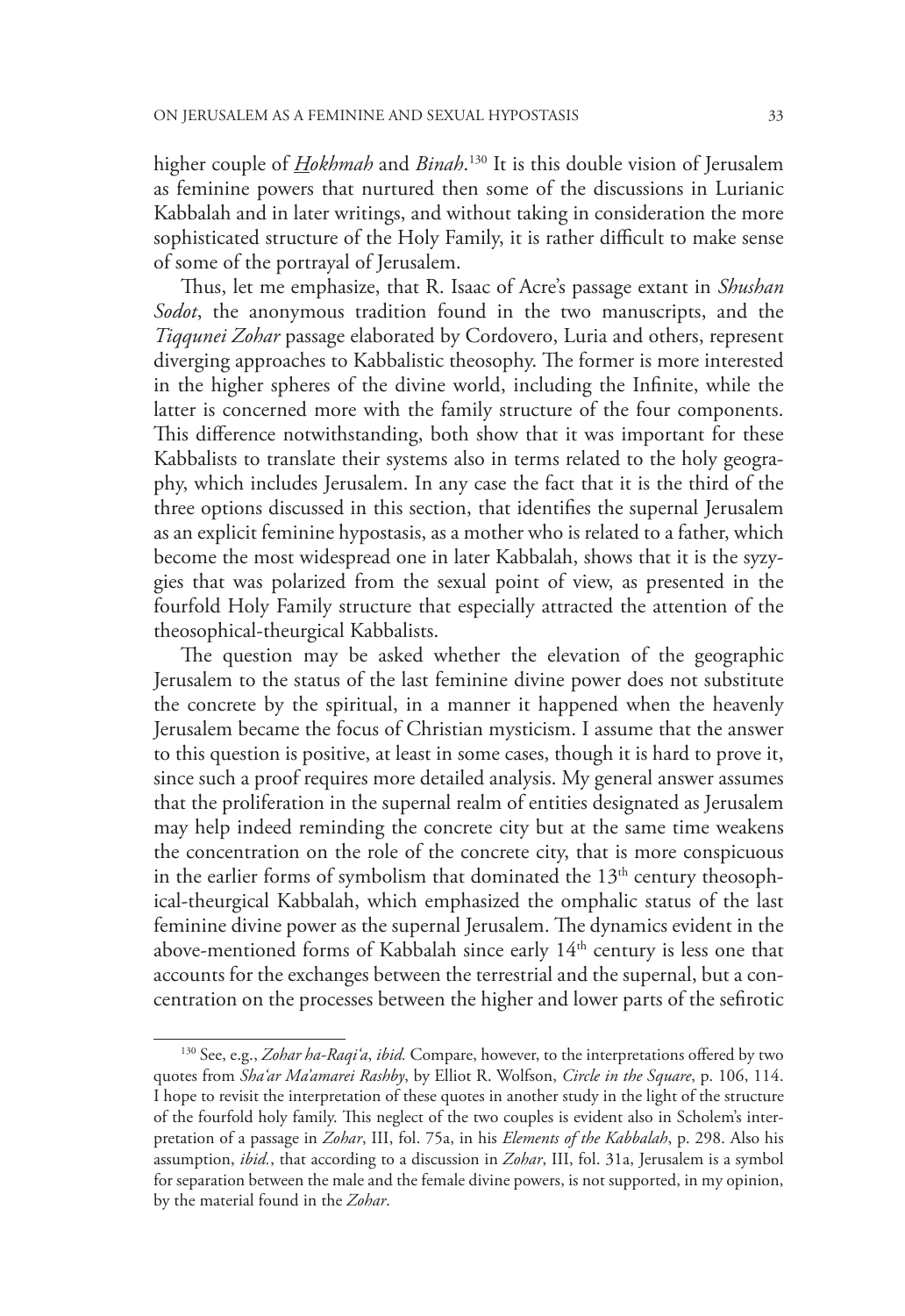realm. I assume that this is especially more evident in R. Isaac of Acre. But much less in the version of the two supernal Jerusalems in Cordovero, where the theurgical activity of the Kabbalists is conceived of as participating in the supernal processes. While the associative Kabbalist who authored *Tiqqunei Zohar*, or the contemplative R. Isaac of Acre were less concerned with a strong nexus between the geographical and the sefirotic, such a link is much more evident in Cordovero, who follows earlier discussions, some which will be surveyed in the next section.

## *7. The Omphalic Nature of the Hypostatic Jerusalem*

We have seen above in several instances the importance of the middle line in the context of the two references to the holy city. This is a continuation of the much earlier vision of Jerusalem as *axis mundi*, found explicitly in pre-Rabbinic and Rabbinic sources.131 We may speak about a complex picture that emerges in early Kabbalah, which combines an analogical vision of the relation between the supernal world and the terrestrial geography, with a vision of ontological continuity between the two realms. So, for example, R. Jacob ben Sheshet of Gerona, a Catalan Kabbalist, writes in his book entitled *ha-'Emunah ve-ha-Bitahon*: "The navel of the world is directed opposite the middle line, which is called the heavenly Jerusalem, and it is the royal power of the House of David."132 Unlike the parallelism between the "middle line" and Zion — *Yesod* or *Tiferet*, found in other early Kabbalists, R. Jacob ben Sheshet identifies the middle line specifically with the *sefirah* of *Malkhut* and with Jerusalem.<sup>133</sup> On the other hand, in the same book the middle line symbolizes also the *sefirah* of *Yesod.*134 We may see here a vision of the *axis mundi* related to several *sefirot*, which serve collectively as a sort of spinal cord to the sefirotic realm.

R. Jacob ben Sheshet's view probably influenced the late 13<sup>th</sup> century R. Bahya ben Asher in his commentary on Deuteronomy who, when dealing with Moses' desire to enter the Holy Land, says:

"Let me, I pray, cross over and see" [Deuteronomy 3:25]: since I was granted knowledge by attaining the heavenly middle point, extend Your faithfulness, I pray, with me and let me see the promised land, which is the earthly middle point, the goodly mountain which is Jerusalem, which is the middle line of the

<sup>131</sup> Philip Alexander, "Jerusalem as the 'omphalos' of the world: on the history of geographical concept," *Judaism: A Quarterly Journal of Jewish Life and Thought*, vol. 46, 2 (1997), pp. 147–158.

<sup>132</sup> Printed in ed. Chavel, *Collected Writings of Nahmanides*, vol. II, p. 385.

<sup>133</sup> See his passage, *ibid.*, p. 367. 134 *Ibid.*, p. 443.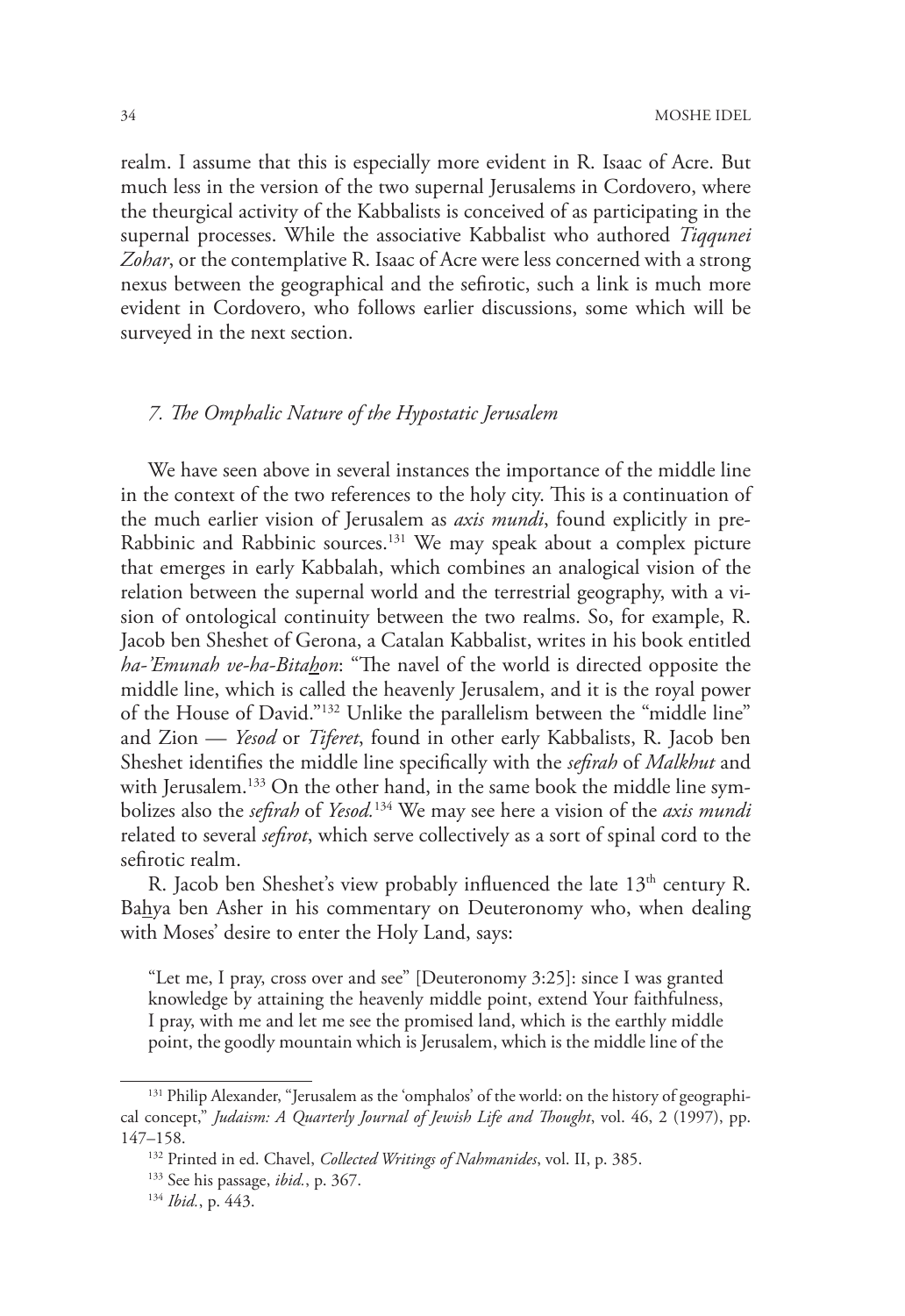goodly land, and Lebanon, which is the Temple and the middle of the goodly mountain. The intention is that since [God] taught him and caused him to understand the supernal [realm] by the means of the eye of the intellect, it is proper that He should not hinder him the lower, but will gain to see it... and from the lower his soul will ascend to the supernal.<sup>135</sup>

Moses is therefore described as having had access to the supernal Jerusalem while he was outside the holy land, but he would nevertheless like to see also the terrestrial Jerusalem with his eyes, a point to which we shall return at the end of this study. While the pneumatic vision of the supernal Jerusalem was attained by a divine instruction, Moses would like to make his way by himself from the lower to the higher one.

A fitting conclusion for this survey of the sexual and hypostatic symbolism of Jerusalem and Zion in theosophical-theurgical Kabbalah is provided by R. Isaac ben Solomon Ibn Abi Sahula, a contemporary of R. Joseph Gikatilla and of the authors of the *Zohar*, 136 who writes in his *Commentary on the Song of Songs*, composed in 1283:

"Your navel [*shorereikh*] is like a round goblet" [Song of Songs 7:3]:137 the word *shorereikh* is synonymous with *tabur* [navel], from the same root as *lo karat shareikh* ["your navel cord was not cut"] [Ezekiel 16:4]. It is as if the verse were stated about the status of Jerusalem, which is the navel of the world; just as the navel of the fetus is connected to the intestines of his mother and draws his food and support from it, similarly Jerusalem<sup>138</sup> is connected with the heavenly Jerusalem, which is called the "built up Jerusalem" [Psalm 122:3]… Jerusalem receives emanation and effluence from the heavenly Jerusalem, as the form of the moon receives emanation from the light of the sun… for just as the navel is [situated] in the center of the stomach, so too is the stomach in the center of the body, and so too did the Rabbis, of blessed memory, say that *'Eretz Israel* is situated in the center of the world, with Jerusalem in the center of *'Eretz Israel*139. 140

This is a parallel to the sexual formulation found in the Kabbalists contemporaneous with Ibn Abi Sahula: the Divine emanation descends from Zion

<sup>&</sup>lt;sup>135</sup> Ed. Chavel, vol. III, p. 255.<br><sup>136</sup> R. Isaac ibn Avi Sahulah is presumably the first author to cite *Midrash ha-Ne'elam*, which is considered to be the first stratum of the Zoharic literature; see Gershom Scholem, "Chapters from the History of Kabbalistic Literature," *Qiryat Sepher*, vol. 6 (1929–30), pp. 109–118 (Heb.).<br><sup>137</sup> The connection between this verse and Jerusalem, which is the center of the world, al-

ready appeared in *Pesiqta Rabbati*, pericope Ki Tisa, par. 2, but this source does not discuss the connection between the heavenly Jerusalem and its earthly counterpart. 138 Namely the terrestrial one, not like in the previous section, a symbol for the lower *sefirah*.

<sup>&</sup>lt;sup>139</sup> See, e.g., *Tanhuma, Qedoshim*, par. 10.<br><sup>140</sup> MS Oxford-Bodleiana 343, fol. 49c–49d, printed now in Arthur Green, ed., "Rabbi Isaac ibn Sahula's Commentary on the Song of Songs," *Jerusalem Studies in Jewish Thought*, vol. 6:3–4 (1987), pp. 472–473 (Heb.).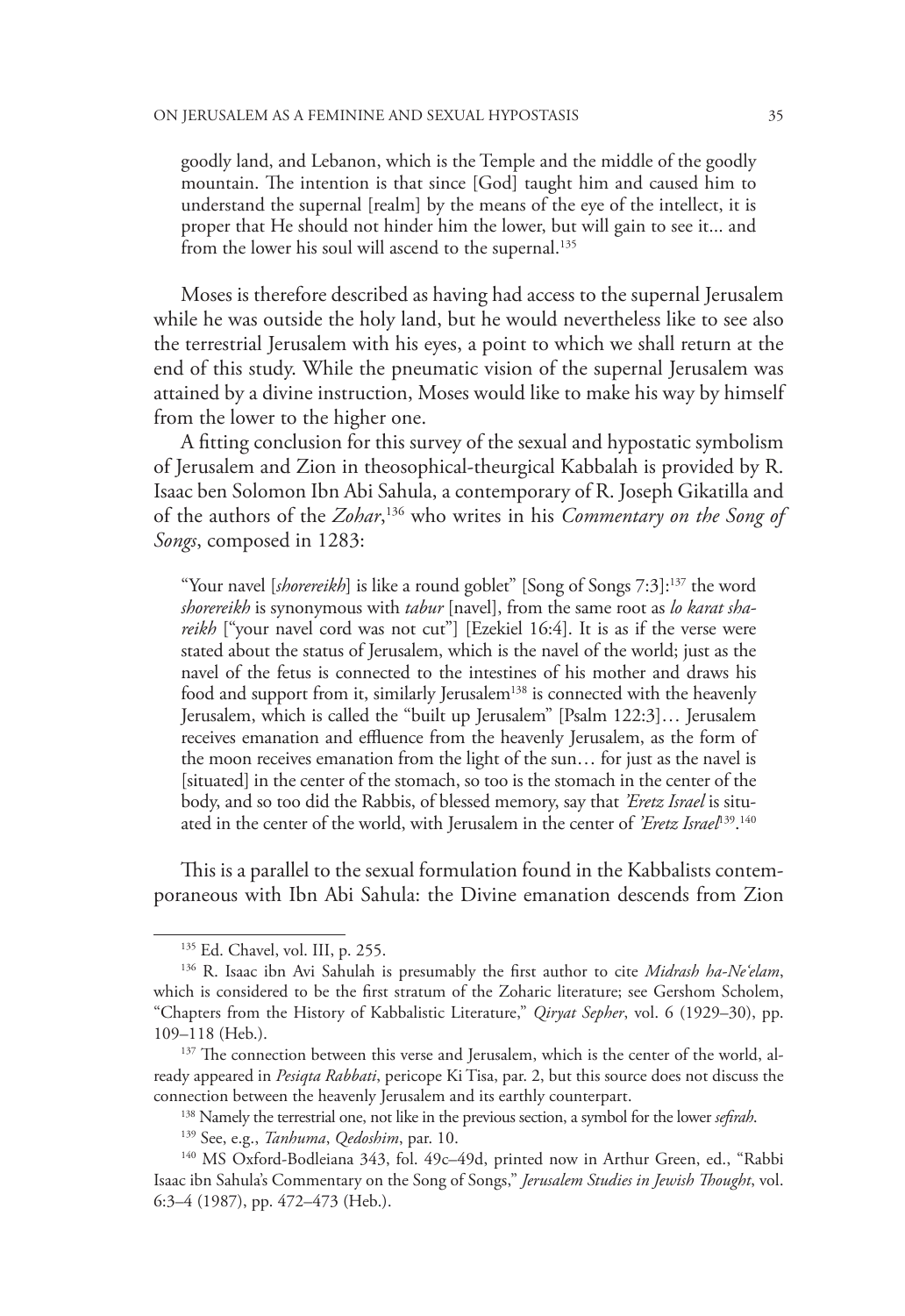(the male potency) into the heavenly Jerusalem (*Malkhut*), and thus is born the fetus (namely the earthly Jerusalem), which is connected by its navel to its heavenly mother. The omphalic linkage between the physical Jerusalem and its divine counterpart as it has been described by Ibn Abi Sahula is, this should be emphasized, a conception shared by many other theosophical Kabbalists. The emphasis of this connection thereby makes possible the integration of the two conceptions mentioned in the opening part of the quote: the earthly Jerusalem, which occupies a central position in the Midrash; and the heavenly Jerusalem, which is a focal point of Kabbalistic thought. Symbolic Kabbalah overcame the potential danger of the breach that could have opened between the halakhic, more concrete and geographic approach, and the Kabbalistic, more hypostatic approach, those the two conceptual foci, the earthy and the spiritual images respectively, creating a system in which the earthly Jerusalem could not be sundered from the heavenly one, with the latter directed towards its earthly counterpart and emanating blessing towards it.<sup>141</sup> From this point of view, the integrated vision differs from the Christian discussions of the spiritual Jerusalem in the mystical literature, as essentially unrelated to the geographical centrality of the geographical city.

Furthermore, the earthly Jerusalem constitutes the best geographical starting point for the prayer to attain the heavenly Jerusalem, as is shown already by Nahmanides's *Commentary on the Pentateuch:*

Whoever prays in Jerusalem is regarded as if he prays before the Throne of Glory, for it is the gateway of heaven, open [in order to] to listen to the prayer of Israel, as it is said, that is "the gateway to heaven" [Genesis 28:17].<sup>142</sup>

Or, according to the prayer Nahmanides composed and recited over the ruins of Jerusalem: "Our feet stood inside your gates, O Jerusalem [Psalms 122:2], the house of the Lord and the gateway of heaven, Jerusalem built up, a city knit together [*ibid.*, v. 3] with that above it."143 The earthly city, desolate as it was in the sixties of the  $13<sup>th</sup>$  century, after the conquest of the Mongols, is nevertheless conceived of as been linked with the heavenly Jerusalem, and despite the worst desolation of Jerusalem in its medieval history, it remains nevertheless in the view of the Kabbalist who watched it the gateway of heaven, i.e., the entrance to the world of the *sefirot*. 144 The emphasis placed on the essential

<sup>&</sup>lt;sup>141</sup> From this point of view too, the theosophical-theurgical Kabbalah differs from the ecstatic one, which is concerned basically with the numerical dimensions of the word Jerusalem. See the texts and analyses in M. Idel, "Jerusalem in 13<sup>th</sup> Jewish Thought," art. cit., pp. 276-283.

<sup>&</sup>lt;sup>142</sup> In his commentary on Genesis 28:17; see also his commentary on Genesis 14:18.<br><sup>143</sup> Collected Writings of Nahmanides, ed. Chavel, vol. I, p. 424.

<sup>&</sup>lt;sup>144</sup> See Sefer Torat ha-Adam, printed in Collected Writings of Nahmanides, ed. Chavel, vol. II, p. 298: "When you will say about the one who stands in Jerusalem, that his soul is engarbed with Divine inspiration and prophetic labors with Divine will." For more elaborated visions of Jerusalem as *axis mundi* and as the locus that allows the ascent on high in Nahmanides' school,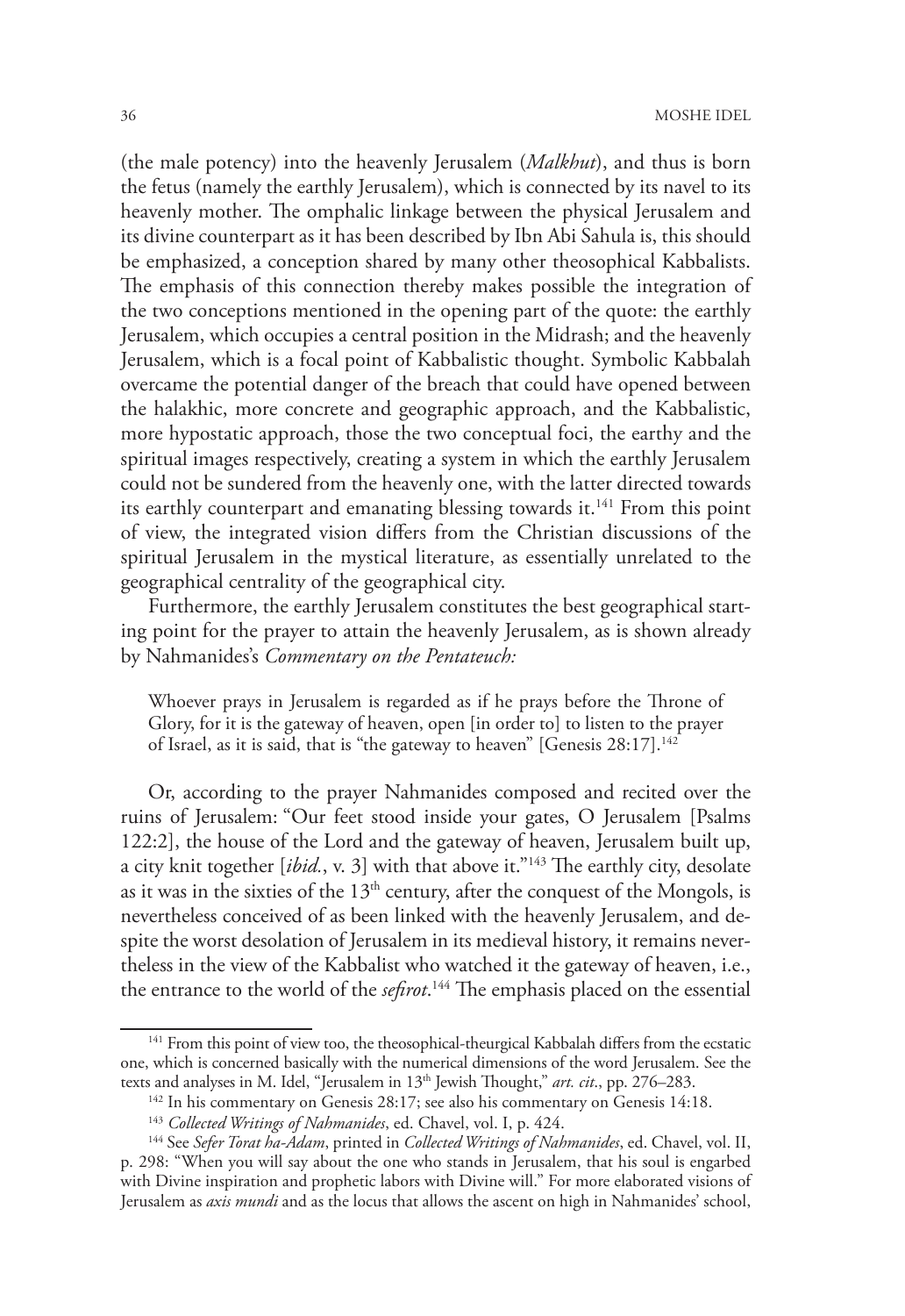connection between the lower and upper worlds, which passes through the earthly Jerusalem, retained the importance of the physical city within this system of Kabbalistic thought, which succeeded in closely integrating these two planes of reality as parts of a continuum. Thus the role of the feminine divine power in mediating the contact between the different worlds is vital, and its status cannot be minimized, given the structural task the heavenly city has been attributed. Either the energetic supply descending by the mediation of the heavenly Jerusalem to the earthy one, or the ascent of the intention of the Kabbalist in prayer via the earthy Jerusalem to the supernal one, transformed the concept of the desolate terrestrial city, a simple *axis mundi* in biblical Judaism, into a complex type of *axis mundi* in some later forms of this religion.<sup>145</sup>

Interestingly enough it is the feminine hypostasis that is conceived of as the spiritual center of the lower divine powers, just as the terrestrial Jerusalem is conceived of as an *axis mundi* below. These double and in some instances triple cases of *axis mundi*, as the centers of two worlds or three worlds, and as related to each other in imageries which display some forms of centrality, articulate a view according to which the different forms of Jerusalem are not only centers of their respective planes of being, but of reality in general, be it divine or otherwise. This centrality is not only conceived by a mere geometrical imagery, but is part of the explicit omphalic picture of the universe and the way it has been created, which emphasize the superiority of the middle point over other parts of the complex picture, as the necessary channel that transmits the vital supply to the lower world, as the mother's navel does to her child. It has to do with the very maintenance of the terrestrial realms by the dint of the influx descending, according to the Kabbalistic cosmology, from the feminine power envisioned in some cases as the mother of the world, to the lower worlds. This is the reason why in some instances we may speak about a growing phenomenon of worship directed to the last *sefirah* as eminently a feminine power, especially evident since the Safedian Kabbalah.<sup>146</sup>

#### 8. *Some Methodological Remarks*

We have examined some of the different symbolic valences of the couple Zion–Jerusalem recurring mainly during the first two centuries of the history of the theosophical-theurgical Kabbalah, and their earlier, though partial,

and in some later Kabbalistic views, which are all based on some Arabic sources see M. Idel, *Ascensions on High*, pp. 171–181.<br><sup>145</sup> On *axis mundi* see Mircea Eliade, in his studies referred in note 146 below. For an applica-

tion of Eliade's approach concerning the center to biblical material see Jon Levenson, *Sinai and Zion: An Entry into the Jewish Bible* (New York: Harper and Row, 1985), pp. 111–137.

<sup>146</sup> See, e.g., my *Kabbalah & Eros*, p. 144. Compare, however, Elliot R. Wolfson's different vision of the status of the feminine in Kabbalah, articulated in his studies mentioned above, note 5.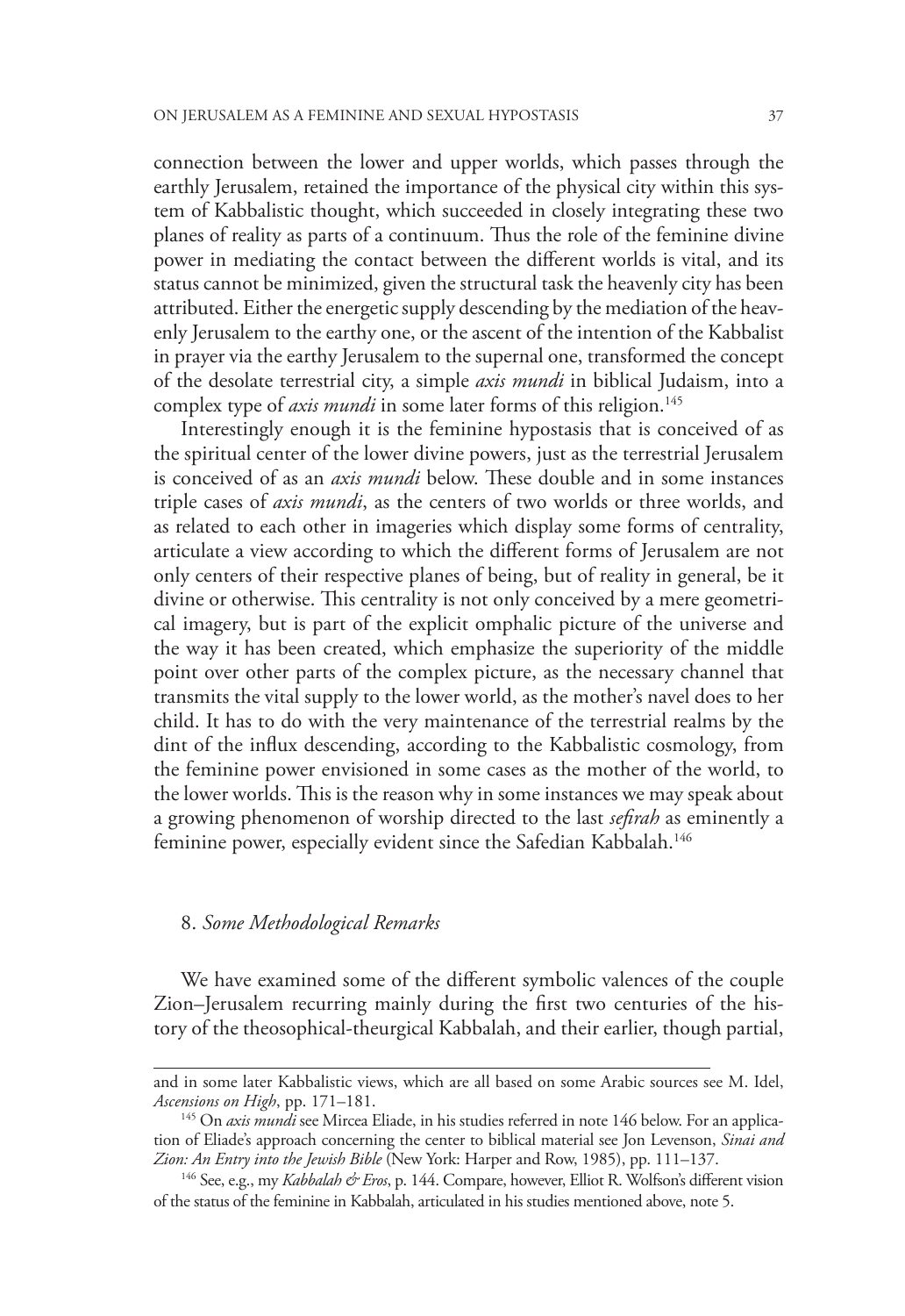parallels. We may easily discern a variety of identification of the two biblical terms with different aspects of the divine pleroma, though the feminine valences of Jerusalem are rather stable and obvious. Thus, in some few late antiquity texts, we may discern the importance of a hypostatic vision of Jerusalem, described in feminine and sometimes sexual terms, which predates by many centuries the similar phenomenon in medieval Kabbalah. However, under the impact of Rabbinic approaches, the supernal feminine hypostasis was oftentimes conceived of as essentially linked to the terrestrial Jerusalem, creating some form of dependence of the mystic on the latter one, when he attempts to reach the former.

The similarities between some of the Kabbalistic treatments discussed above and the Gnostic views are quite significant. However, while the Gnostic descriptions are more concerned with the past in fact the primordial times, and with the details of the structures of the supernal pleroma, the Kabbalists imagined a more continuous and integrated universe, which gives some form of relevance to the holy geography in the present. The Rabbinic commandments with their theurgical effect allows some form of impact and participation in the pleromatic world. Gnosticism, quite a variegated form of religion is, roughly speaking, a protestant religion in respect to ancient Judaism and nascent Christianity, and it differs dramatically in its basic mentality from the more "Catholic" Kabbalistic approach to Rabbinism.

Though elaborating on the content of a spiritual Jerusalem, the semantic strategy of the main line of Kabbalists was to reinforce at the same time the role played by terrestrial one. Thus, we may extrapolate from this approach that just as the role played by the spiritual Jerusalem was not undermining that of the geographical one, also the role of the supernal feminine one, should not be diminished, as she is partaking in a significant manner in the processes taking place within the divine sphere, as we have seen in the discussions about the two Jerusalems.

The vast majority of the texts adduced above, and additional parallels may be found in other Kabbalistic writings, have been written in medieval Spain, by Kabbalists who never visited the land of Israel or Jerusalem. Their symbolic interpretation is basically of passages found in texts not of a real landscape they have ever seen. The hypothetical earlier traditions, the logic of their theosophical system, the style of the interpreted texts, and their exegetical ingenuity constitute the row-matter of their discussions, not an encounter with an external world that requires a symbolic decoding. Symbolism as represented above is part of a diasporic situation, attempting to anchor its spirituality in geography that different dramatically from what they acquainted with in their common life. In fact, the real geography of Spain, or of other cities or countries where Kabbalists were active in the Diaspora, did not serve to my best knowledge, as starting point for significant forms of symbolic speculations.<sup>147</sup> In a certain

<sup>147</sup> See M. Idel, *Absorbing Perfections*, *op. cit*., pp. 285–286.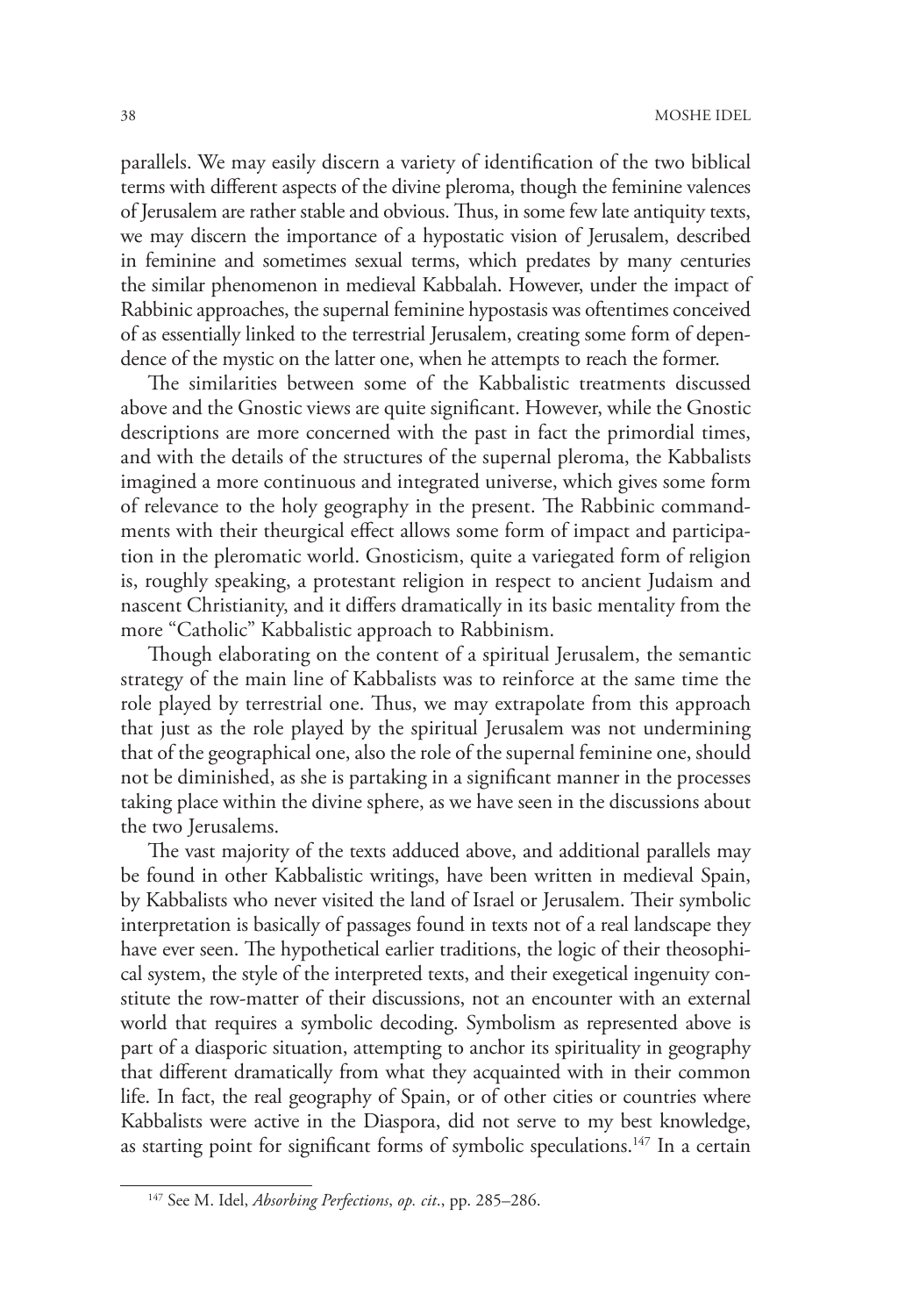moment of the development, the system elaborates on more complex attitudes toward Jerusalem, as the elevation to the rank of *Keter* or to that of *Binah* demonstrates. The interchanges between the diverse factors, like the specific logic of the theosophical systems, the textual data that had been interpreted according to these systems functioning as exegetical codes, and the exegetical skills of the individual Kabbalists are therefore components that are divorced to a great extent from a history or of the realia of the specific locale of the city.

The above discussions should be seen also from a more general point of view, regarding the notion of *axis mundi*. As mentioned above, the Kabbalists living in the diaspora regarded *axis mundi* as situated in a geographical place they did not see neither had access to it. This approach questions Mircea Eliade's emphatic assertion that people need to live at the geographical center of the world. However, in cultures based on canonical texts, it is the textual universe, the Hebrew words rather than natural landscape that may supply material for building a universe that structures meaning, not necessarily its concrete and immediate geographical data. Unlike Eliade's vision of the archaic mentality, a topos-oriented type of religion, in which the "real" religious man is immersed in re-experiencing the primordial acts within the geographical perimeter he believed they happened therein, namely at what he believes is the concrete center of the world, the theosophical-theurgical Kabbalists assumed that also when they are outside the geographical center of the world, the city of Jerusalem, which they have never seen, they are capable to connect themselves with the spiritual center of the world, the median line and the supernal Jerusalem as its lowest extremity, as it was the case of Moses, according to the passage adduced above from R. Bahya ben Asher's *Commentary on the Torah.*

It is not my intention to decide here what form of experience is more "realm" or authentic and even less to deal with which of them is "superior" to the other. By being acquainted with the logic of Eliade's vision of religion, we may extrapolate that he would certainly decide as to the inferiority of the Kabbalistic approach as described above. Neither am I concerned here with the possibility of a shift from the rituals related the center of Beit-El as a reflecting a more natural and popular religion, to one that is focused on a non-mythical cult in Jerusalem, or a shift between the archaic and more historical oriented religion, and implicitly less positive, as one of Eliade's passage to be cited immediately below, and many others, imply.148 My aim here, or elsewhere in my studies, is not to take a position as to the "validity" of the material I study, or of the experiences it may convey, neither as to its general relevance. What I try to show is that more elaborated forms of religious thinking, which are often-times related to speculations regarding texts and language

<sup>&</sup>lt;sup>148</sup> See his Romanian review on a book about Elephantine Aramaic documents by Albert Vincent, entitled "From Elephantine to Jerusalem," reprinted in the collection of his essays *Drumul spre centru*, edited by Gabriel Liiceanu and Andrei Pleşu (Bucharest: Univers, 1991), pp. 225–231, originally printed in 1937.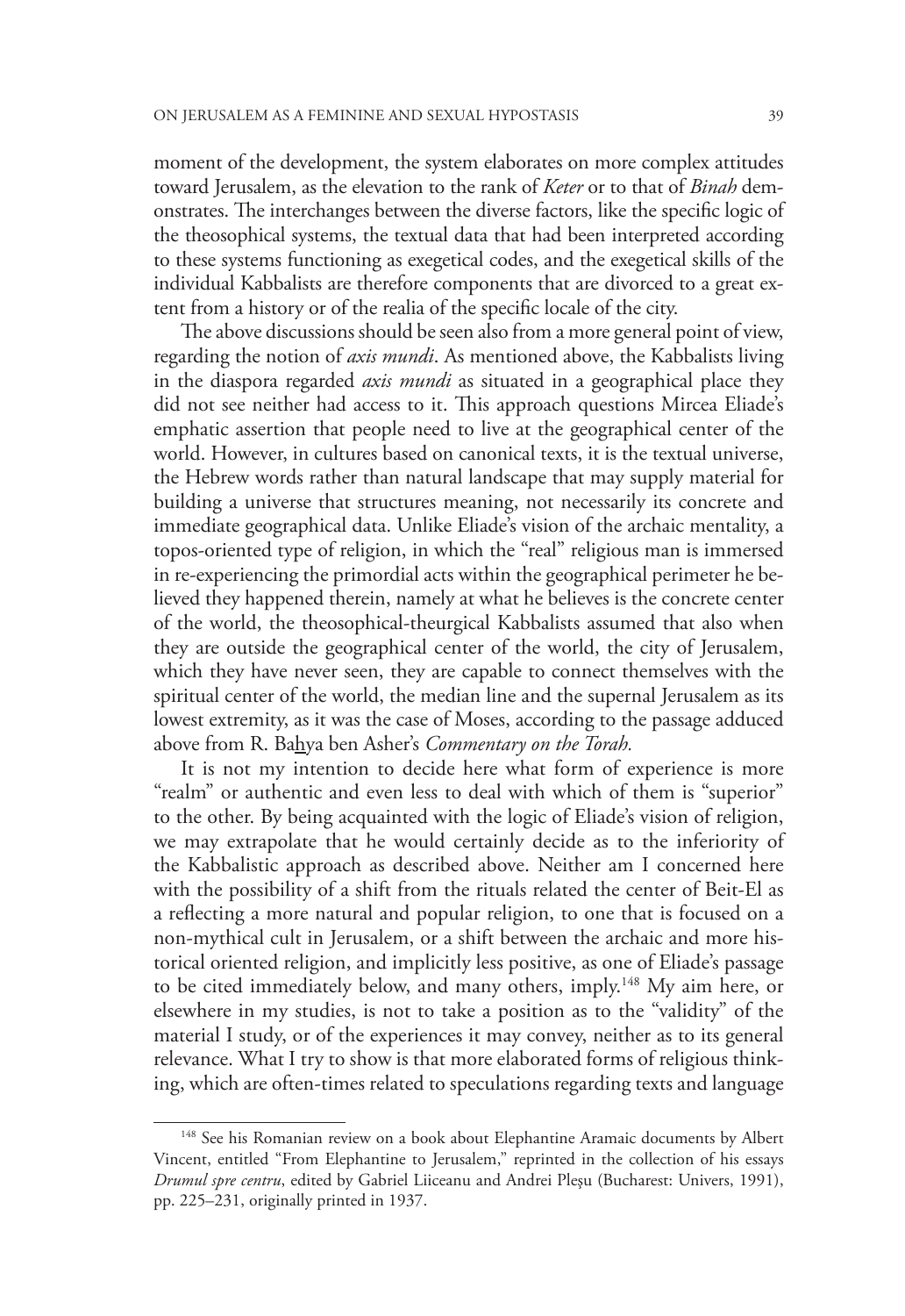that represent quite a remote geography, rather than nature that is perceived directly, may operate with many forms of centers, while admitting the importance of the concept of *axis mundi*. We may speak more about a complex composite axis constituted by multiple centers rather than about a point, and this axis is conceived of organizing a series of planes of being, even for thinkers who lived outside the center. In my opinion, the proper understanding of those complicated religious approaches requires more complex theories of religion, which do better justice to the entire realm of religious phenomena, if someone insists that he is capable to explain the entire realm of religion, rather than the more simplistic schemes.<sup>149</sup>

Let me try to point out some of the reasons for the emergence of such a complexity. The Kabbalistic discussions above represent a combination between the projection of a sexualized geography onto the divine map of powers, and the understanding of the correspondences between those powers and the lower entities in a dynamic, in a sympathetic manner. The principle of correspondence between earthy and celestial structures, so vital for theosophical-theurgical Kabbalah, is found already in Rabbinic sources, the sexualized approach may have Jewish origins in hypothetical traditions that have Christian and Gnostic parallels and in Rabbinic exegesis, but the more dynamic approach, which includes the assumption of the possibility to have a theurgical impact on high, is a development that is characteristic of the main lines of Kabbalah, though it too has some earlier Rabbinic sources. Those conceptually diverse sources, whose contents have been presumably brought together in early Kabbalah for the first time in a written manner, account for the complexity of the Kabbalistic discussions above.

Moreover, the multiple types of Jerusalem to which this name refers in Kabbalistic sources, create semantic problems that are relatively rare in the history of symbolism: a word, Jerusalem, found in an ancient book which refers to a desolate city, which the Kabbalist did not see. Then this city and its name refer to a higher city, the heavenly one, which has been attributed conceptual valences which do not appear in the canonical book, the sexual ones. This heavenly Jerusalem become in some cases just a lower entity in the divine structure, which points or reflects and even impacts on another heavenly Jerusalem, as the two higher *sefirot Binah* or *Keter* are. No doubt this is an apotheosis of a symbol dealing with a feminine hypostasis that was not eclipsed during the development of theosophical Kabbalah, but in fact enhanced significantly and proliferated in growingly more numerous discussions.

<sup>&</sup>lt;sup>149</sup> See also the pertinent critique of Eliade's view of the center theory articulated by Jonathan Smith, *Map Is Not Territory* (Leiden: Brill, 1978), pp. 101–102, 292–293. A major way to avoid simplistic descriptions is to address in details as many examples dealing with a certain symbol as available in a philological manner, including material found solely in manuscripts, before deciding if it really fits a certain pattern.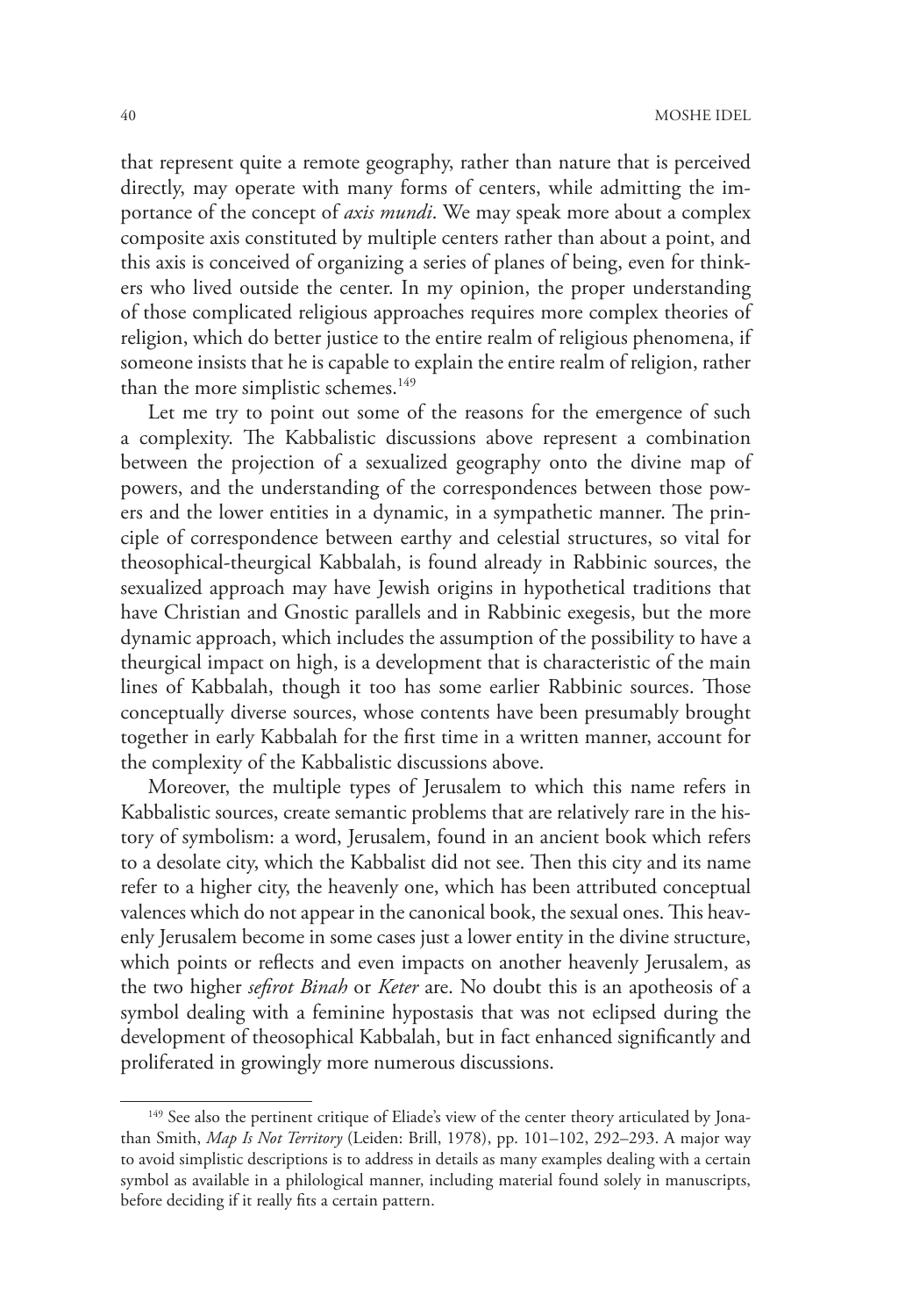This is quite a baroque type of symbolism, which both multiplies itself by adding levels that are superior to the ones as discussed by earlier Kabbalists, and by becoming more precise by mapping much more complex theosophical structures. Just as Jerusalem the city created by projection the heavenly Jerusalem, which at its turn created the concept of the last divine power, the feminine entity designated as "Jerusalem on high" so at its turn the latter created the even higher "Jerusalem on high." Is this development in the way Kabbalistic symbolism develops from a certain moment in early  $14<sup>th</sup>$  century, a casuistic approach, that has only exegetical purposes, or does it constitute part of a more experiential approach? Is the map construed by so many types of Jerusalem a map without much territory, and without anyone who traveled according to it? I shall try to answer this question immediately below.

Also another famous distinction, between the pre-axial and axial forms of religion, as articulated by Karl Jaspers, is not especially helpful in analyzing the complexity of the symbolism and practices as described above.150 The pre-axial spirituality related to a geographical center, that organizes not only the universe but also the communal or tribal life, did not disappear with the emergence of the much more complex symbolisms, but on the contrary, it was strengthened by them. We may therefore conclude that any neat distinction based on temporal criteria does not work in the cases of traditional mentalities, where ancient traditions are perpetuated for many centuries, but were reinterpreted in figurative manners.

However, it seems that a usual distinction formulated more recently by Jonathan Smith, may help to characterize the above discussions in a more salient manner: Jerusalem is certainly possessing a locative nature by being at the center, but given the dynamic nature of the theosophical systems in which it has been embedded it has sometimes also some locomotive dimension, by transmitting the influx to the lower worlds.151 What seems to me fascinating is the fact that despite the destruction of the second temple, and the fact that Jerusalem was not a center of Kabbalah studies for many centuries, the theosophical-theurgical Kabbalists in the diaspora maintained both the rabbinic and biblical topocentric forms of religion, and projected them on high, without attempting to create a more non-locative model, even when the portative center of study and contemplation, the Hebrew Bible, had been canonized. In fact, the canonization of the Bible and of the Talmud meant also the canoniza-

<sup>150</sup> See, e.g., the collection of interesting studies edited by Shmuel N. Eisenstadt, *The Origin and Diversity of Axial Age Civilizations* (Albany: SUNY Press, 1986), and Ewert H. Cousins, *The Christ of the 21<sup>th</sup> Century* (Rockport: Element, 1992), who speaks about a second axial period in the future that will comprise the two different forms of religiosity. See also M. Idel, *Ascensions on High*, *op. cit*., pp. 153–154.

<sup>151</sup> See Smith, *Map Is Not Territory*, *op. cit*., pp. 101–102, 292–293, 308, and Benjamin D. Sommer, "Conflicting Constructions of the Divine Presence in the Priestly Tabernacle," *Biblical Interpretation*, vol. 9 (2001), pp. 45–48.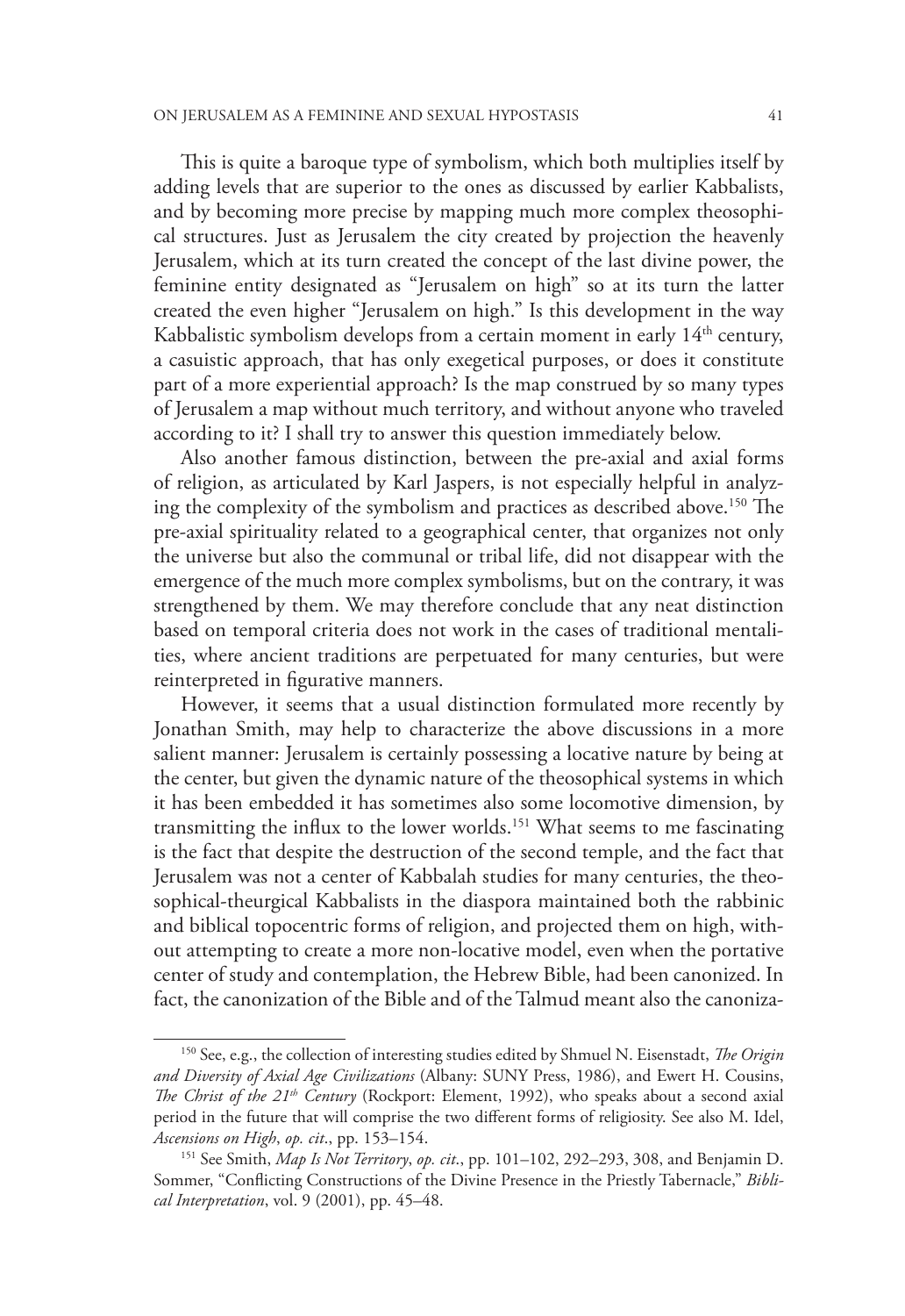tion of the locative approach, which has been formulated in these texts, even when the literary sources are portable *par excellence*. From this point of view, the numerous Kabbalistic discussions of *axis mundi* depend heavily on the classical Jewish texts, biblical and Rabbinic, an assertion that conflicts with the more general perception of Gershom Scholem, as it reverberated also in Mircea Eliade's account of his great surprise when reading in 1966 some of Scholem's lectures — which have in fact been delivered at Eranos many years beforehand while he participate there — entitled in English *On the Kabbalah and its Symbolism*:

In Kabbalah we have to do with a new, real creation of the Judaic religious genius, due to the need to recover a part of the cosmic religiosity smothered and persecuted as much by the prophets as by the later Talmudic rigorists.152

I do not believe that the Kabbalists represent a more "real" case of Jewish "genius" than do the prophets or the "Talmudic rigorists." In fact, many of the Kabbalists we have cited above were also well-known rabbinic scholars, and it is hard to find in their resort to the sexual symbolism of Jerusalem, a view that was perceived of as conflicting with their Talmudic knowledge, either by they or by others. In a critical academic discourse there is no reason to adopt an essentialist vision of Judaism, by relegating the religious phenomena that are uncomfortable for the scholar's general theory, to a marginal place on the one hand, but confer nice epithets to that religious modality that fits someone's general vision of what is authentic in religion, on the other. Neither am I convinced that very much is "new" in the manner in which the medieval Kabbalists presented the views cited above. Also the implied assumption that there is a "Kabbalah," in the singular, represents a strong simplification of diversified spiritual trends. Whether "Kabbalah" was indeed a cosmic religion or not is also quite a great quandary. As seen above, the focus of the speculations

<sup>152</sup> M. Eliade, *No Souvenirs*. *Journal, 1957–1969*, trans. Fred H. Johnson Jr. (San Francisco: Harper and Row, 1977), p. 266. For Eliade's review of Scholem's book see his "Cosmic Religion," *Commentary*, vol. 41:3 (March 1966), pp. 95–98. More on this issue see M. Idel, *Ascensions on High*, *op. cit*., pp. 223–224. The early Eliade was, let me emphasize, well-aware of the existence of elements in Talmudic texts related to *axis mundi*. See his Romanian essay on "Babylonian Cosmology and Alchemy," reprinted in *Drumul spre centru*, *op. cit*., pp. 484–559, originally printed in 1937, where he deals with the importance of the geographical center, *axis mundi*, or homologies between heaven and earth, adducing also Jewish material to support his views as to the importance of these homologies. See, e.g., *ibid.*, pp. 496, 503, in his most widespread book *The Myth of the Eternal Return, Cosmos and History* (New York: Harper and Row, 1959), pp. 8–9, 15, 17, 18 or *Images & Symbols. Studies in Religious Symbolism*, tr. Philip Mairet (New York: Sheed and Ward, 1969), pp. 41–42, and *Patterns in Comparative Religion*, *op. cit*., pp. 376, 378. The very few examples Eliade brought already in 1937, have been reiterated in his later works, without a more profound analysis of details. However, most of those Rabbinic themes, some of them cited above, which were also the proof-texts of the Kabbalists, and in my opinion, determined to a great extent the direction of their thought, were not addressed by Eliade.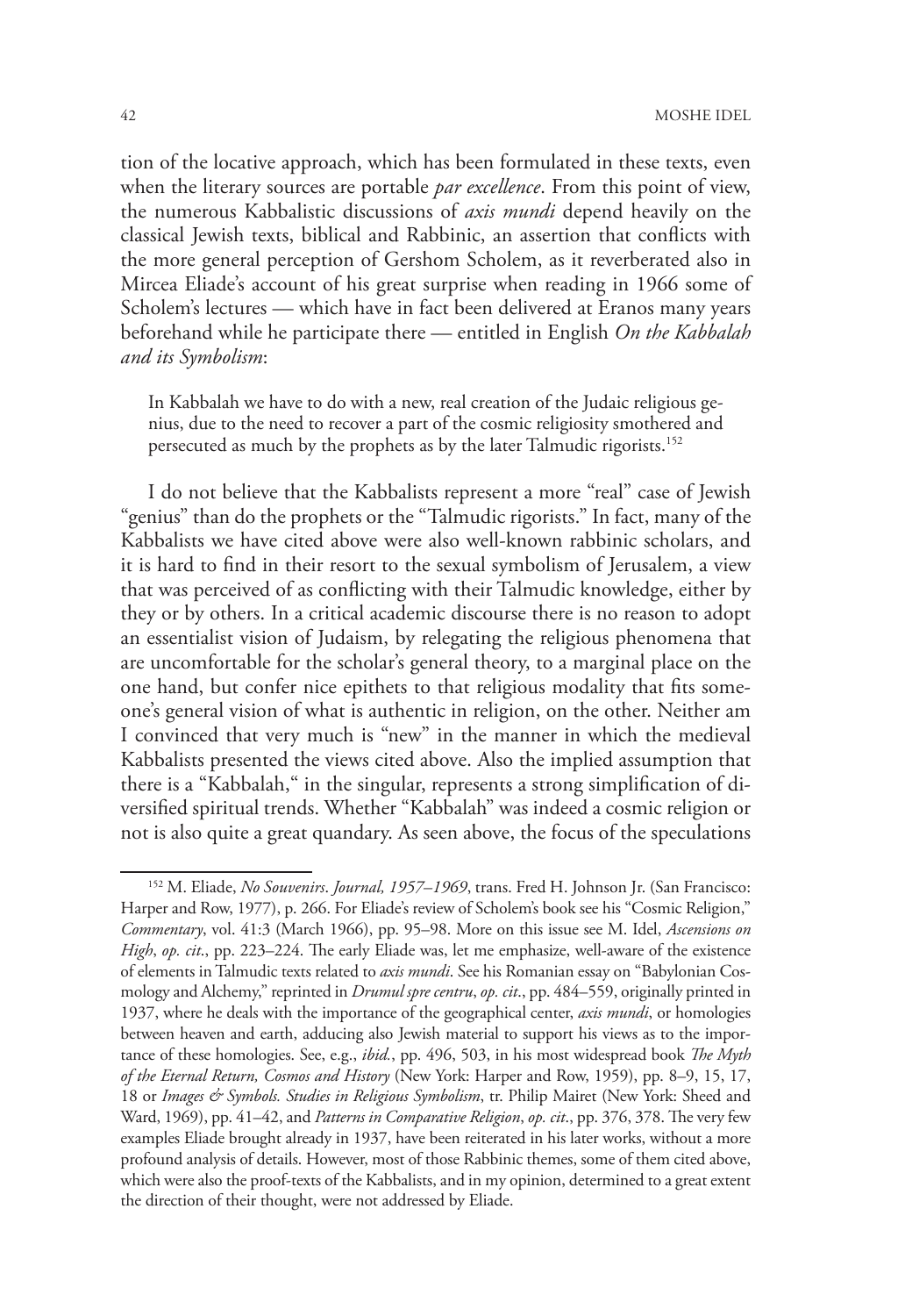related to the powers symbolized by Jerusalem is the inter-divine structures, and not so much events in the extra-divine cosmos.

A more general lesson that may perhaps be learned from the above detailed analyses: symbolism may work in more than one manner in rapport to the symbolized issues: it may help retaining the memory of the old traditions while nevertheless weakening them, or in some other cases it may reinforce them. The latter alternative is more plausible when traditions are related not only to the past, in the vein of "places of memory," but to some forms of future. As seen above, the veneration of Jerusalem was not only a matter of the glorious sacred history in the past, but in some cases, related also the main locus of events related to the future, more precisely the messianic future. The Kabbalists who offered the novel interpretations to the verses about Jerusalem have capitalized on the aura of sanctity the city already acquired in Jewish traditions, but they added nevertheless the dimension of contributing something to the higher Jerusalems in the present, by performing the rituals with the intention to affect the supernal sphere. It was not only nostalgia, inertia and automatic retrieval of memories about the center of the world, but in fact also an attempt to disregard history by the belief not only in the supernal Jerusalem that has not been destroyed, but also an entity which retains its centrality in the performance of the rites in a theurgical manner.

Moreover, it is plausible that the very integration of certain symbolism within a more comprehensive cosmic or divine structure prevents the transformation of the old traditions in memories that drew their strength from history alone. In fact many of the above Kabbalists subscribed to what can be described as a theory of a continuous universe, a form of great chain of being, which allows ascent and descent from the divine realm to the human one.<sup>153</sup> In this cosmic and rather comprehensive chain, which includes not only the sefirotic emanations but also the lower cosmic structures, the two forms of Jerusalem constitute vital rungs.

Let me point out that in my opinion nowhere in the texts adduced above, or in others I am acquainted with, has the role of the feminine hypostasis designated as Jerusalem, been attenuated by absorbing it into the male potency, neither in the present nor in the eschatological future.154 It was the flowering of the city, by its receiving the influx from Zion and transmitting it to the lower worlds, not its assimilation to Zion that Kabbalists were writing about in explicit terms. Also the imagery they used, the center, the navel, or the last vertebra, do not easily allow an assumption of a change of its place in the theosophical system.

<sup>153</sup> See M. Idel, *Enchanted Chains: Rituals and Techniques in Jewish Mysticism* (Los Angeles: Cherub Press, 2005), *passim*. 154 See above note 130.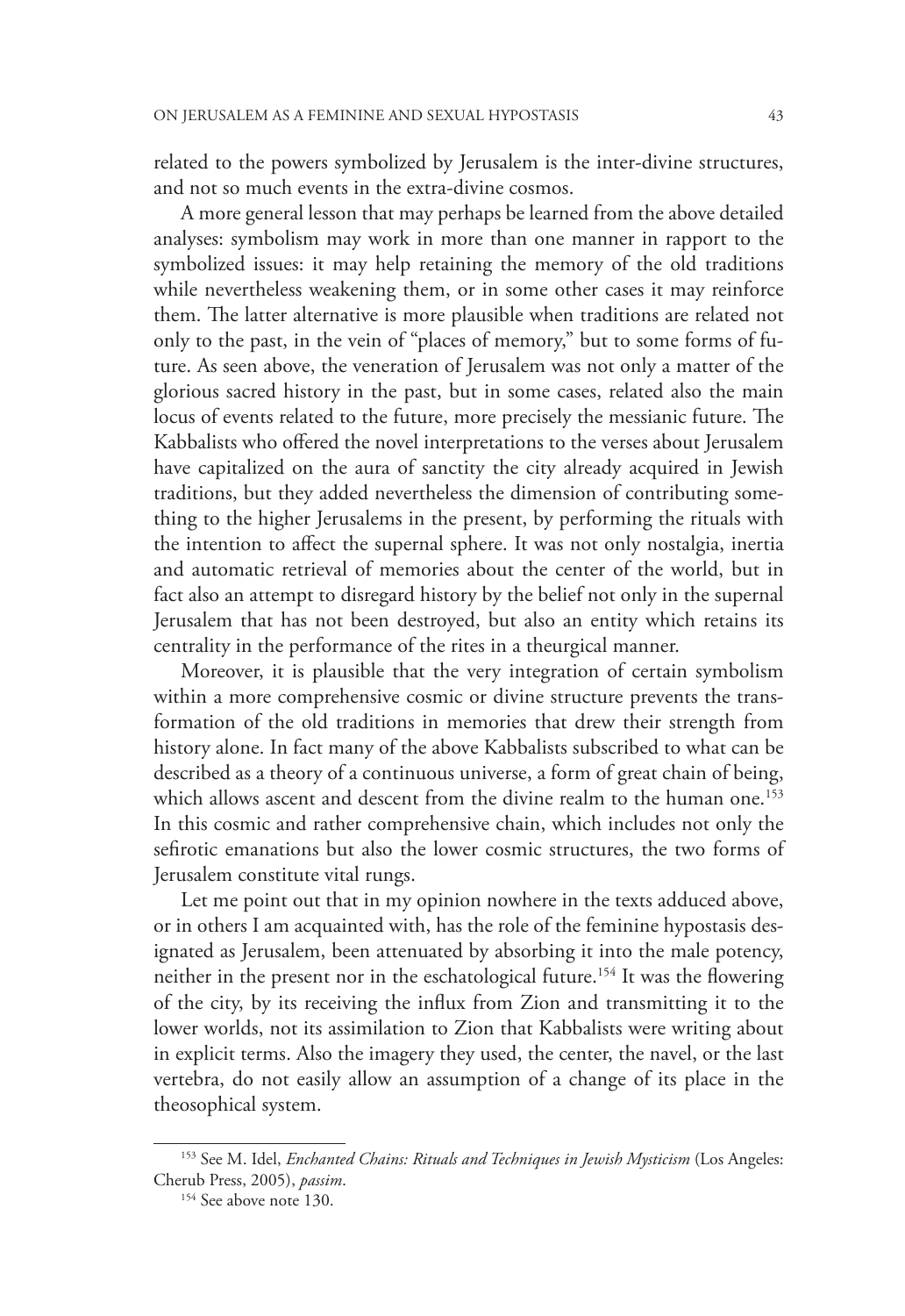These considerations may help answering a question related to the baroque forms of symbolism that include also the multiple Jerusalem symbolism. As mentioned above, most of the Kabbalists active during the first three centuries of the history of Kabbalah had scarcely seen the terrestrial Jerusalem with their eyes: Nahmanides is no doubt an exception, though he has seen indeed a desolate city after the conquest of the Mongol hordes. Their life in the Diaspora is often understood as an exilic life, one in which it is difficult to achieve a supreme form of mystical experience, and indeed this is the approach of Nahmanides. To resort to Gershom Scholem's "diagnosis," in the pre-Messianic forms of Judaism, religious life of the Jews was in "deferment," an experience of plenitude being impossible,<sup>155</sup> a statement parallel to Eliade's more famous "nostalgia of the Paradise." In both cases, different as the points of reference are, an assumption that the religious persons of one sort or another live a life of alienation is presupposed as evident.

Let me attempt to describe the discussions above as ex-centric life, as they took place not only before the coming of the Messiah, in Scholem's terms, but also outside the sacred center, *à la Eliade*. These two eminent scholars, different as they were in many respects methodologically and from the point of view of the primary source they used, nevertheless shared a strong propensity to reduce complex approaches to relatively simple visions: if for Scholem the predominant religious axis in Judaism including Kabbalah is the temporal one, is profoundly informed by the problematic of exile and redemption,<sup>156</sup> for Eliade the centrality of the sacred place is one of the most defining characteristic of archaic religions, though he was also concerned with the regeneration by the return to the primordial time. To judge from these two points of scholarly view the content of the approaches found in the Kabbalists we mentioned above, we may assume, that the Kabbalists' approach allows only some form of peripherally mystical life, less intense than their religious systems would claim it is possible to achieve, at least in principle. Guided by strict objective criteria, which are to be understood as shaping religious life these scholars were much less concerned with the possibility that the religious *imaginaire* created by the Kabbalists can play as important and formative a role in the inner life as the external facts may do.

The possible answer to the scholarly claims presented above is rather complex. In my opinion, mystics rather rarely build up systems that will diminish their religious life. Judging from what we know about the different views of R. Isaac of Acre, the author of the anonymous passage on the two sefirotic Jerusalems, he claimed that it is possible to concentrate daily, though relatively shortly, on the Infinite, as part of contemplation during prayer. This means

<sup>155</sup> Gershom Scholem, *The Messianic Idea in Israel* (New York: Schocken Books, 1972), p. 35. See also *ibid.*, p. 7, 202. 156 See, e.g., Gershom Scholem, *Elements of the Kabbalah*, *op. cit*., p. 6.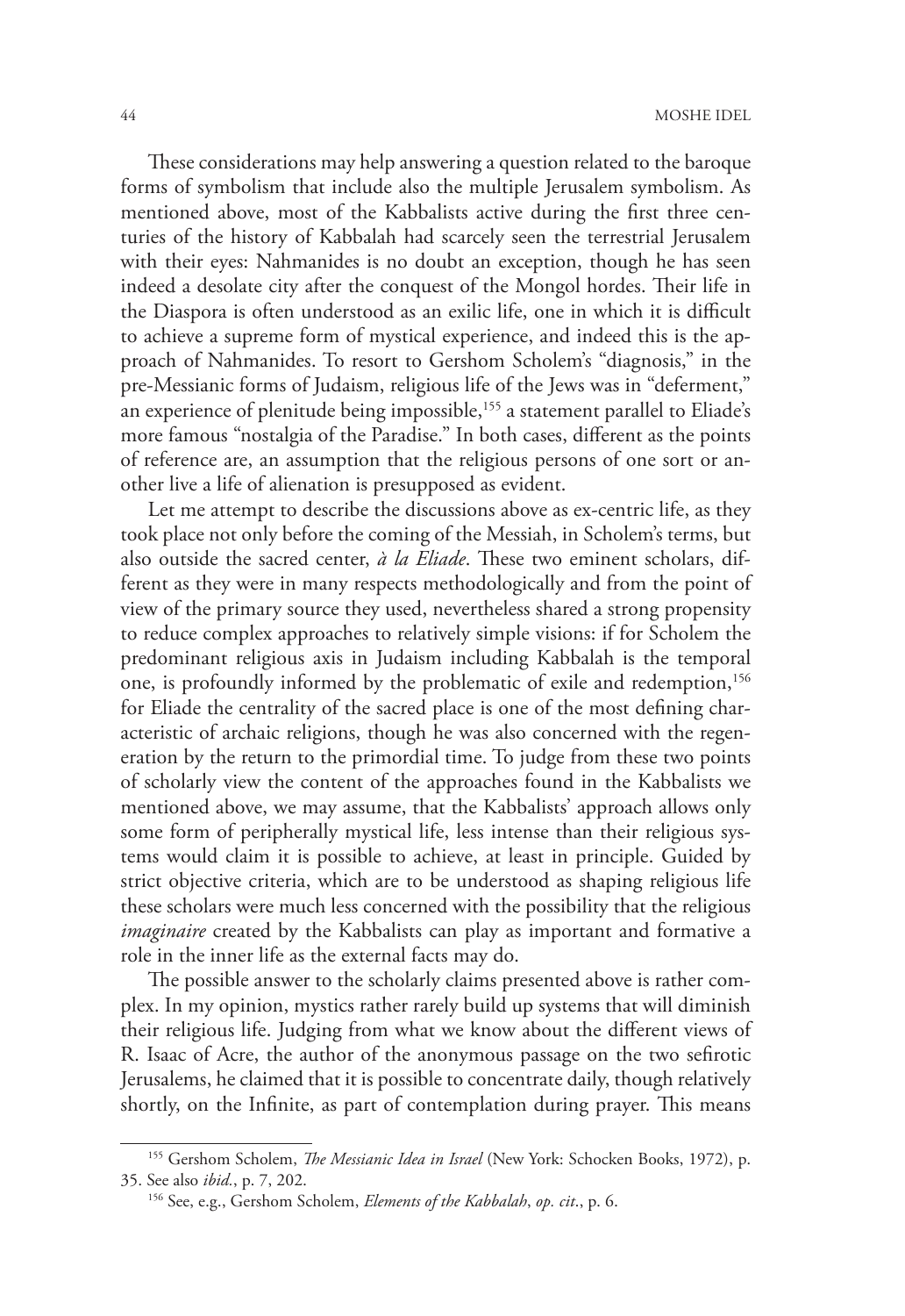that the projection of the symbol of Jerusalem to the level of *Keter* is not merely putting this value on a pedestal, but part of construing an approach that is not hindering its contemplation. It is not a deferral effort, but part of a continuously developing theosophical system that allows access to and experience of the metaphysical realm where the heavenly Jerusalem has been projected.157 In fact, the same Kabbalist claimed that the very life in Jerusalem as a city is not sufficient for an intense religious experience, but if someone's soul is dwelling in a Jewish body, which is called *'Eretz Yisrael*, the land of Israel. In his understanding the body constitutes the earth of the soul that is named *Yisrael.*158 According to this view of his, the very presence of someone in a sacred geography alone does not suffice for an intensified inner life, or for attaining a theophanic experience.

On the other hand, we know only very little about the biography of the author of *Tiqqunei Zohar*, the Kabbalist, who offered the vision that the heavenly Jerusalem is the *sefirah* of *Binah*. From a perusal of his Hebrew and Aramaic writings, it seems obvious that he was less concerned with mystical experiences but was immersed more in wild associative exegesis. This much more exegetical approach nevertheless does not mean that his symbolism could not inspire a more experiential approach in other Kabbalists, like Moses Cordovero, a Kabbalist that as been known for his intense mystical life.<sup>159</sup> In any case, my point is that no one single reading of the way in which baroque symbolism in Kabbalah functioned is plausible: it may well reflect an intensified mystical life, just as it may reflect a more ludic approach to the interpreted texts.

However, the fact that symbolic strategies moved easily from one Kabbalist to another, and were adopted within different theosophical systems, any single understanding of the way it functions would be quite precarious. It is only the painful analysis of extensive literary corpora, oftentimes complex and offering different answers to the same problem that may allow the emergence of a more plausible picture, even when quite a specific symbol is concerned. Comprehensive descriptions of Kabbalah, not to speak of religion in general, are often times no more than scholarly exaggerations that reflect much more the biases of the scholar than the variegated content of the wide range of extant material. What can be done in a responsible manner is to allow the analyses of as many details to shape the emergence of more diversified and comprehensive pictures, rather than impose such a general picture on some few of the available details. Processes of internalization of religious life, which

<sup>157</sup> On the question of plenitude of religious experience in Kabbalah see M. Idel, *Absorbing Perfections*, *op. cit*., pp. 423–427, and *Messianic Mystics* (New Haven, London: Yale University Press, 1998), pp. 283–289. 158 M. Idel, "Jerusalem in 13th century Jewish Thought," *art. cit*., pp. 281–282.

<sup>159</sup> See R. J. Zwi Werblowsky, *Joseph Karo, Lawyer and Mystic* (Oxford: Oxford University Press, 1962), pp. 50–54, and M. Idel, *Studies in Ecstatic Kabbalah* (Albany: SUNY Press, 1988), pp. 126–131, 136–140.